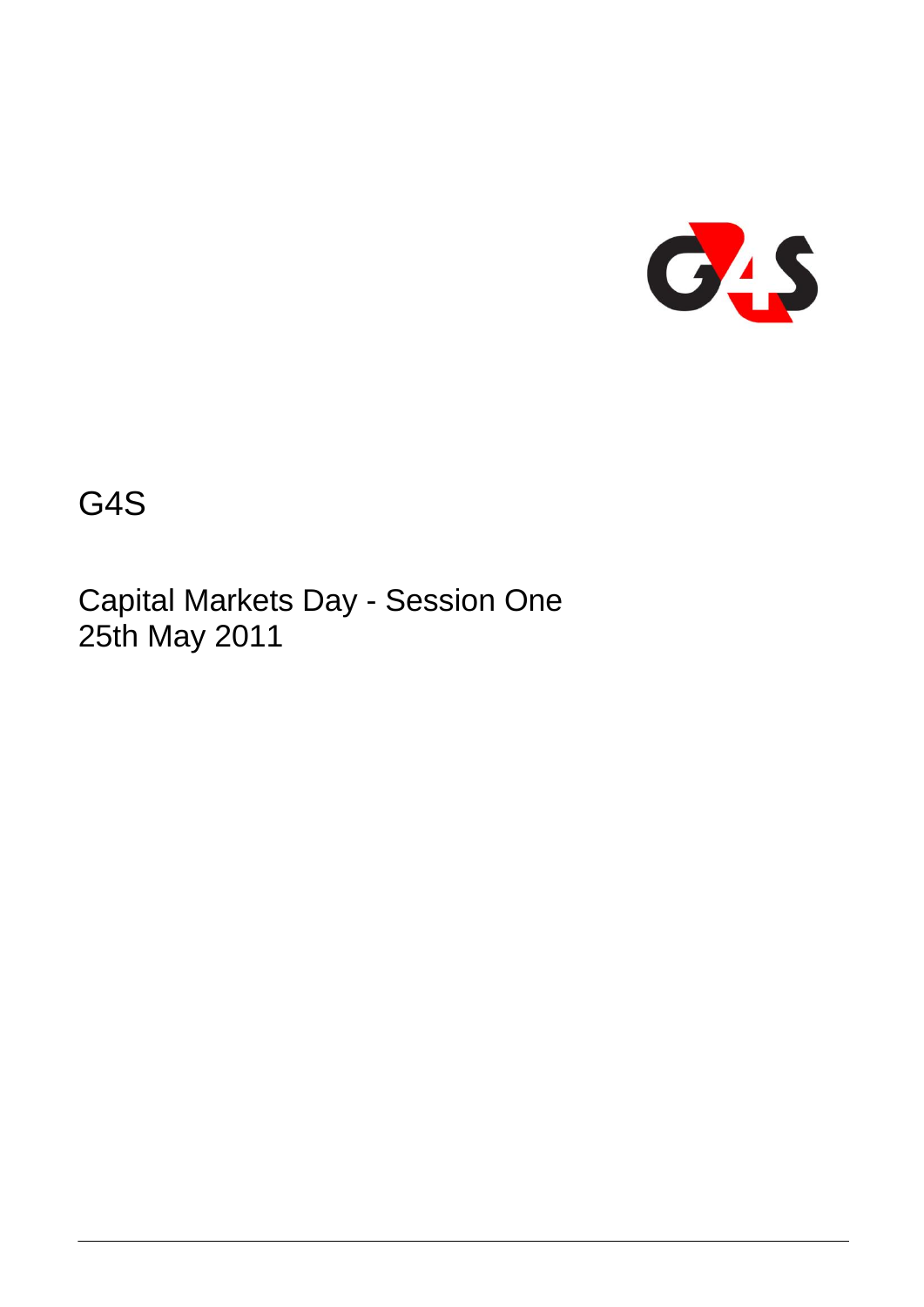Nick Buckles: Well good morning everybody. Welcome to the G4S 2011 Capital Markets Day, it's an event we try to run in May every year. First of all I'd like to take you through the agenda for today. So delighted that our Chairman Alf Duch-Pederson is here who's going to do a short introduction for us.

> Each presentation is going to run thereafter for about 20 minutes so we'll try to make them quite punchy. I'm going to give an overview of the market, Graham Levinsohn seated next to Alf is going to do a presentation on strategy implementation and then we have a Q&A on the overall group strategy just at the end of that. And then the next session will be UK and Africa with David Taylor Smith, second from the end, and then Europe with Willem van de Ven on the end there. And then we'll have a Q&A on UK Africa and Europe and then a coffee break.

> And then after the coffee break, Asia Middle East with Dan Ryan, Americas with Grahame Gibson, another Q&A and then a quick presentation from Trevor on some financial issue, final Q&A for the overall day and closing remarks. So that's basically what we're going to cover today so a very regionally based presentation format with hopefully case studies coming out throughout it.

I'll hand you over to Alf for a quick introduction

Alf Duch-Pederson: Thank you Nick, good morning everyone. I'll go through some of our achievements since G4S was formed, you may remember it was formed through a merger in 2004. And actually since that time, under the present management the group has gone through quite a positive time and helped sustain profitable gross. We've been working on our strategy to implement it, you'll hear more about it later today. We've also been doing some acquisitions.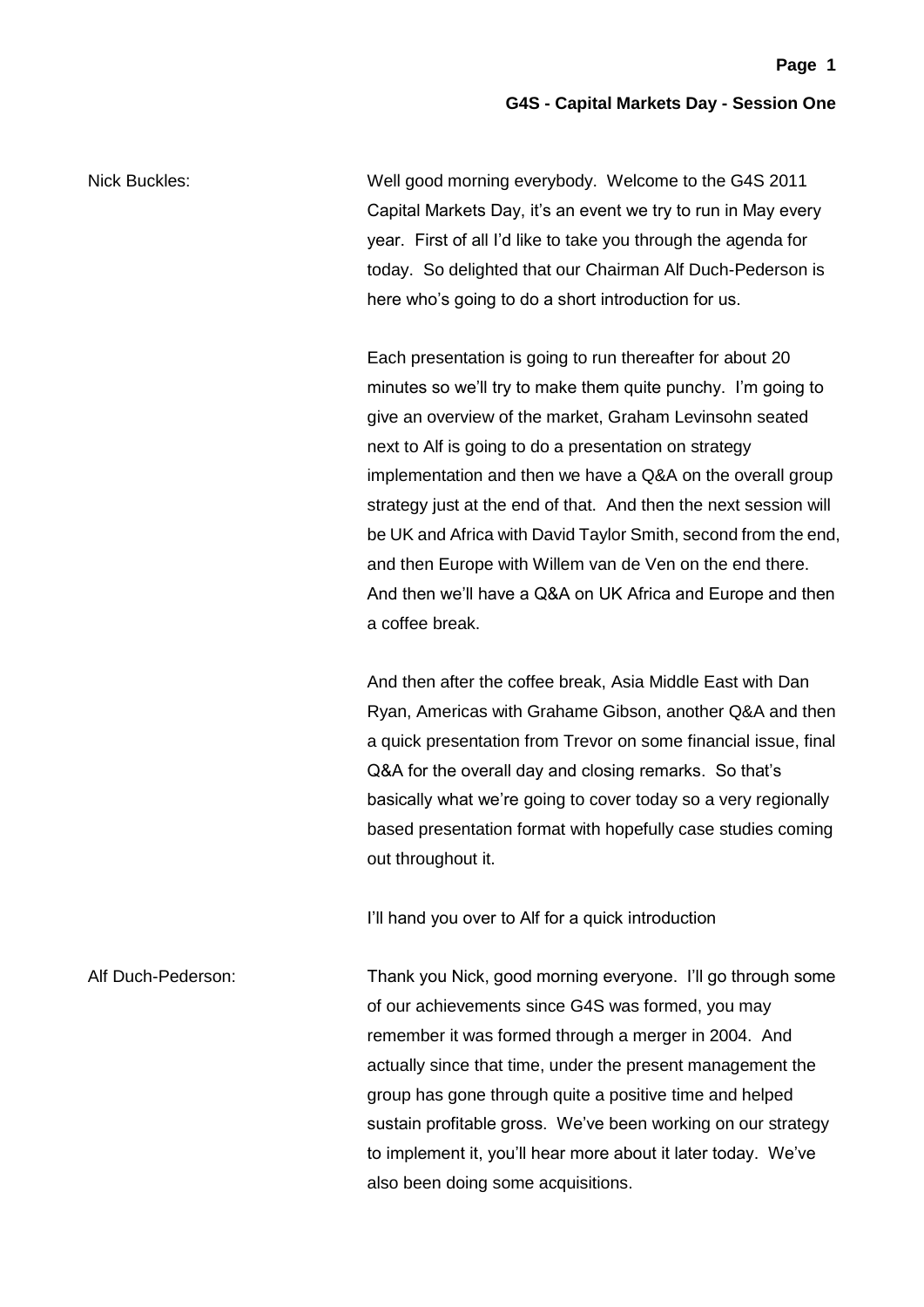So what have we achieved actually? From this first slide you can see when we were formed, we had 380,000 employees, now we have 620,000, that is not a KPI though, it's just a result of what we've been doing.

Revenues more than doubled to over \$7 billon and profit grew by 21% per annum. We've continued to invest in a number of things amongst that, high quality management, we have extensive management development programmes running internally in our group and we believe that we fill nearly 9 out of 10 posts from internal.

We look at the group, it has a very diversified geographical footprint, there are two areas, which stick out in this circle, one is the US and one is the UK and then there is a series of other countries. All in all we are in some 125 different countries. How to keep that under control, how to keep managing that, it's done through four regions, each region is headed by a Head of Region, all four of them are present in this room now and you will hear them speak later on how they see the world, and how indeed they see their region, and how indeed they expect to create value as we move forward.

The regions and the individual countries, customers for that matter, can be very different in their asking from us, all the way from pure security, manned guarding, more solution led security, all the way in some countries to facility management. And of course, locally we try and respond to what the clients want from us as much as we can. So there are individual countries where we are very close to facility management but coming from the security angle.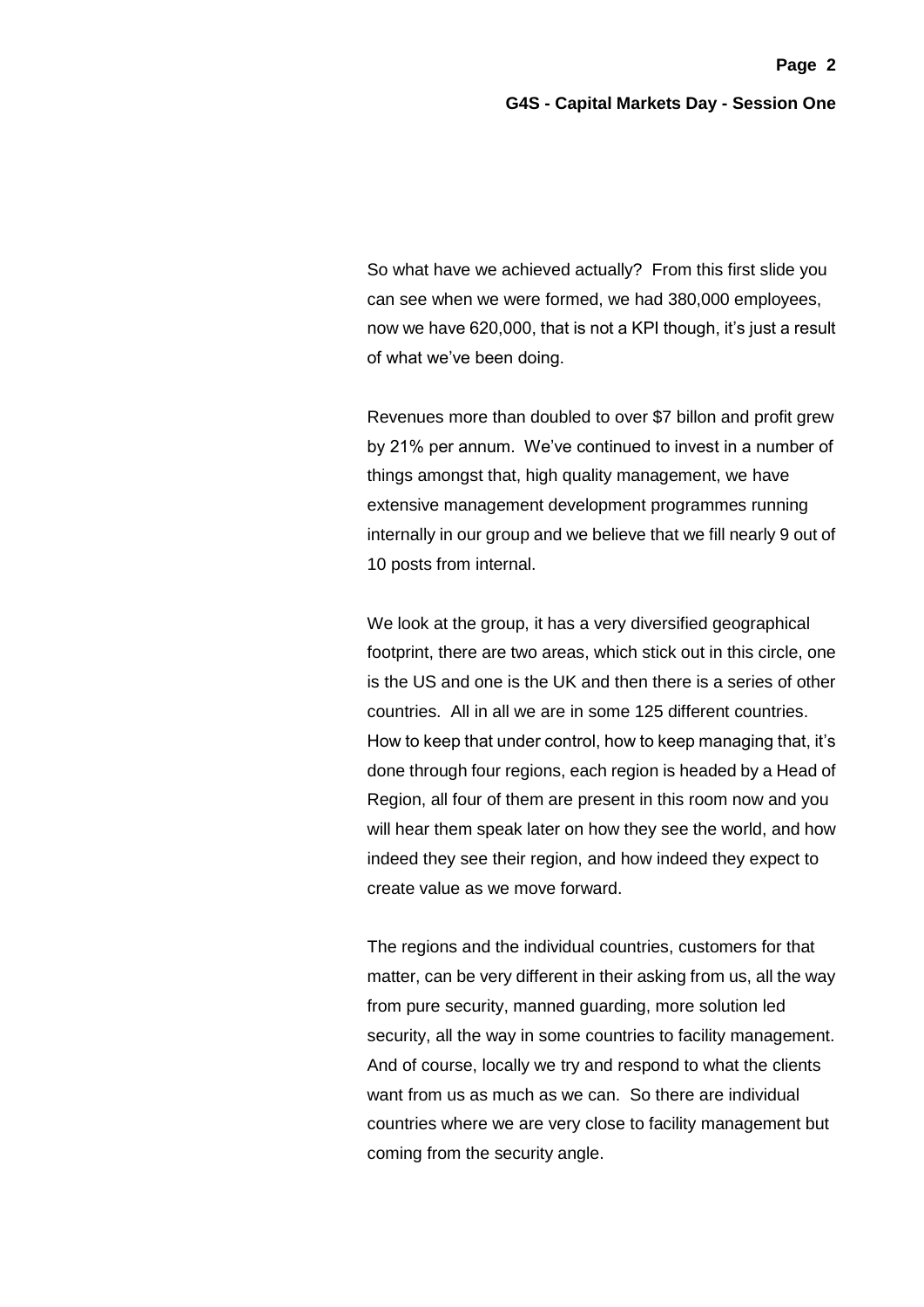If we look about profit in the various areas, again, there are two areas which dominate it, the UK and the US but then there's a series of countries again and indeed for those of you who have been following G4S since its formation, you can see that there are countries who grow quite rapidly altering profit, India is one, Saudi Arabia is another one.

It also means that if one talk about the geographical footprint outside of the US and UK, there is no dominance from any other country or any one customer and of course through the financial crisis it has served us very well.

Here you see our performance since we were formed, up to 2010 compounded annual gross rate on the EPS was 14% and indeed if you look 2008, 2009, 2010 continued the performance, that's quite well done I believe. And if you look at dividend per share it's a little over 17%. And what today's about is of course not what we have done, but that is in order to give you a flavour for what we can do in the future because you will make your return on what we do in the future. And that is what Nick and the team will be talking to you about.

If you look at total shareholder development or total share return, we were not part of the FTSE 100 when we were born but now we are and that's why we allow ourselves to compare to how they have been doing. Of course that's a mixed bag containing also banks so there's a bit of help but never mind, we've done reasonably well. Also if you take that into consideration and as it looks straight line on line 250% over that period which we believe is a good performance.

The top management structure came into its final form, at least for the time being, but we've been working towards it for a few years. And it is with four regions geographical based and it is a cash solution and then we have head office like the HR,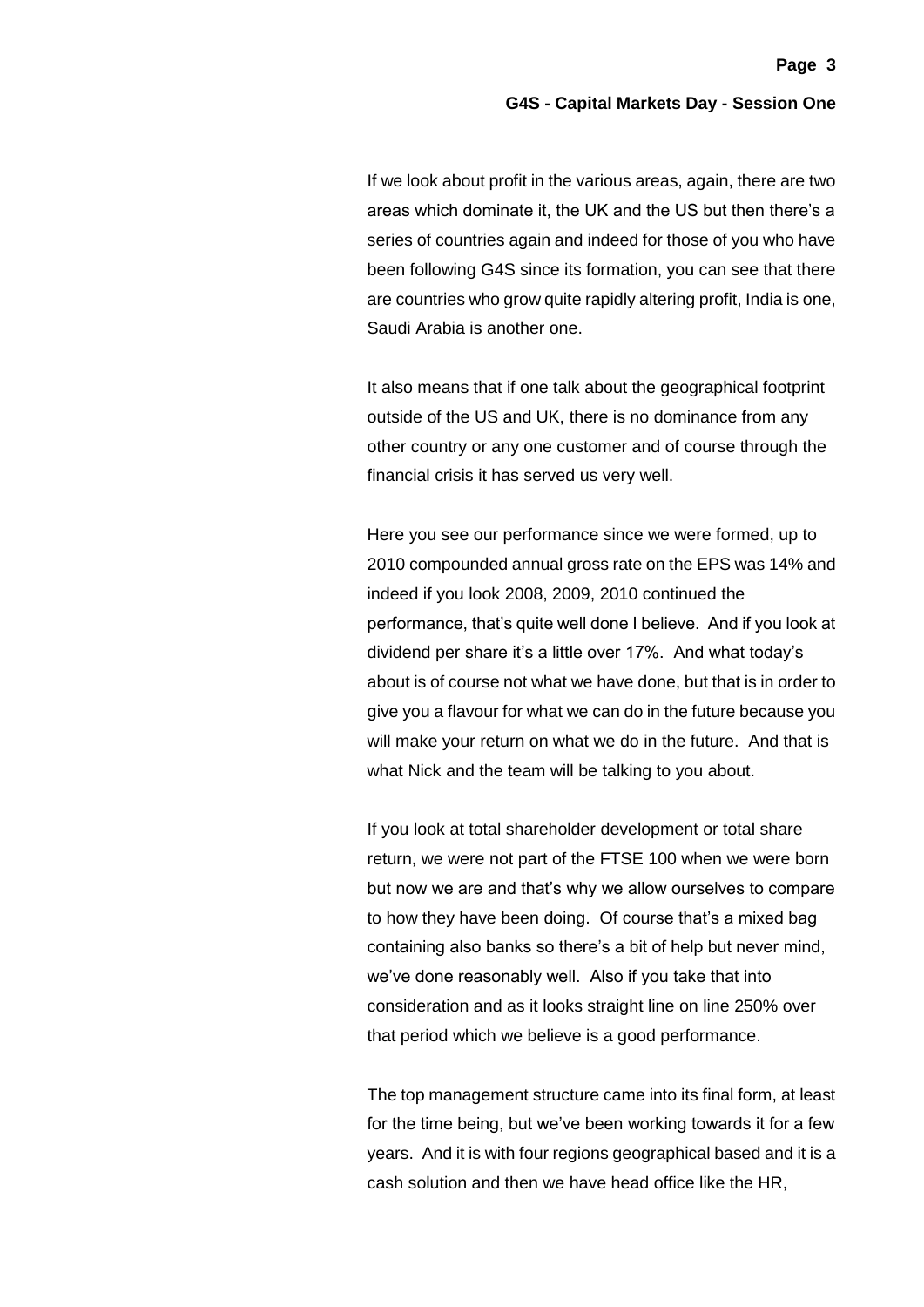general counsel, communication and strategy. And this is, I think Nick will agree, how we see it for the short term future, things may happen, who knows but as I stand here there is no thoughts about changing it.

There are some new faces and you will see them all present today and hopefully you have questions for them. I'm also joined by other non-executive members of the board, there are two here; Mark Seligman is on my left, he is Chairman of the Audit, so if you want to know more about the Audit Committee, that's the Chairman of that, he's also a member of Remuneration. Mark Elliott is next to him, he's chair of the CSR Committee, he's a member of REMCO and he's a member of NUMCO and both of them have other board seats in and around London.

We've come through the recession, the financial crisis we think with the flag flying and we are now ready to tell you how we think it's going to go in the next period. Thank you very much, back to you Nick

Nick Buckles: Thanks very much Alf. As Alf mentioned, really we've done pretty well in the past but today is about talking about the future and where we see the future going in terms of market and our strategy.

> So what I'm going to take you through today is the global security market, where we see the trends there, economic sensitivities; I know we always touch on that but I think it's worth doing again, our values, how we put the values down through the organisation alongside the objectives, a quick overview of acquisitions and then a summary.

> So in terms of the global security market, the company that does most research on the industry is a company called …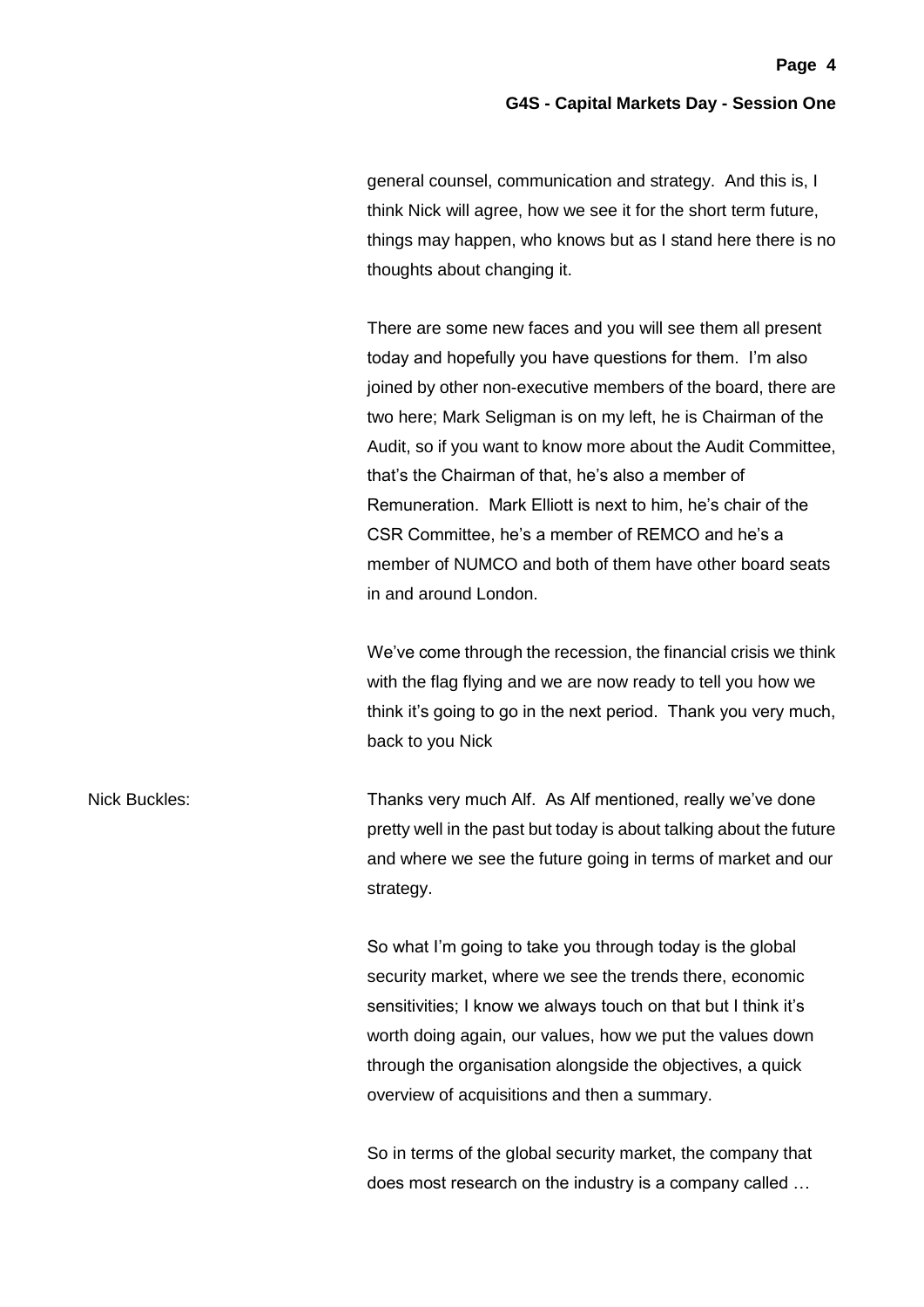**Page 5**

Mobile phone ringing Pause and Chat

Nick Buckles: Freedonia are the organisation that do most of the market research looking forward. And unfortunately the years that they've sort of done the trends - you can see on the left hand side there go from 2004 to 2009, 2009 to 2014 and then 2014 to 2019 and clearly the recession has hit pretty much in the middle of that middle block.

> But what you can see is the security market is destined to grow at 8.5% going forward from 2014. I would suggest that the spread between 2009 and 2014 although 5.3% on average, we pretty much think the industry was down a couple of percent for a while so clearly that is accelerating from 2012 and 2013 in those numbers. And you can see there also the growth of the different markets which I'll come back to.

And then on the right hand side, where they see the different geographic areas growing - or sorry where they see the different geographic areas growing between 2009 and 2014. So again, you could imagine that towards the years of 2012, 2013 and 2014 you'd have higher numbers than this because they've clearly been lower in the first couple of years of that session.

Interestingly Eastern Europe is the market they see as having the most growth going forward, followed closely by Latin America, Asia Pacific, Africa, Middle East and then finally reasonable growth forecast in Western Europe and North America. So if you imagine that's going to be increasing to 8.5% you can probably add a couple of percent onto most of those growth numbers for the period through to 2019.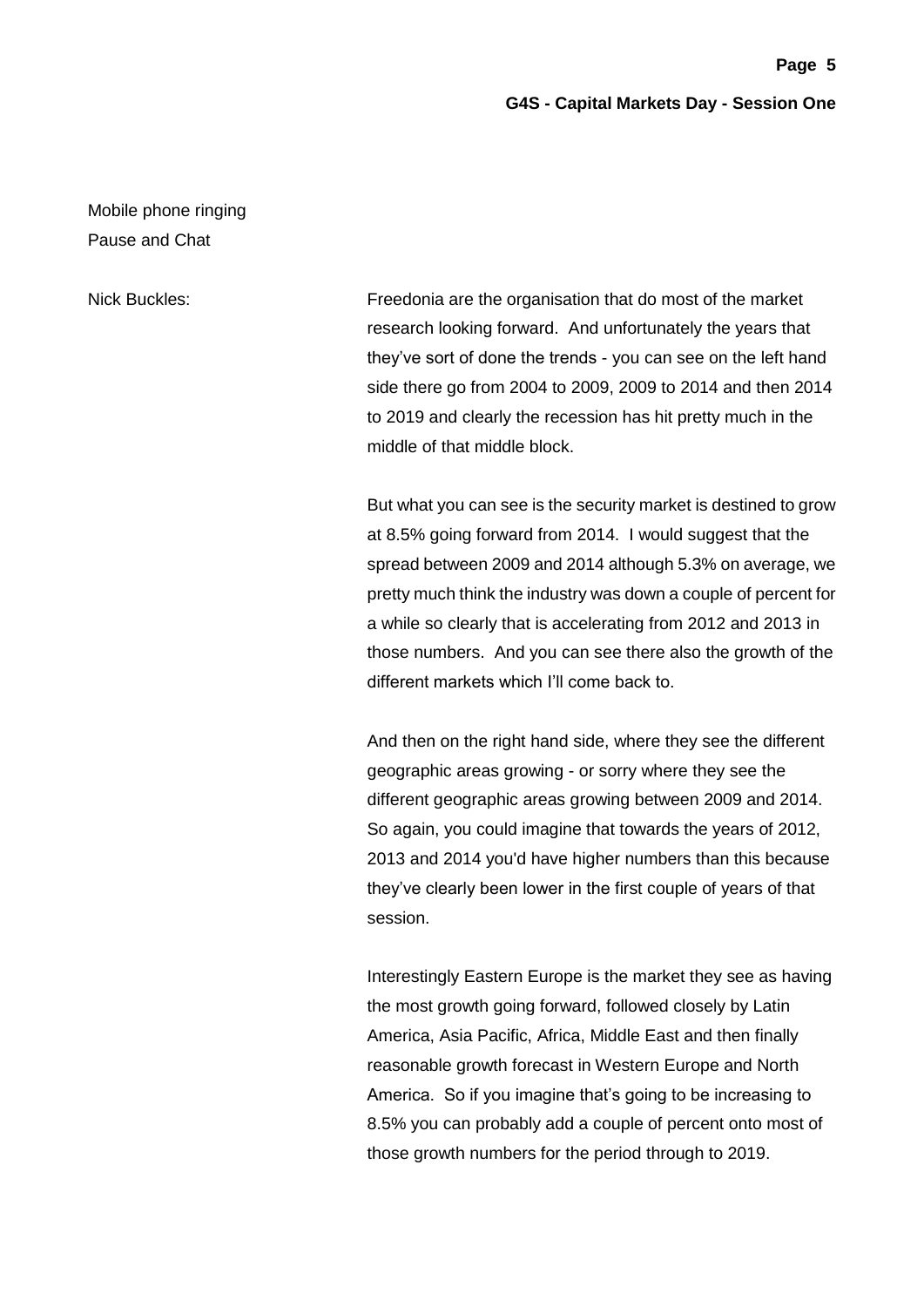And then on the right hand side, just to sort of reaffirm how the industry is linked to GDP growth to a certain extent, albeit on a lag basis or not, the type of GDP growths that the IMF is predicting in those markets for those years going forward, including inflation, so it's nominal GDP growth. So a pretty robust market forecast there.

And then looking at our revenue splits on the left hand side, we don't actually show Eastern Europe in developing markets in our formal publications, but if we were to we'd be about 34% in developing markets and 66% in Western Europe and North America. And you can see there a weighted average for us in terms of market growth and again, should be accelerating because 2013 and 2014 are more, is around 6.5% against a GDP of 6%. And I'll come back to it - but our declared intention and we have delivered it historically is to be a couple of percent ahead of normal GDP growth in our territories.

So then if you look at the revenue that we've generated from new markets, profitability even more but in terms of revenue, when the business was formed it was around £400 million a year, now it's well over £2 billion a year, this doesn't include Eastern Europe so it would probably be about 2.4, 2.5 with Eastern Europe in. You can see there's a very strong trend where the contribution's gone from 13% to 29% and the margin is pretty much improved from 8% to 9% and is sort of staying around 9%, so clearly higher than our group averages.

And then just reiterating the point of how new markets is going to be to the market and our group going forward, if you look at where we start in 2004, new markets were 33%, clearly some areas of new markets we're not big in like China, so 33% was the star point. We're now at 34% on this basis, and what the industry is saying that by 2019, 48% of the global market is going to be in new markets basically. So a 50/50 split which is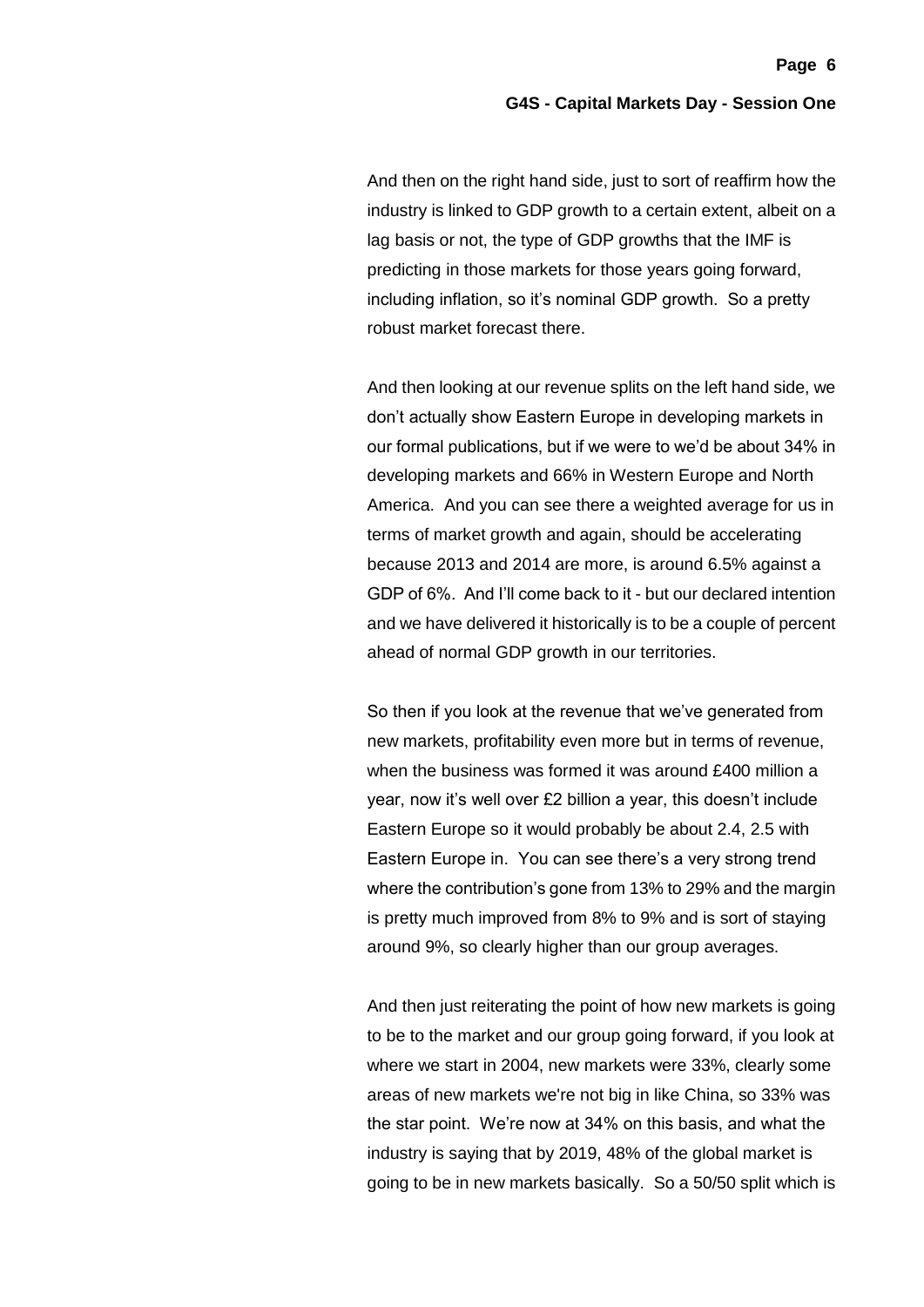good news for us with our market presence basically. And that means the new markets element has gone from £19 billion to £74 billion through that period of time.

Then moving onto sectors, it's important to focus on sectors we believe, particularly when you're trying to differentiate. On the left hand side is where the market sectors are split, so you can see there government FI, CNI, etc and then on the right hand side, not quite on the same basis but pretty much so where the G4S customer split is.

And what you can see for that is clearly we're overweight on government, we're 28% mainly due to the UK position against a global figure of 20%. FI's and retail we're overweight on, clearly because of our cash solutions business which you know is 20% of our group and nearly all in financial institutions and retail.

But really the point to make here is critical national infrastructure; ports, energy, rail, is about 25% of the global market and we've only got about 11% at the moment, so quite a lot of opportunity there to grow. Graham will come back and talk about that a little bit further on.

Then looking at market shares by service and actually the service elements within the global market, we believe at the moment on that journey to £170 billion the market is about £90 billion. It's B-to-B and B to G only; we strip out B to C because that's clearly not our focus area.

Manned Security is still the predominant business, 62% of the market but you can see the other sectors there in which we're equally represented, not too dissimilar to our service level split.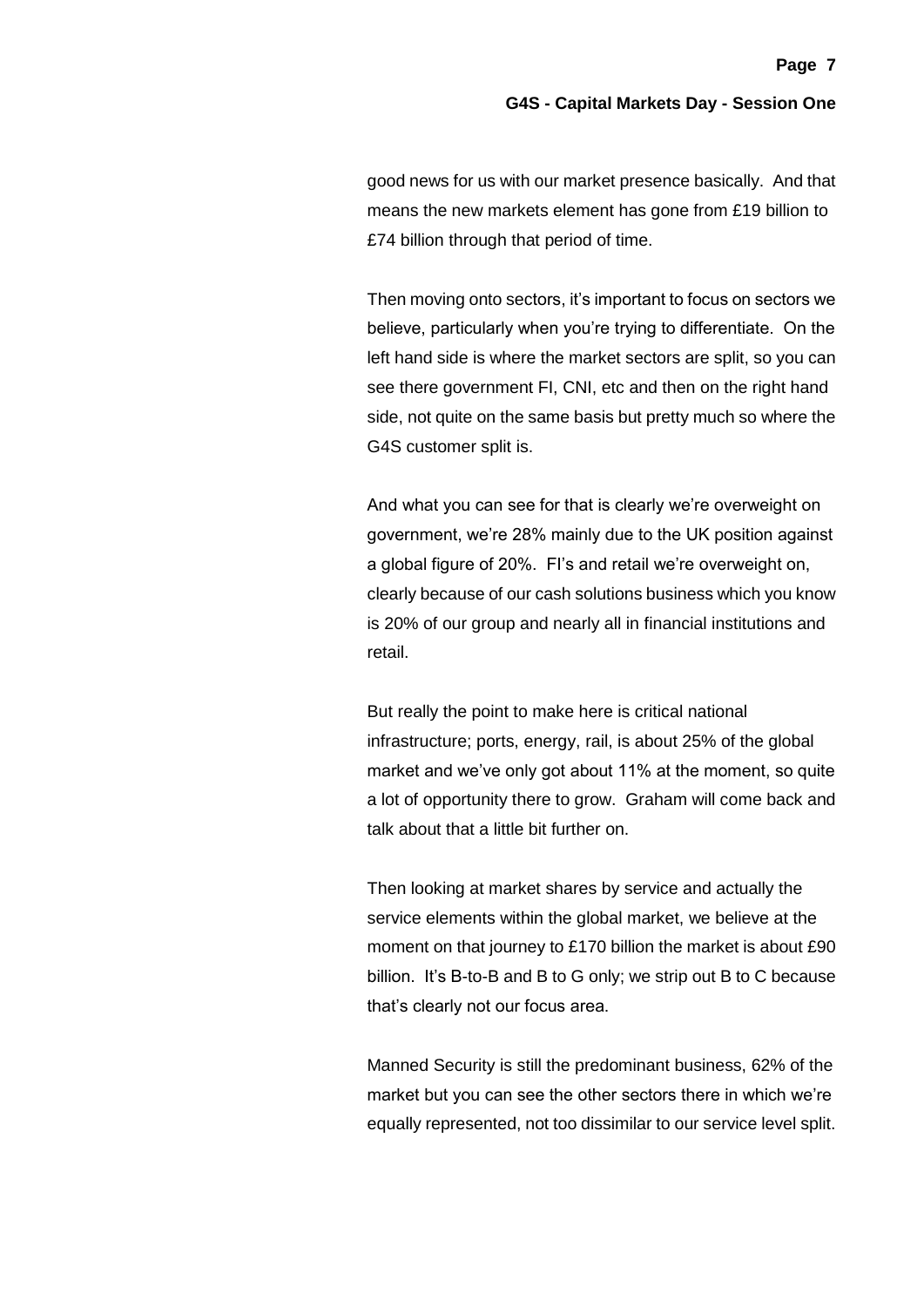**Page 8**

And then in terms of global markets, we are the market leader; closely followed by Securitas and then the other players you can see up there. But still a very fragmented market overall which you can really see even in more detail if you move to the bottom there on the left hand side on Manned Security, we're slightly smaller than Securitas but you see the very fragmented market, we're still 70% with others.

Pretty much the same on systems, very fragmented, where actually we've got a pretty decent market position just behind SECOM, and I would say our systems business has held up pretty well strategically during the recession.

And then finally cash solutions where there is consolidation could still be more. But you can see there three companies make up 50% of the market with five companies making up 61%. So what this really shows is there's still quite a lot of opportunity for consolidation.

Another point I'd like to make about competitors, both from a group strategy perspective and from an investor perspective. What we've done here is show against the companies that are perceived to be our competitors what sort of percentage overlap we have in terms of our revenue, in our core services against their businesses.

And what you can see, we'll come back and talk about Securitas, but what you can see clearly is there's no one competitor that really we would compete with on a global basis, in fact apart from Securitas they're 10% or less but they're very different in very different products and very different markets.

So what this really says to us is we have to have a decent product strategy because clearly the competitors are different and we have to have different geographic strategies because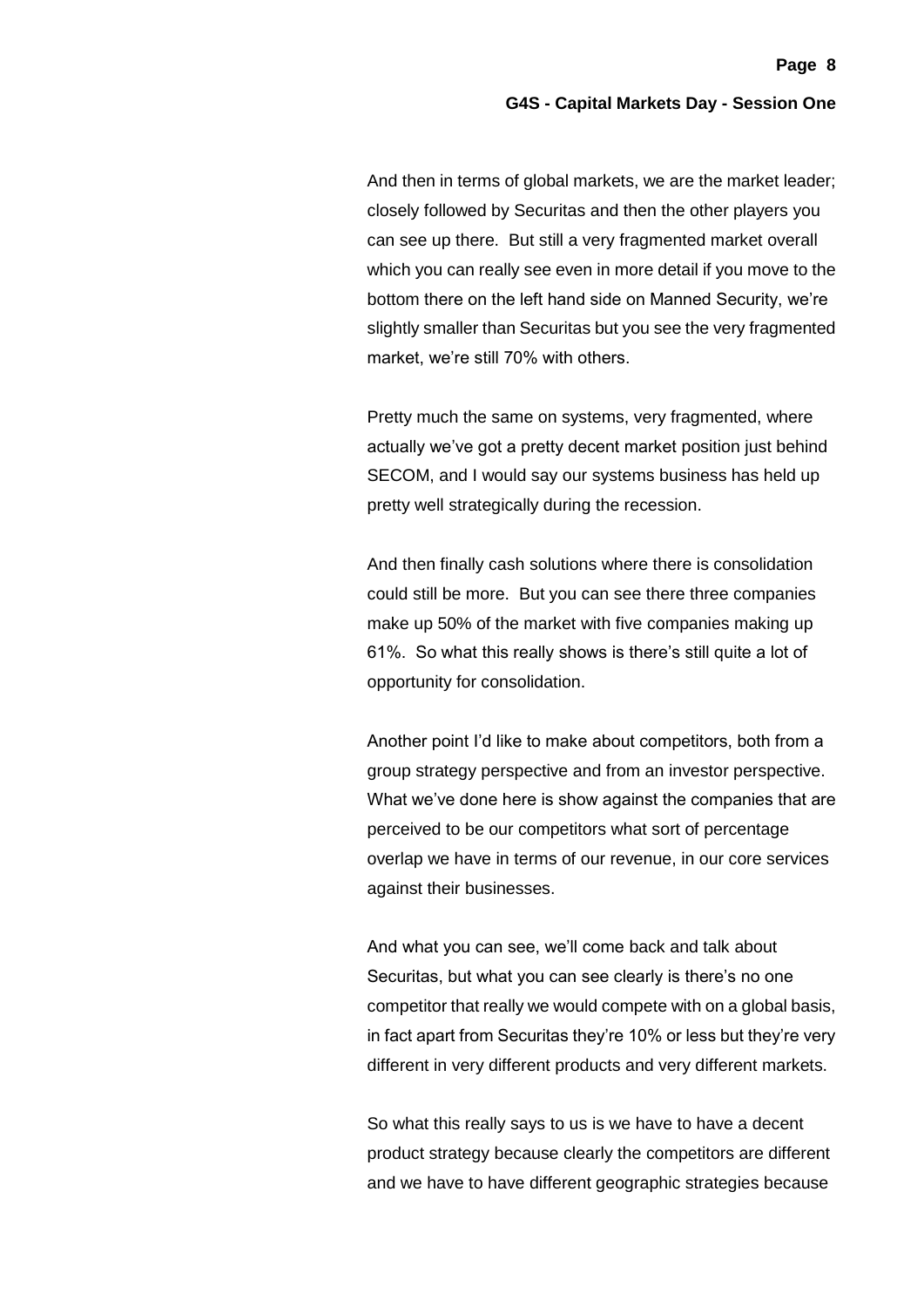the competitors are different. So it's very important for us to not make global assumptions about competitors and competitor strategy.

Clearly the business we compete with most is in UK, US and Western Europe which is Securitas who as you know have recently looked at reacquiring their systems business to SKY which means we overlap in about 35%. But from an investor perspective and a customer and competitive perspective, we don't actually have many direct peers and that does make us unique geographically and by product.

So in summing up those market trends in terms of the market, the industry has consolidated significantly in the last ten years and will continue to consolidate. New markets, which we have a great footprint in, will be 50% of the market in 2019 and so that really goes to say it will be at least that for our business as well I would suggest.

Regulation is good for the industry, we push hard to make sure regulation is introduced, it creates barriers to entry, barriers to change and improves quality throughout the industry. And certainly government outsourcing, which DTS and Graham will talk about, Grahame Gibson, is definitely on the up and will continue to be so.

In terms of the customer, what sort of trends are they showing? Some markets are looking towards facilities management; certainly the UK has evolved in that direction, that's probably the main country we see where it has evolved. Elsewhere we do see opportunities which we'll come back to in terms of facilities management in developing markets, where we think we've got a strong footprint and capability to develop that.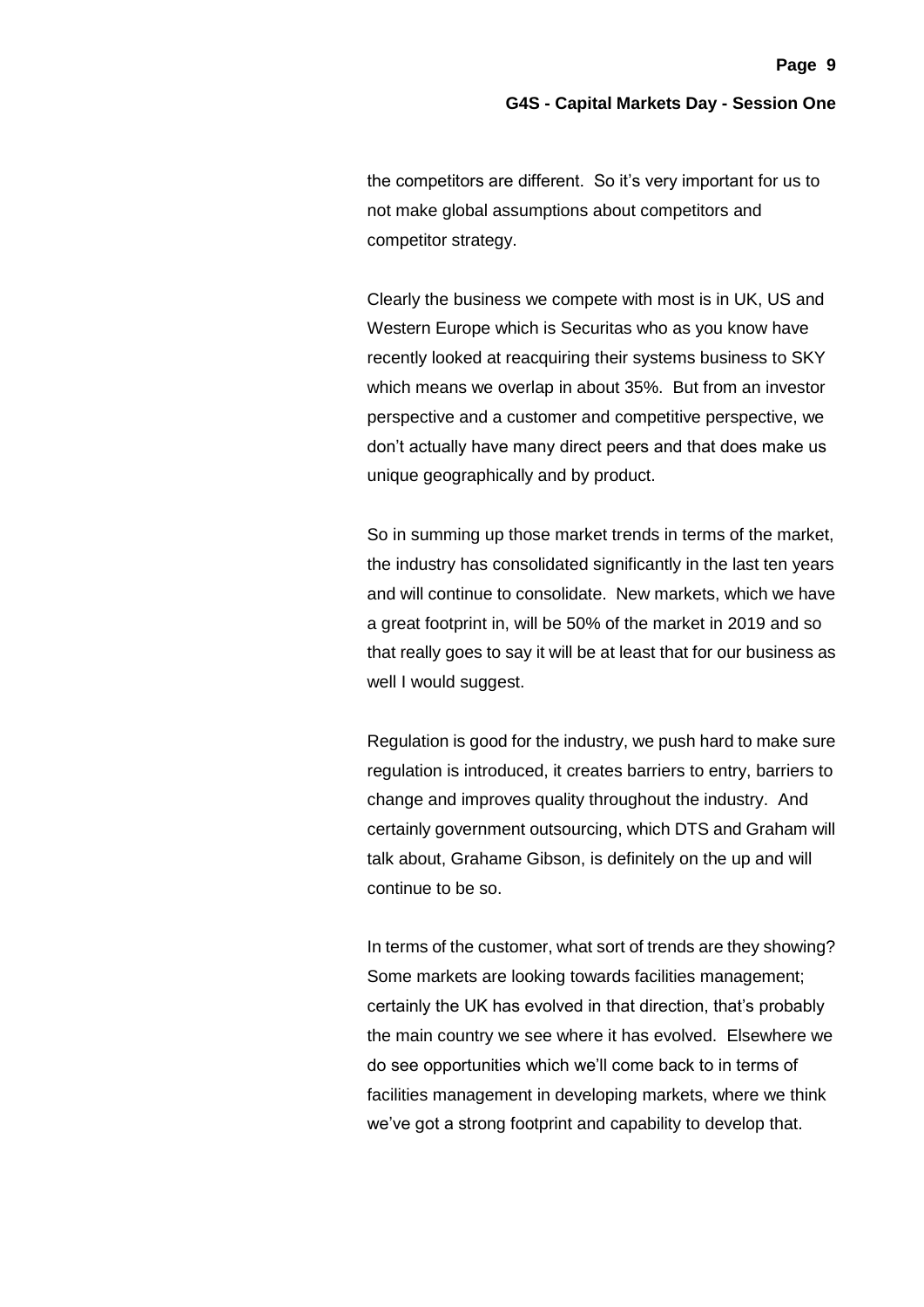More so in the last couple of years but typically throughout cycles we have to spend our time with customers balancing their cost and economic needs against their security needs. And I think where we have been successful, particularly in the last two years is keeping customers, lowering their revenue but making sure we're still maintaining the levels of security required.

International contracts are a trend, we have to set ourselves up to deal with them and we are and Graham Levinsohn will talk about that. And certainly we see in the future there'll be more and more internationally led contracts but I don't see it being more than say 5% -10% of our revenue but it's definitely something that we can differentiate ourselves on.

And then moving onto products, I mentioned earlier it's very important that we do have product differentiation in all the services we provide. And having technology certainly in-house and having the capability to do integrated solutions in-house we think is key, it's been key for the whole time the group has been together and will continue to be. And clearly we've got a declared intent to acquire a risk management and develop risk management and consultancy capability, again, a big differentiator for us.

And finally, probably our biggest challenge for international customers particularly - but just making sure we create the same level of service everywhere, is getting global consistency throughout 125 countries and that's becoming more and more important from a management, reputation and customer perspective.

Moving onto economics, I said before we didn't really used to look at macroeconomic trends typically in our business because we're always a couple of percent ahead of GDP and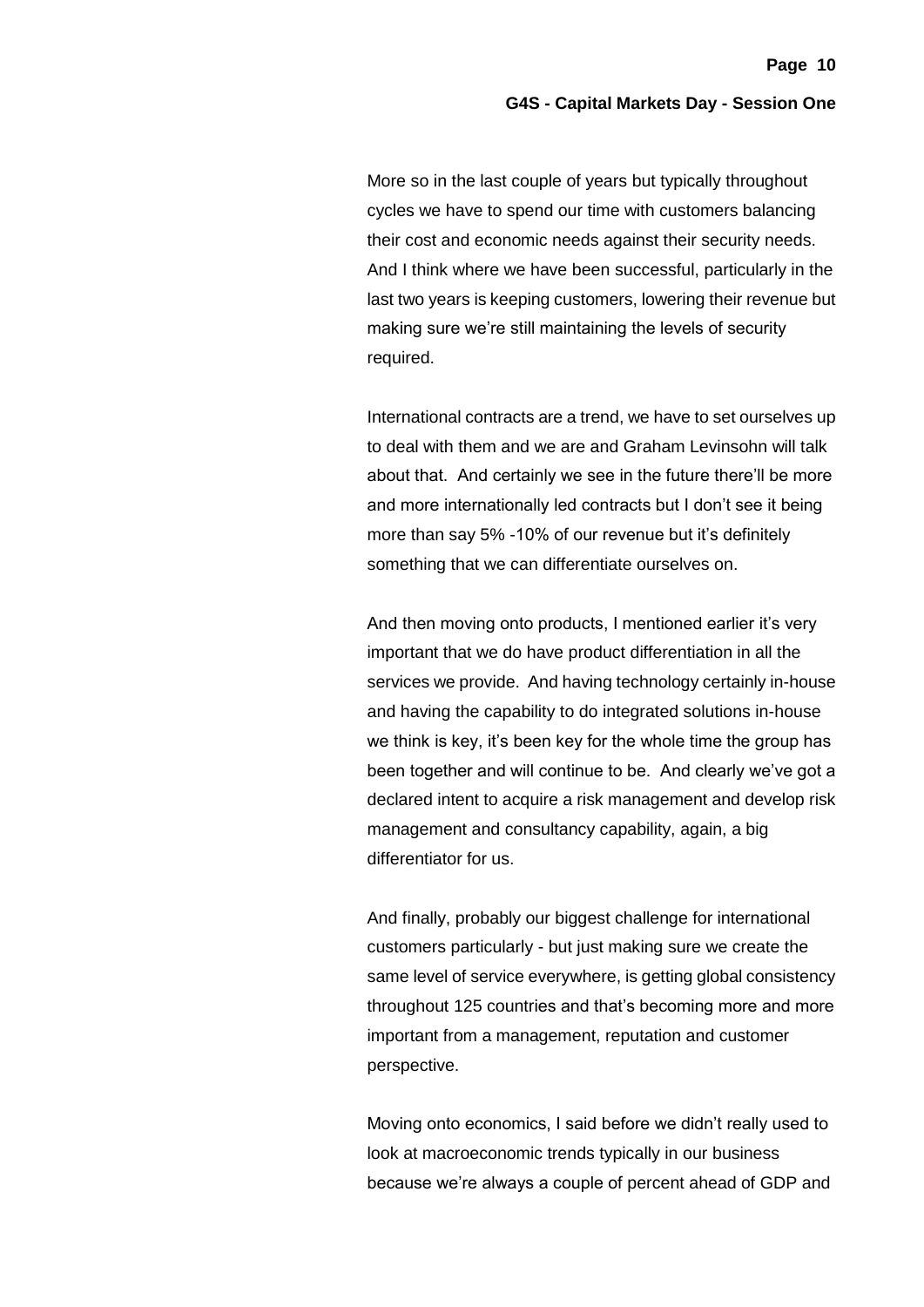that's pretty much what we've said before. I won't dwell on this slide but what this says is that through the cycle from 1996 to 2008 we grew typically on average 2% organically ahead of nominal GDP growth worldwide. And there wasn't actually a cyclical relationship during normal cycles. But clearly what we did see were the massive downturn worldwide from 6% to minus 4% in terms of GDP growth, that we followed it down on a lagged basis.

And then last year I took you through our sort of quarter by quarter group organic growth, which is the red, against where global GDP growth, nominal and other, weighted by our country had gone during the same period. And what you could see from this was that we did follow the cycle down but on a lagged basis but the good point was that we actually stayed at 2% positive even though the market at one stage went minus 4%. But we clearly believe in reality it was much smoother than that, it didn't go down as quickly and hasn't come back as quickly, it's much flatter than that.

But the good news on there as you can see, we reported on the IMS first quarter, organic growth picked up to 4%. And we were saying this time last year we did expect the organic growth to pick up by the end of the year, a little bit out in that but at least in the first quarter we've followed that up. And clearly anyone can draw trend lines but that's the sort of range we would expect to be in by the time you get to the end of 2012. You can draw whichever lines you want on it, in reality we've got to convince our customers to buy more from us and that's what Graham is going to be talking about.

And just to finish off on macroeconomic graphs, in addition to the recessionary pressures which clearly our retailers and financial institutions have experienced alongside all other sectors in the last couple of years, cash solutions had a double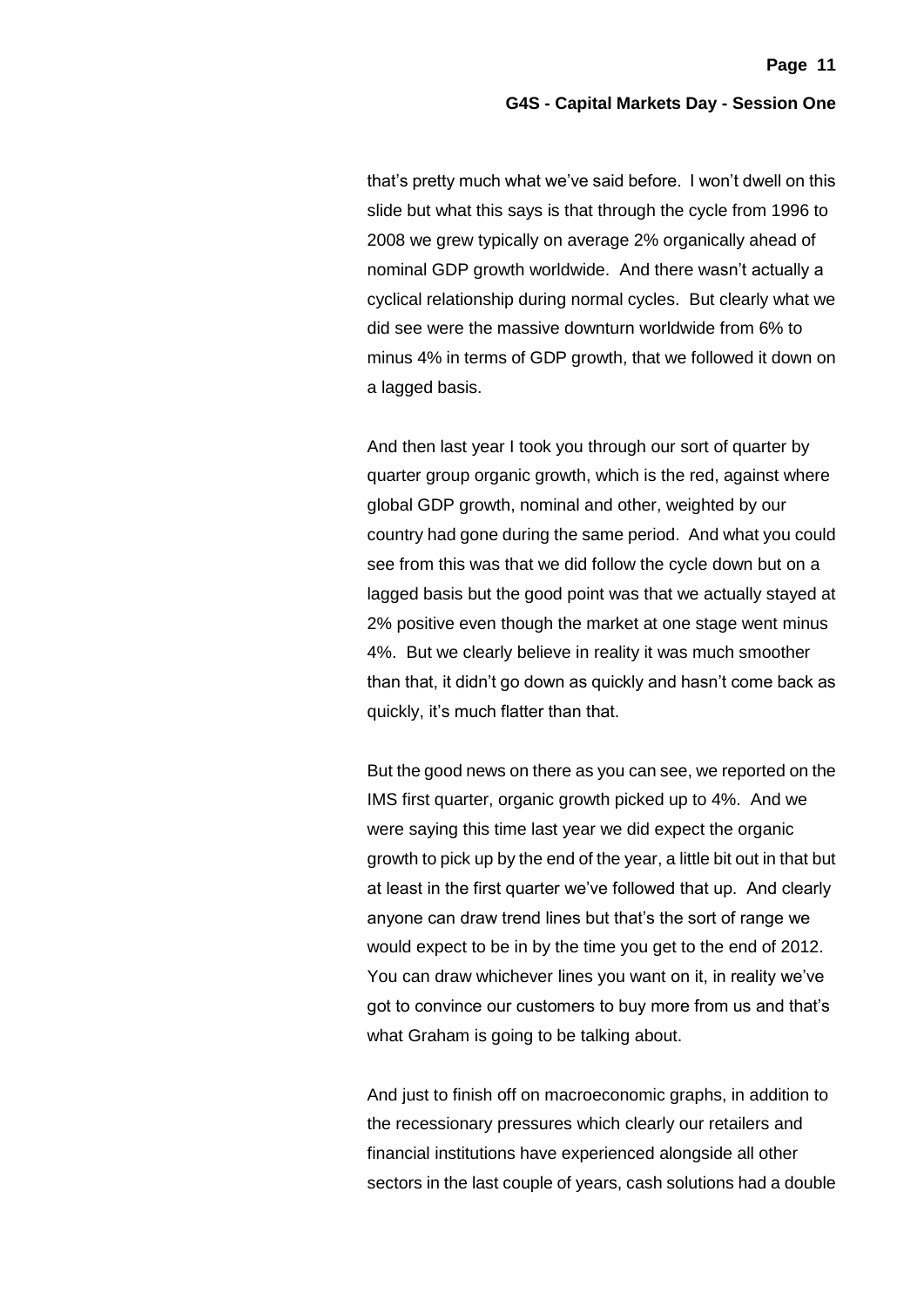hit, the second one being from very low interest rates. You know the argument there, if there's no interest cost of money there's no real economic argument to bank cash quickly so we have less retail collections and less deliveries into banks.

And so the organic growth there - the trend was significantly downwards during that period from 8%, 9% down to minus 4% so a much bigger decline due to that interest rate effect. But the good news again is we did start to see it pick up a little bit in the first quarter, mainly down to indexation we believe, but at least there's not a continuing reduction. But clearly the interest rate isn't going to pick up significantly in the next year or two so we've got to look at more innovation to grow that business.

So summing up on the economic sensitivities, we will deliver growth above nominal GDP throughout the cycle, we have done or continue to do so. I've said it before but I believe we're a better business now than we were three years ago so when the economies have picked up and are picking up we will be better.

We like inflation, it helps us to sit down and talk to customers every year and it helps the organic growth trends. Base rates, low base rates are great for the interest lying on the group P&L, but not good for our cash solutions business and it also effects the economics of outsourcing, not completely but it usually creates probably half the benefits that we can encourage customers to outsource from savings and interest rate cost.

Government - there is short term margin pressure, I'm sure we'll talk about that more this morning but we still believe the constraints will lead to more medium term, long term outsourcing.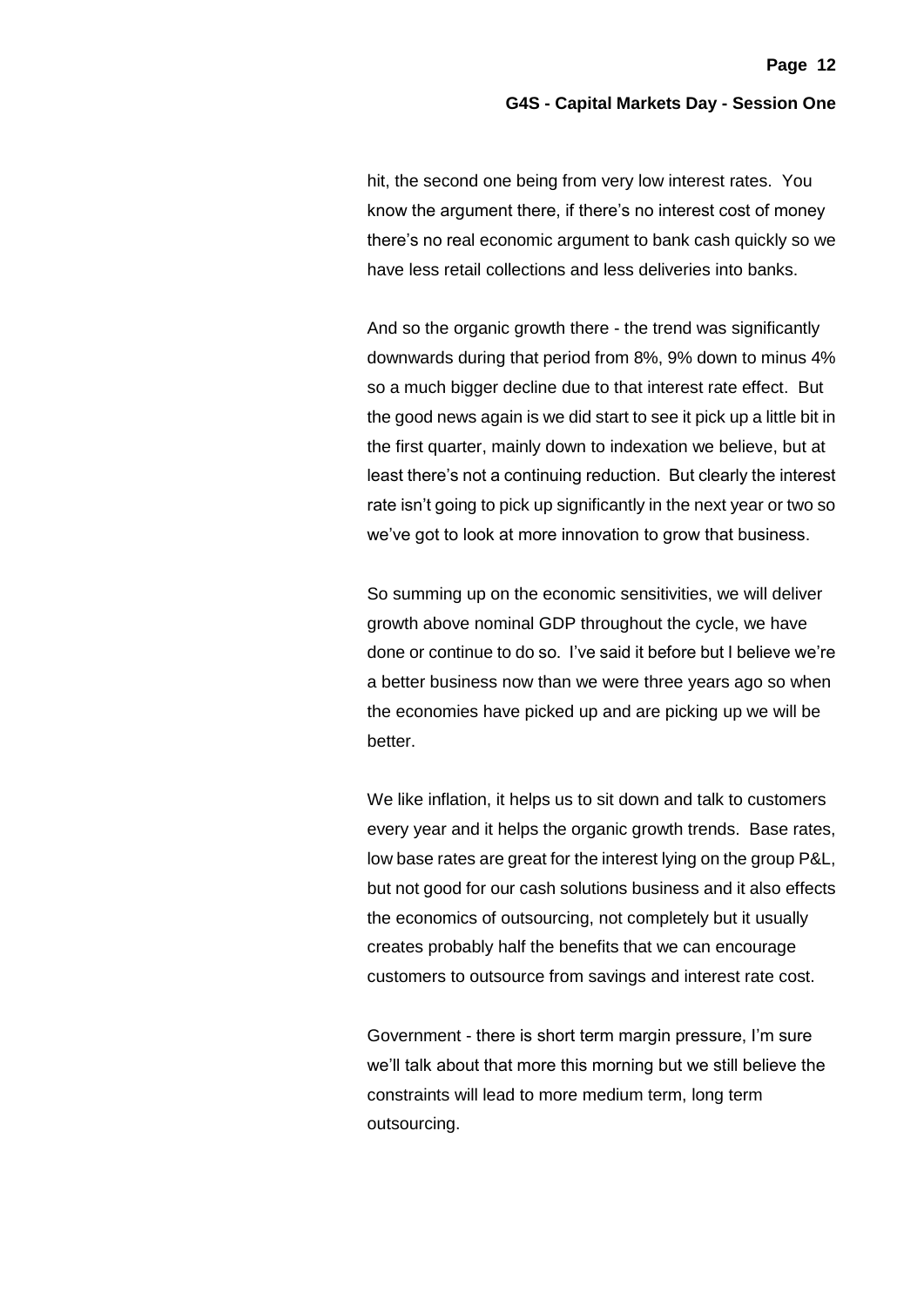And finally, nearly all our contracts, 95% plus do have price escalations or reasons to negotiate every year, so wage inflation helps to drive that economic growth.

In terms of our core values, don't usually do these investor presentations but obviously they're very important to our organisation. We've kept them as they were like this from the merger seven years ago, we added teamwork and collaboration about two years after that. But we really do live and breathe the values throughout the organisation. You'll see them coming through in the regional CEO's presentations with examples of how that's happened but they are absolutely core to our business and we keep re-emphasising them throughout business plans and internal communications. And if we were to group our objectives, which I'll come onto in a minute, you can see how they help to support those values.

So in terms of objectives, our overriding objective still is to be the world's leading international security solutions group. We specialise in outsourcing of processors and facilities, particularly in sectors where security and safety are important and you'll see that coming through in the regional presentations time and time again. We're a B to B, to B to G which I said earlier and what we're really looking for is long term relationships with customers where we can be long term partners and create value for them. Now everybody aspires to do that but I think we're doing it better than most at the moment.

So looking at the objectives for the business overall, we've split them by value, clearly teamwork and collaboration, with our structural changes and our product champions and the way we move people around and get teams together, that definitely is a big differentiator for us as an organisation.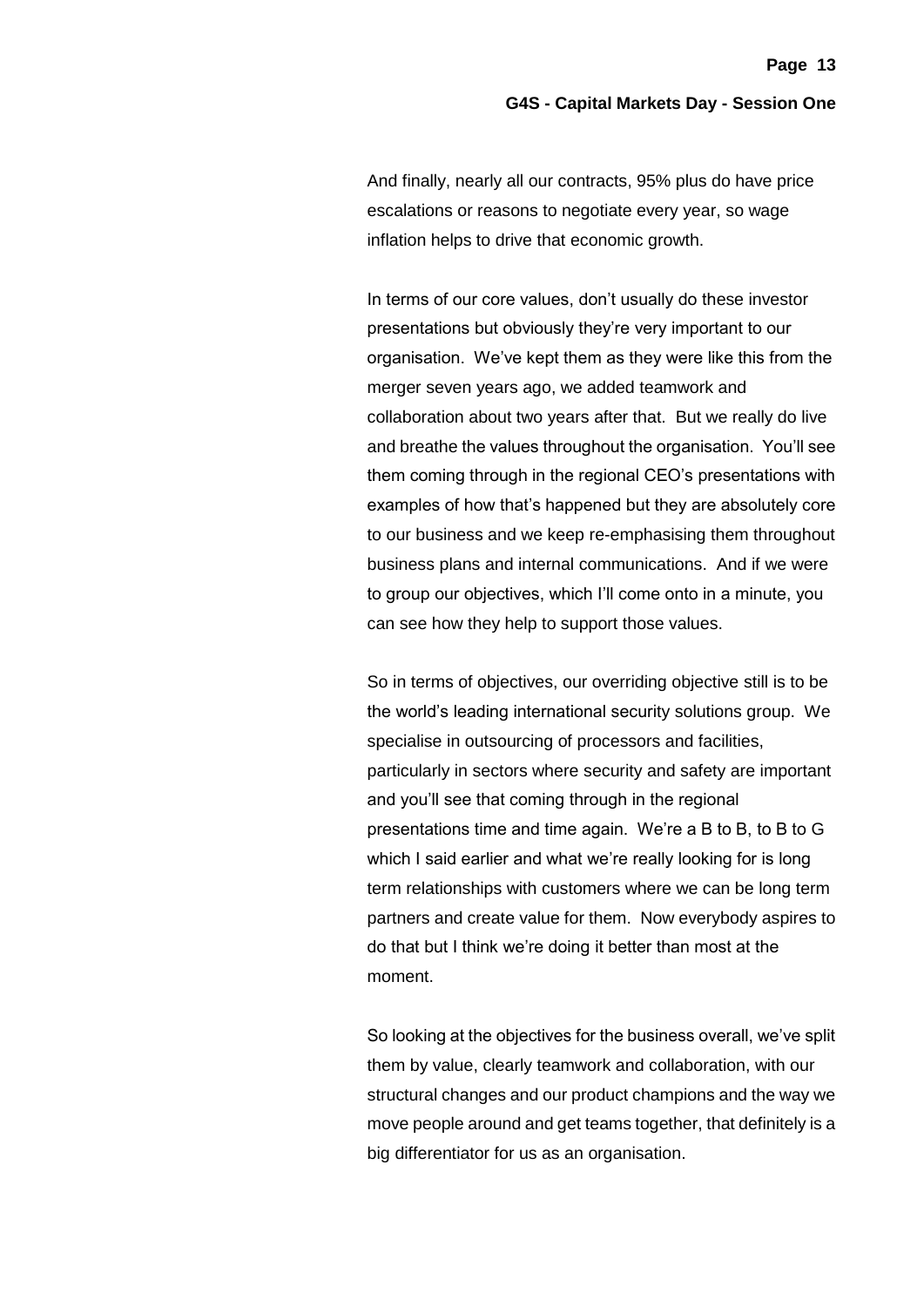Integrity is key, it's got to be for a security business and to be recognised as the global leader, we have to show integrity throughout what we do. And also very important to us and probably, when asked I say it's our biggest risk, is reputational management, so having good integrity, good processes, good ethics is absolutely key to keeping our reputation and our recognition as the global leader.

Also becoming more and more important for both customers and employees and investors is the whole issue of contributing to society. And I would like to spend a moment just saying what we've achieved on the CSR side. As Alf mentioned, we've now got a CSR Board committee, we take it very seriously because we do believe it's a differentiator, it helps us manage risk and helps us build our reputation. So in 2010 we introduced a process by which all major bids, all acquisitions we run through a CSR checklist to make sure we're happy with the type of business we're doing and the regime of the country in which we're operating.

Through our risk management business we were found the signatory to an international code of conduct for doing business in complex environments, that's really important because clearly reputation's a key there.

You can imagine with 635,000 employees making sure we act ethically throughout the organisation is fundamental and we make that absolutely key to the way we do business with everybody in the organisation. And we did carry out a benchmarking exercise against other multinationals last year, we're doing pretty well but there's a lot more still we can do to do even more.

And finally for 2011 what we intend to do is we have become a signatory to the UN Global Compact; we had most of the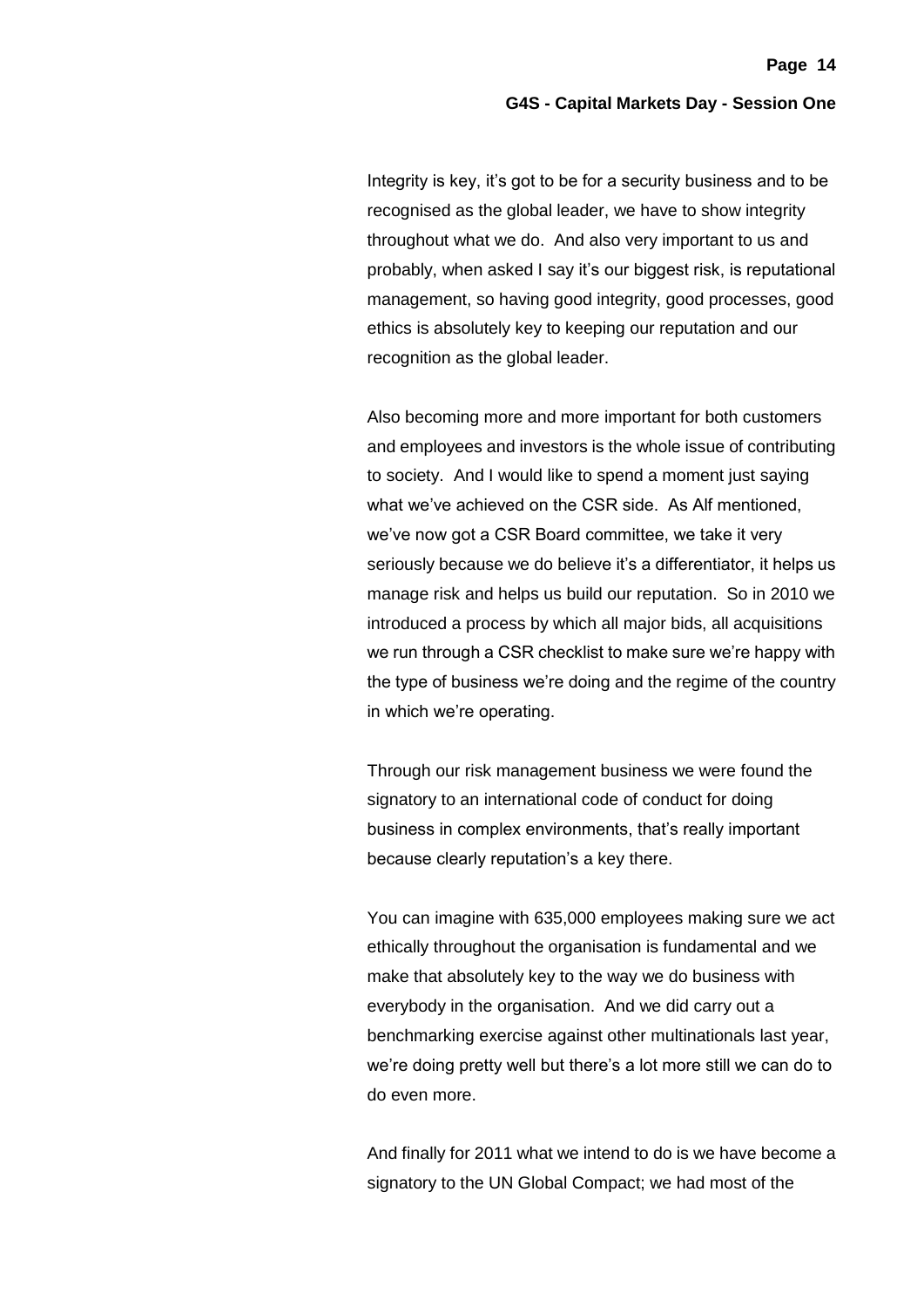processes in place throughout the organisation anyway so it was a pretty easy decision to make to sign up.

The Bribery Act in 125 territories, those of you who have read any press on it, it's a big issue for us, we've got to make sure we implement that successfully and we will do. And finally, again around reputation, we've got a very strong approach to human rights but we will continue to build on that.

So back to the other objectives, that best people, everyone talks about it but for our industry particularly, having the best management and the best people is absolutely key. We recently run one of our two yearly employee satisfaction surveys and we got a good response, about 340,000 completed the response. And we've got about 83% of our employees that would recommend us to another organisation for other individuals for employment, which is a fantastic outcome in such a diverse business.

And also we work very hard, as Alf mentioned, on building talent pools. You'll see most of our executive team here today, we've got a cadre of 25 senior managers that we focus on developing to be able to fill into those 11 slots that we have. And actually over the next three days we're meeting with them to sort of review progress.

In terms of growth, organic growth is still the focus and Graham will talk about that and acquisitive growth particularly in multi services and new markets is going to be part of the strategy in a big way.

And the markets we want to focus on for both growth and more acquisition are China, India where we've got a great presence, Saudi Arabia subject to obviously political stability and finally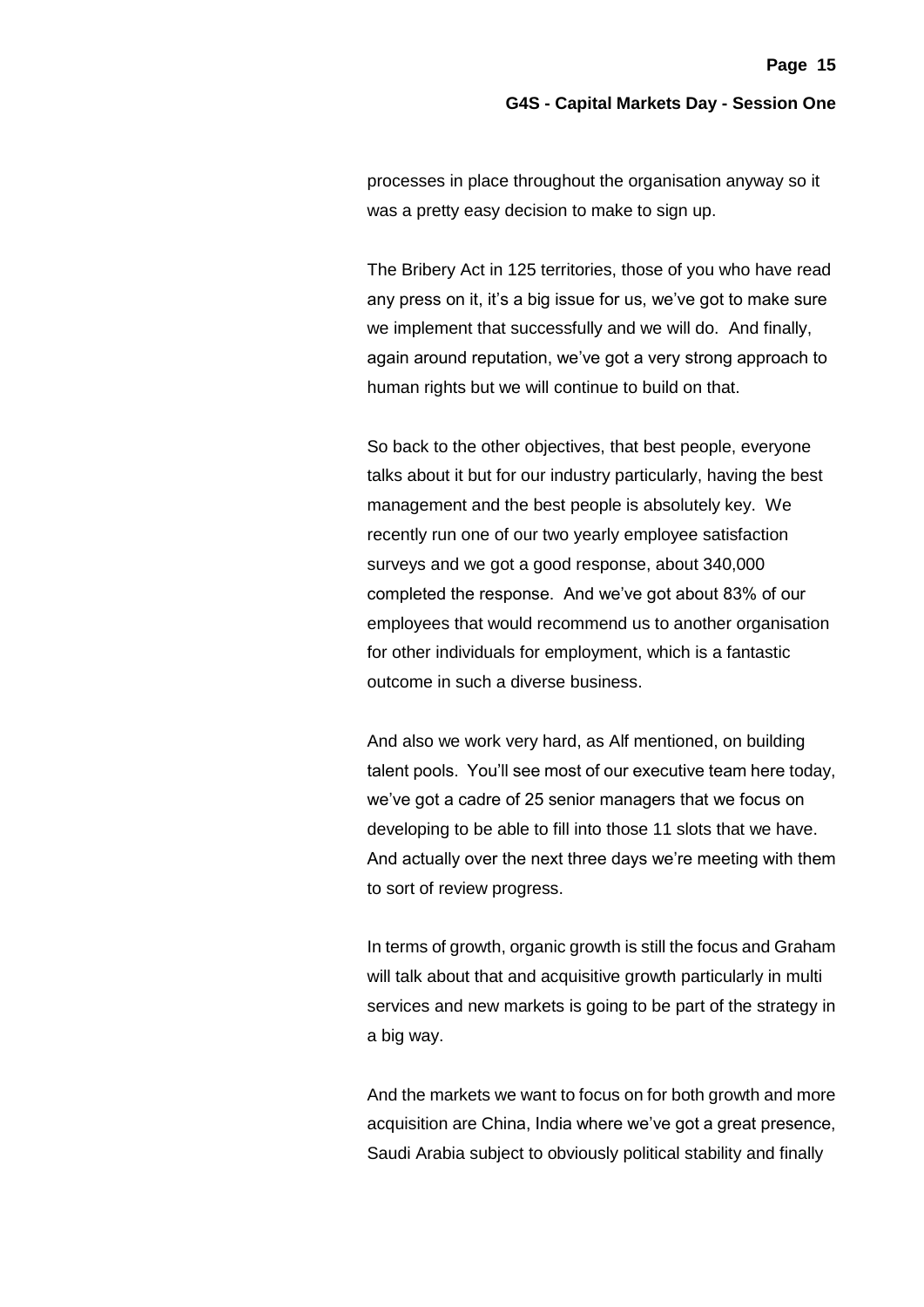we've made our entrance into Brazil but there's a lot more we'd like to do there in terms of acquisition.

In terms of customer focus, we have got customer satisfaction scores embedded now in the organisation and we continue to build on that. Graham will talk about Salesforce.com and its implementation throughout the group.

And finally, we have strong expertise but we have to continue to build on that and the quickest way for us to build on expertise is to buy risk consulting and high-end systems integrators to make sure we've got differentiation when we talk to major customers.

In terms of acquisitions, we'll come back to this a couple of times this morning but it's a very clear strategy. In new markets we're pretty much happy to buy most businesses if they can get the economic returns which we're looking for, which we'll come back to. But clearly building a market share in Man Security is key in those countries. We don't tend to do that in developed markets but we're very keen to do it in developing. And extending more into facilities management and facilities services in developing markets. It goes back to the earlier point with much more growth, much more opportunity to actually grow quickly in those countries. But then not forgetting the fact we've got to build capability, focus on buying risk consulting and systems integrators.

We've said we want to spend at least £200 million a year, we can spend more than that and still keep very clearly within our two times net debt to EBITDA sort of ratios.

So summary - In terms of the market the economies have improved, you've seen that in our results, everything's heading in the right direction. It's not easy by any means in a number of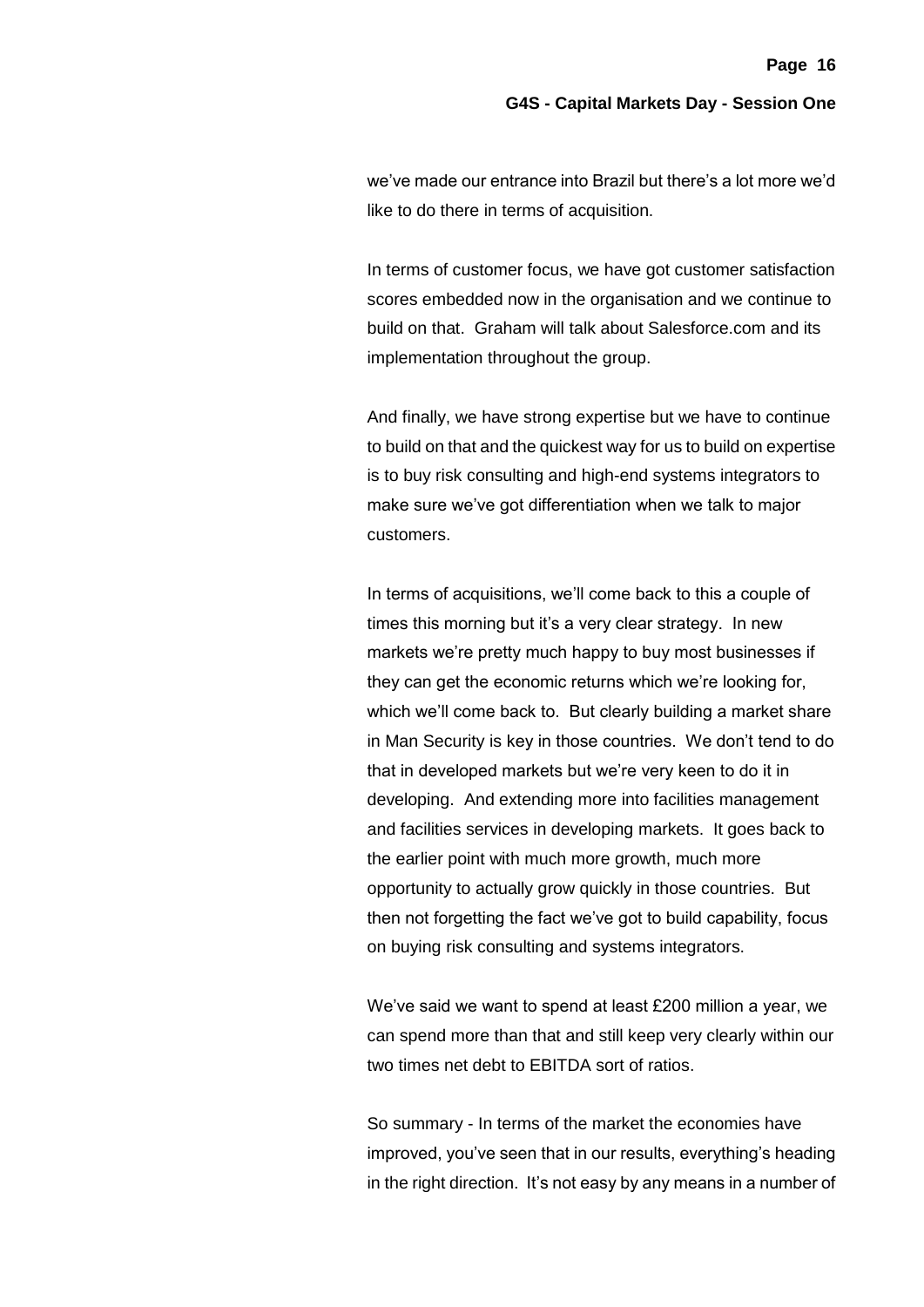countries but things are heading in the right direction on a lagged basis.

There's very positive global security market trends, you can see going forward from 2014 to 2019, very strong trends. And just reiterating the point and I hope it comes across in each of the regional presentations because each region has got an element of developing markets, but the fact is that we are uniquely positioned throughout those developing markets to grow.

In terms of strategy, we are still very much focused on being a secure solutions group on outsourcing of strategic security and risk processes.

Continue to build on new markets, I'll reiterate that, the countries we want to focus on but not forgetting the fact, particularly in the US and the UK, going back to Alf's introduction, it's 40% - 45% of revenue and profits in the group. The US market on its own is still probably around 40% of the global security market, so we've got to continue to win and build capability in those countries and some of the other developed markets where we've got a key presence.

So overall we've delivered well as Alf's said over the last 7 years, we've slowed down a bit in the last couple of years due to the recession but we're very clear going forward, we can get organic growth going back to previously enjoyed levels and EPS growth back into double digits hopefully by the end of 2012.

Now I'd like to hand you over to Graham Levinsohn to talk more about strategy implementation.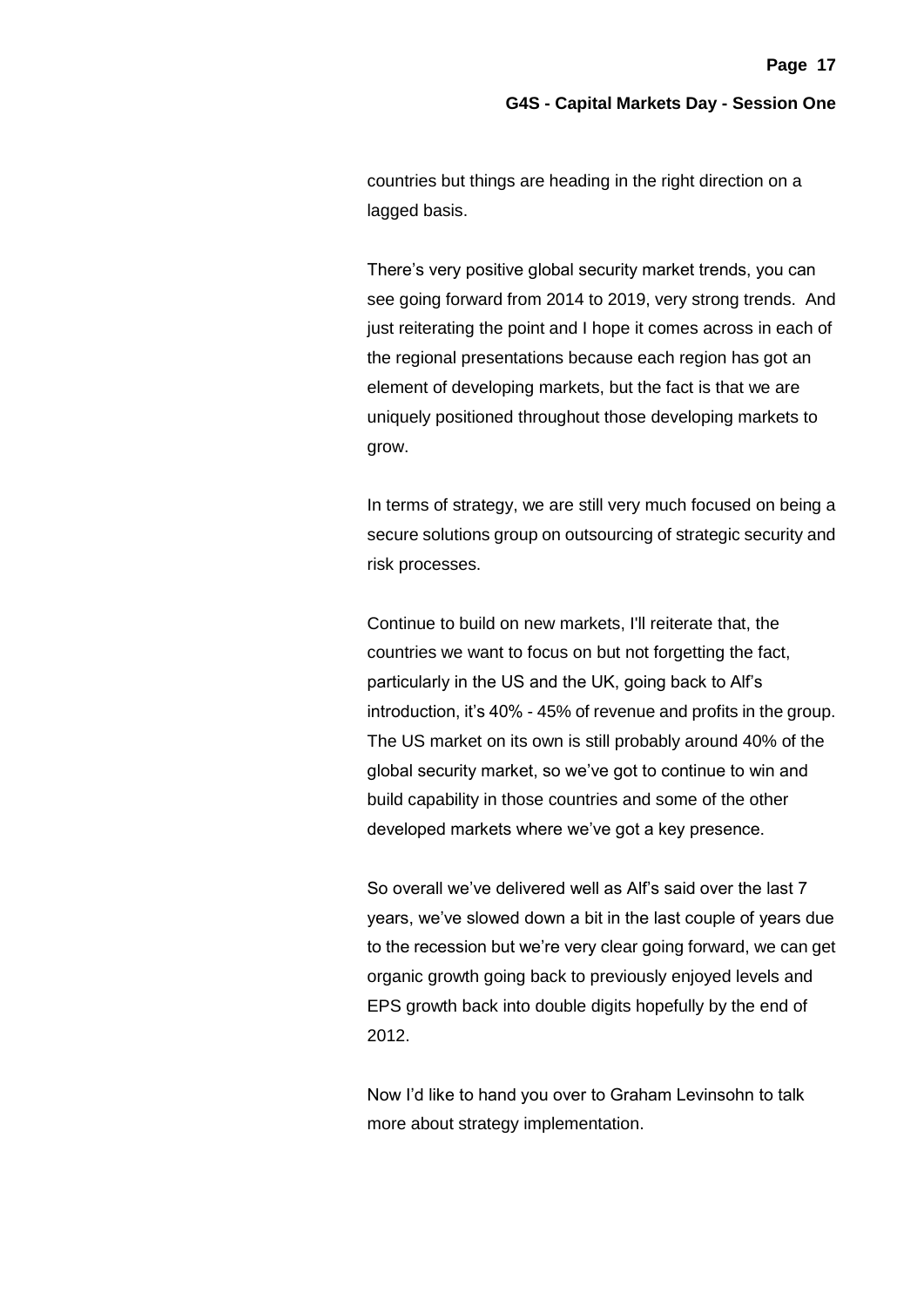Graham Levinsohn: Thank you Nick and good morning. For those that were at the Capital Markets Day in 2010 you'll recall I shared with you some customer satisfaction data around Net Promoter Score. And indeed how much of our group in terms of turnover, was in the solution space. First part of this presentation I'm going to give you an update on where we are on that data.

> I'm also going to dive into the sector piece, you recall a big chunk of last year we had sector heads talking about aviation, ports, oil and gas and again, I'll give an update on where we are on both our thinking and the results coming from that activity.

> I'm then going to quickly reiterate the strategy around developed markets and spend a little bit more time around new markets before spending the bulk of the presentation talking about organic growth.

> So to dive straight into the customer satisfaction side. You recall we chose the Net Promoter Score, we reported in 2010 on a sample of 700 customers from 40 countries. We've now spread that to 80 countries and you can see very strong results getting on for 40% of our large customers are giving us a 9 or 10 score, which means they are an advocate or promoter. And over 50% is in the neutral side which is still a 7 to 8 score, very low numbers in the detractor side but clearly we have action plans to resolve that.

> That very much reflects the types of scores we had in 2010, so despite the fact we've been through a recession, we've held strong in terms of customer focus and driving customer satisfaction.

We mentioned Salesforce and this is one of the measures we're going to embed in the Salesforce system, so again we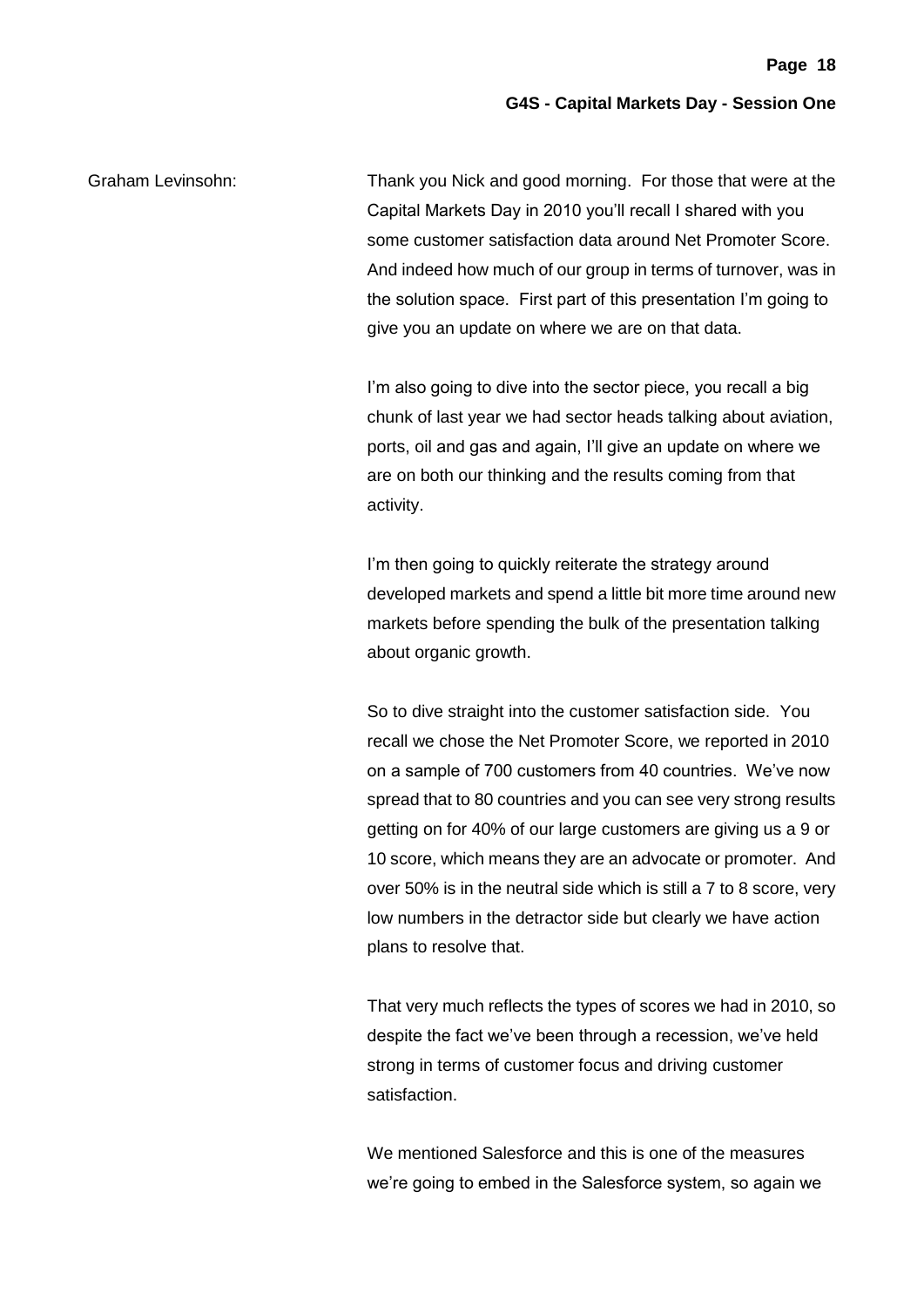will continue to report on customer satisfaction indices going forward. I'll talk about how this plays into customer retention later in the presentation.

Last year you'll also remember we talked about the percentage of our customers for the first time that was in Solutions and the definition we put around that which is up there in the red. We still have about 30% of our turnover in the Solutions space and again, I've taken the key metrics that have come out of the two surveys to share today.

We've taken two samples; 2010 sample and 2011 sample and what's clear is a number of Solutions customers in 2011 is consistent with 2010, we have seen some increase in Solutions customers where we focused on the critical national infrastructure side.

It's also true that those Solutions customers tend to be in key sectors, so they tend to be larger customers, they tend to be in the critical, national infrastructure sector, the national institution sector and the government spaces and they tend to be in developed markets or large new markets. Again, this is a measurement that we're embedding in our systems going forward so will continue to report on our progress in this area.

We talked in 2010 about the initiative around sector heads, in aviation, ports and oil and gas. We've strengthened that going into 2011 and we are currently recruiting the mining sector head and we've appointed a global and justice champion on a full time basis to drive our justice initiative across the globe. We've done that on the back of success in 2010, the three sectors we focused on in 2010 have shown significant growth through this initiative.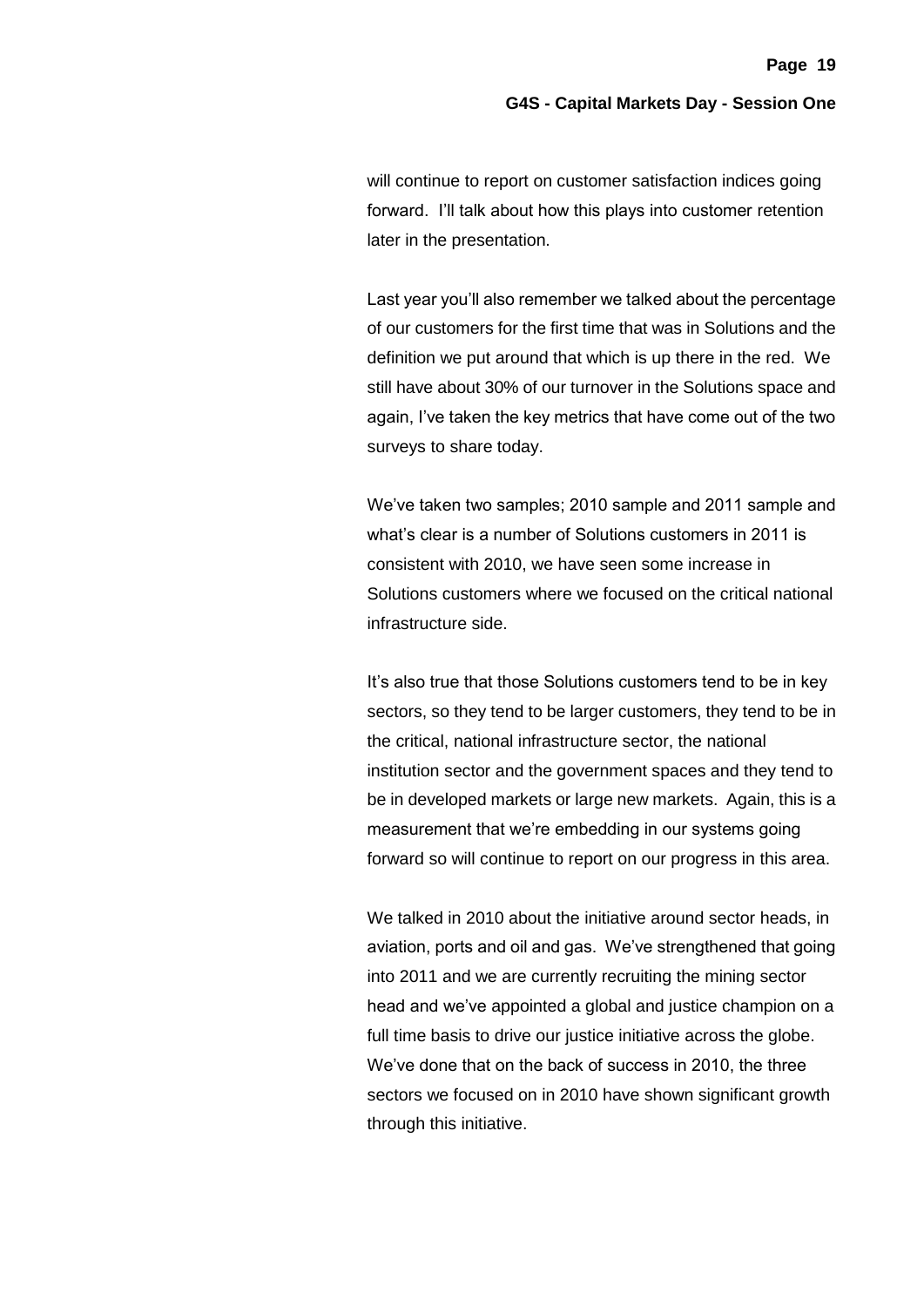So in the aviation sector our turnover has grown by 29% to over £250 million. In ports where we started small, excluding acquisitions, we've grown by 64% to over £15 billion and that trend continues into 2011. And in oil and gas we've grown 35% to have over £200 million of business in the oil and gas sector and again, that trend continues as we go into 2011. So hence the reason we continue to drive the sector initiative and invest so heavily in this area.

Nick has touched on this business strategy, the key focus being driving into sectors where security and safety is a strategic risk and talked about in the boardroom and in senior government circles.

In developed markets this is consistent again with 2010, that's really about building capability around risk consultancy, around solutions, around system integration, so we can develop and win fully outsourced contracts going forward.

We have a different strategy for new markets, it's much more about the multi product strategy where we are very happy to not just do manned security and systems but also to move into facilities management, obviously cash in transit and various other facility services. And we believe that gets us to exactly the same place in new markets as a solution strategy does in developed markets.

Nick talked about the growth of new markets to become over 50% of the total market by 2019 but just some numbers driving that. Brazil, India and China accounted for nearly 45% of global GDP growth from 2007 to 2010. Over the 20 year period from 2010 to 2030 those three countries will account for half of global GDP growth. And that really does translate into the security market because from 2009 to 2014 those same three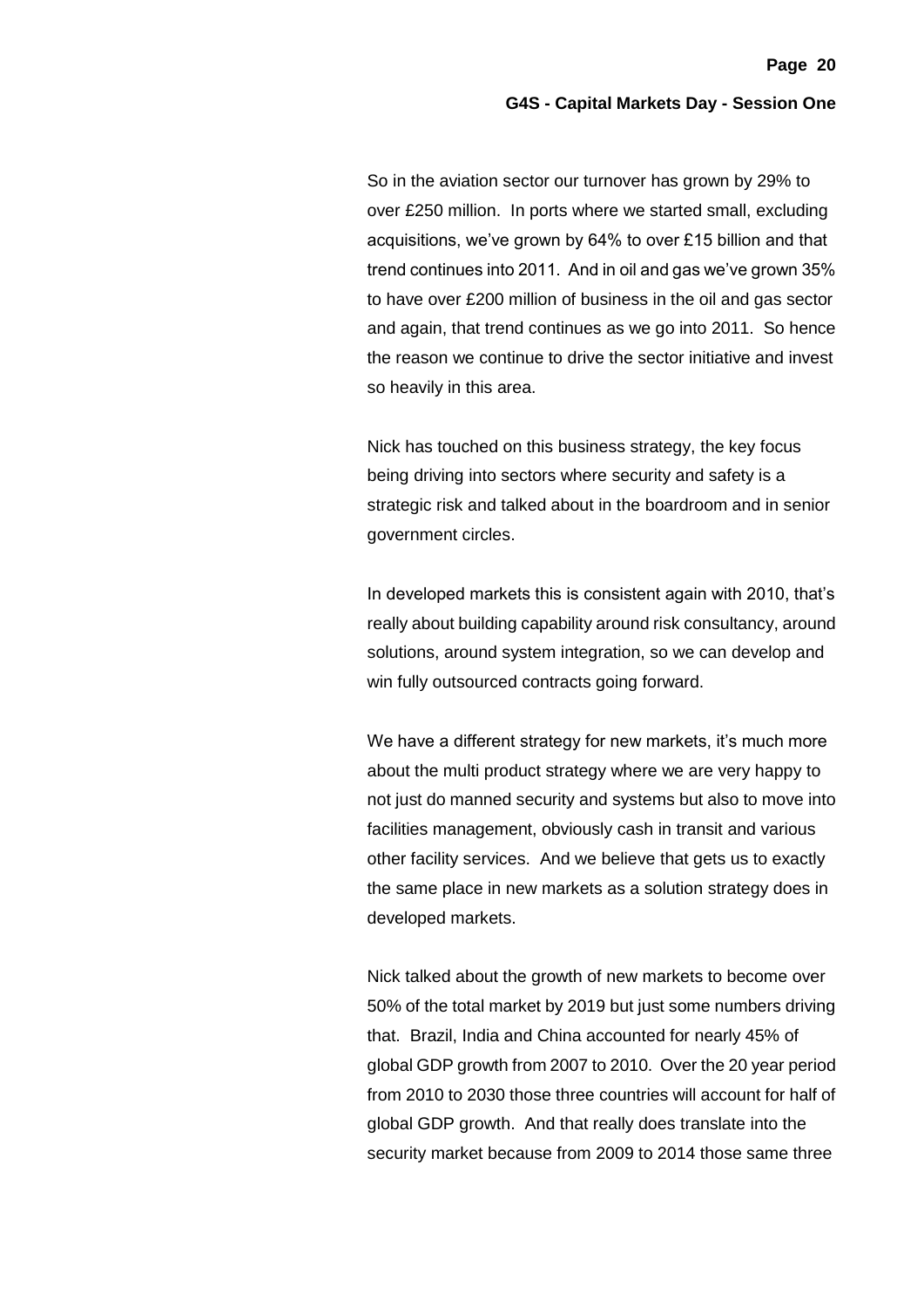countries will account for nearly a third of the global security market growth, hence our focus on those 3 countries.

But we shouldn't forget the US, the US still has accounted for nearly a fifth of the global market growth during that same period. So those four countries accounted for nearly half of global growth in a security space over the next five years.

And we've touched on facilities and certainly this is an area we have had success in a number of countries, not least of which have been in Saudi and India where we have significant FM businesses. But our focus on FM will be on acquiring and growing manpower rich, soft facility management services to compliment our security offering. And typically that will cover catering, cleaning, support services such as reception, post room as well as obviously having a core security base. And certainly our belief, as Dan will talk about later, is FM is going to be key to our growth strategy in China.

So again, consistent message but we've really put some energy into now driving FM within the new market place. And that's reflected in our acquisition strategy where we have clear and new markets on multi products and that means building market share in manned security and cash services. It means acquiring monitoring where we doing have that capability, and of course it means adding facility services or management again, where we don't have that capability.

Developed markets and acquisitions is much more about capability building, so adding risk consultancy and building scale. Adding system integration and adding sector expertise where that gives us a clear differentiation in that sector.

So moving onto the organic growth strategy - I split this into the three sectors of the pyramids. I've already talked about the top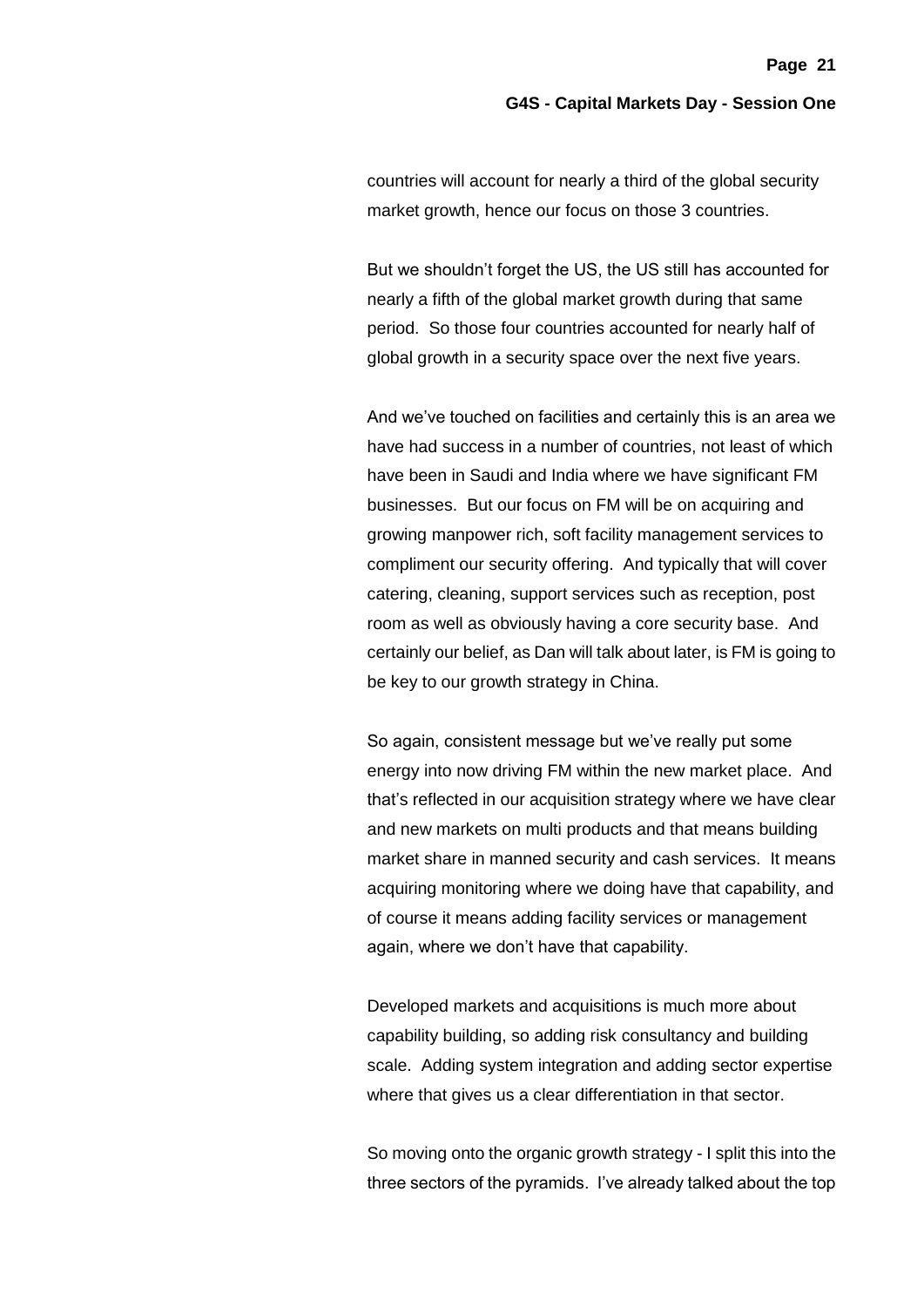segment which is around sectors and this really is where you've got high value complex accounts, long stable cycles, often a need for specialists, often a need for very senior people to be involved. These typically are in the critical national infrastructure space, the federal government space, the large FI's. But also international accounts fits in this space as well and clearly we've got a focused strategy to deliver in that space and I've already touched on that during this presentation.

The one area I haven't touched on is international accounts in this space. We set up a dedicated international accounts team during 2006. Our top 10 international accounts now account for 3% of group turnover, we clearly believe that can grow, but as Nick said, we don't believe that's going to go beyond about 10% of the group turnover even three to five years out but clearly an area that I can drive.

Geographically we've been very focused on Americas, US and UK outbound; clearly we're spreading that focus. Nearly 60%, just over 60% of its international accounts are based in Europe and Asia, Middle East. So each region will now have a dedicated international accounts head, run under that same centrally co-ordinated programme to drive into Europe and Asia Middle East.

Our areas of focused typically will be FI's, technology, pharmaceuticals, chemicals, multinational corporates, those are areas that we know are happy and prepared to contract on a global basis, and again, complementing our sector strategy.

The two bottom segments, the bottom piece is really about local in-branch held accounts; the bread and butter of our organisation. A large number of accounts but each has a low value. And in the middle sector this is where you often get national accounts or non-complex international accounts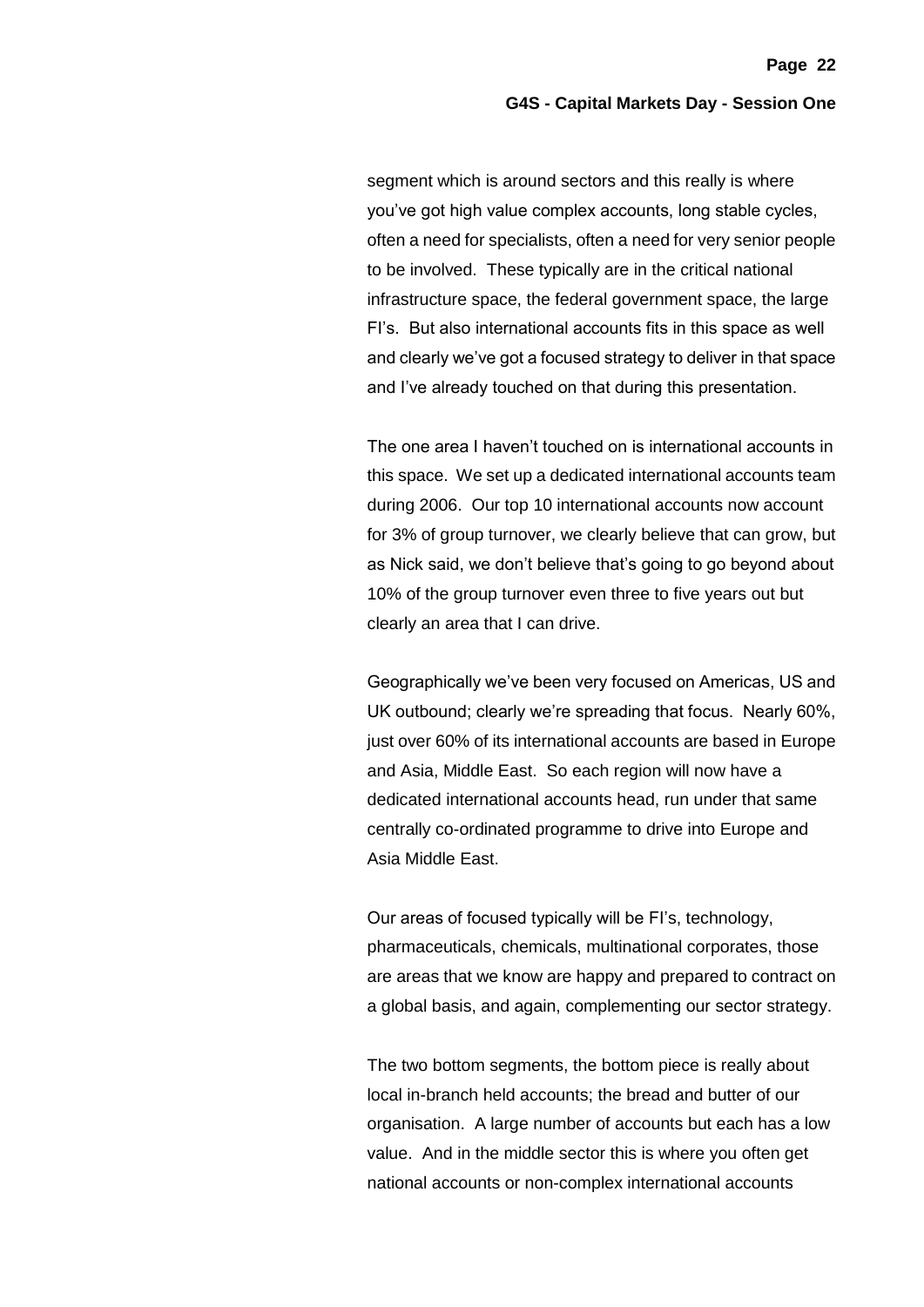where we can deliver a fairly standard service. And certainly our focus in 2011 has been on driving very hard in these two areas to drive organic growth.

But one of the things we've concluded is we need more rigorous process and we need best practice in these areas and again, we're seeking to invest in that space.

So we've developed something called the G4S Way and this is really where we want to put best practice across a whole host of areas across the group. In terms of the commercial side, the G4S Way is about winning more often and bigger, it's about keeping and developing customers. And that means we have to address all of the issues and the best practice. So we have to have the right process, we have to have tools to embed those processes and drive that process and of course, we have to have the best people and particularly we have to have great sales leaders.

So we have a programme to drive all of those areas. Under best process we are focusing heavily on account management that's about retaining and developing customers. We're focusing very heavily on big bidding and I'm going to share some details of our bid pipeline in a few moments.

We've chosen a system called Salesforce to really embed that best process and drive that into our sales teams across all of our countries. We've started to access our sales leaders against a clear sales leader competency framework with a concept that we will take our best sales leaders to drive this programme forward. And we've put into place a new group commercial function that not only looks at bid, no bid process, but also it helps countries that don't have bid capability. And clearly it is responsible for reporting of big bids and significant customer wins and losses going forward.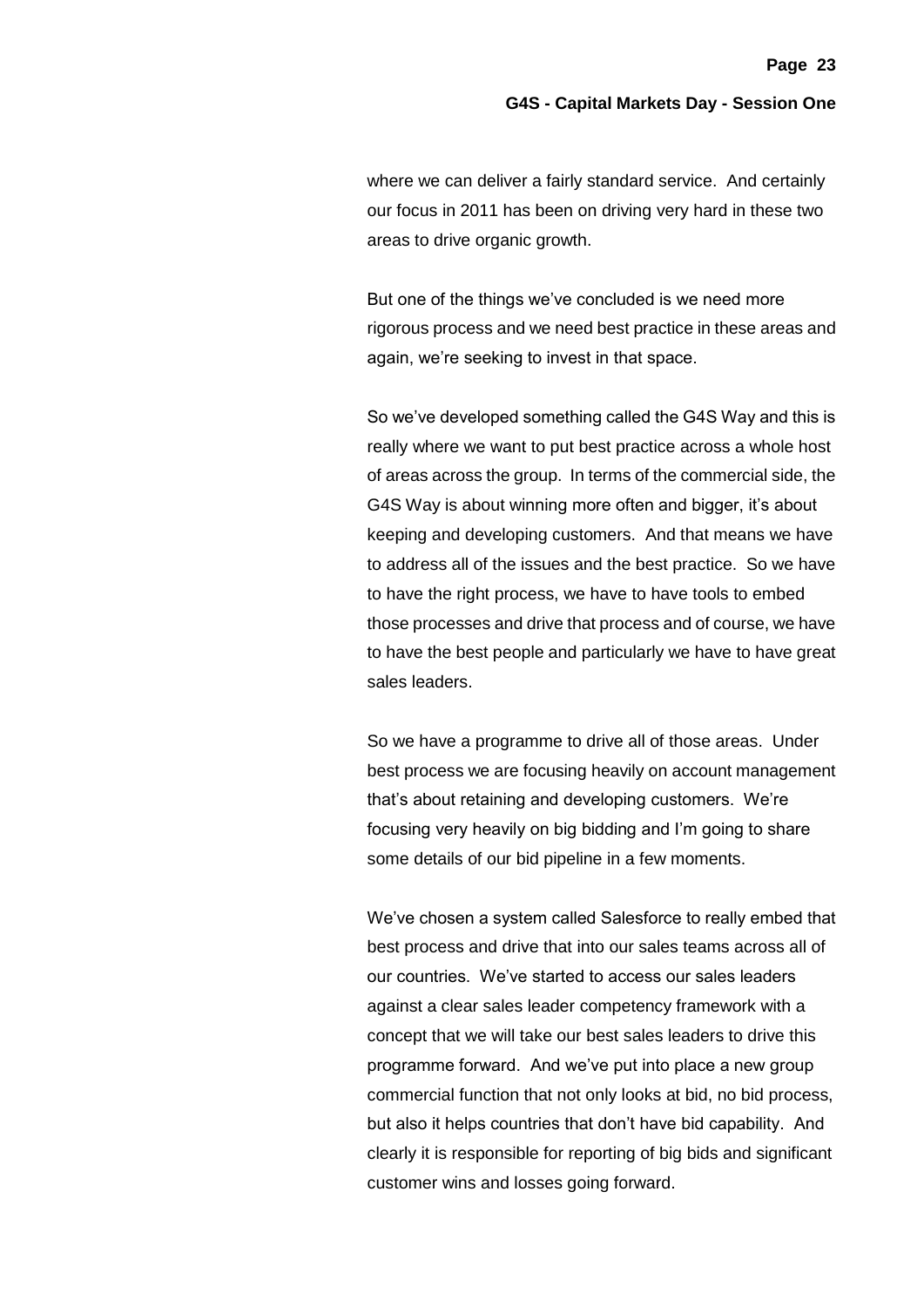So all of that has led us to drive out a global sales pipeline. We've always clearly had pipelines that are country based, first time that we've rigorously put a bid pipeline together on a global basis.

You can see this is focused on contracts that are worth more than £2 million per annum. So as of the 16th May we had just over £2 billion of annual contract value in that pipeline, about just over 200 opportunities. And that was split in terms of we have about £900 million of proposals submitted where we are waiting customer decisions. So typically large contracts will go to the customer, they will have time to review it and that review period can be anything from 1 to 6 months. So typically these are proposals that we've submitted during 2011 or the latter months of 2010.

In terms of RFPs received so we've got them, they're sat on our desks, so we're working avidly on them before we submit them, we've got about £500 million of annualised value in that space. And in terms of RFPs that we expect to receive during 2011, so we know it's coming during 2011 and we will be working on that to submit that either this year or early next year, we've got about £700 million in that pipeline.

And of those opportunities, interestingly over 50 of them are worth more than £10 million per annum. So we've very much done this on an annualised basis.

So which sectors do those come from, do those opportunities come from? You can say about half those opportunities by value come from government on the right. The vast majority of the rest come from the critical national infrastructure, so airports, ports, rail, energy, utilities and of course, financial institutions and particularly in the cash services side.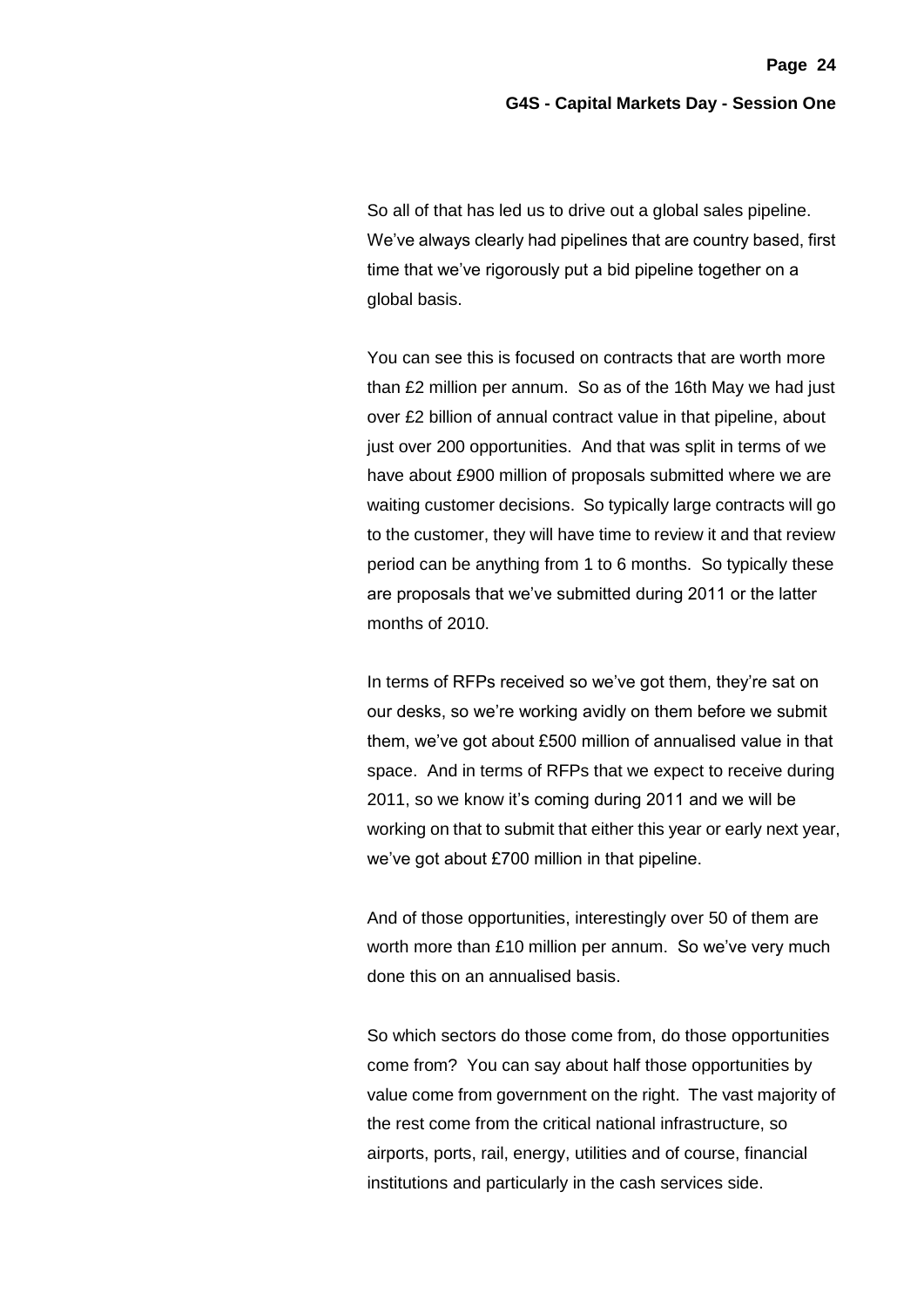In terms of the government space, about 60% of those government opportunities by value are in the UK that we expect to come up during 2011 or we've already submitted during 2011. 30% is the US and 10% is a number of countries around the rest of the world.

And again, I've already said government, critical national infrastructure, FI sectors, highest propensity for high value opportunities, no great surprise those are the sectors that dominate. If we ran the pipeline below £2 million you'd expect government clearly to be much less important.

We've also analysed our customer retention rate for customers over £10 million per annum. And this is a customer area you'd expect the fiercest level of competition, to robustly tender the process and run a fair and transparent process. On the reverse side you'd expect us to have the deepest customer relationships.

These £10 million plus customers represent about 30% of our group by turnover. And in this space in terms of retention, and this is based on what we've lost to competitors, we retain about 90% during 2010 of those customers by value.

It excludes contracts that have gone away, so for example in Iraq where the US Army withdrew and that contract disappeared and no longer existed, that's no longer in that number. So this is really where we compete and win or lose and 9 times out of 10, 90% out of the time we are retaining customers during 2010 which is clearly a good number.

Just in terms of those sectors, to reiterate where big customers tend to sit, it tends to be in government, financial institutions,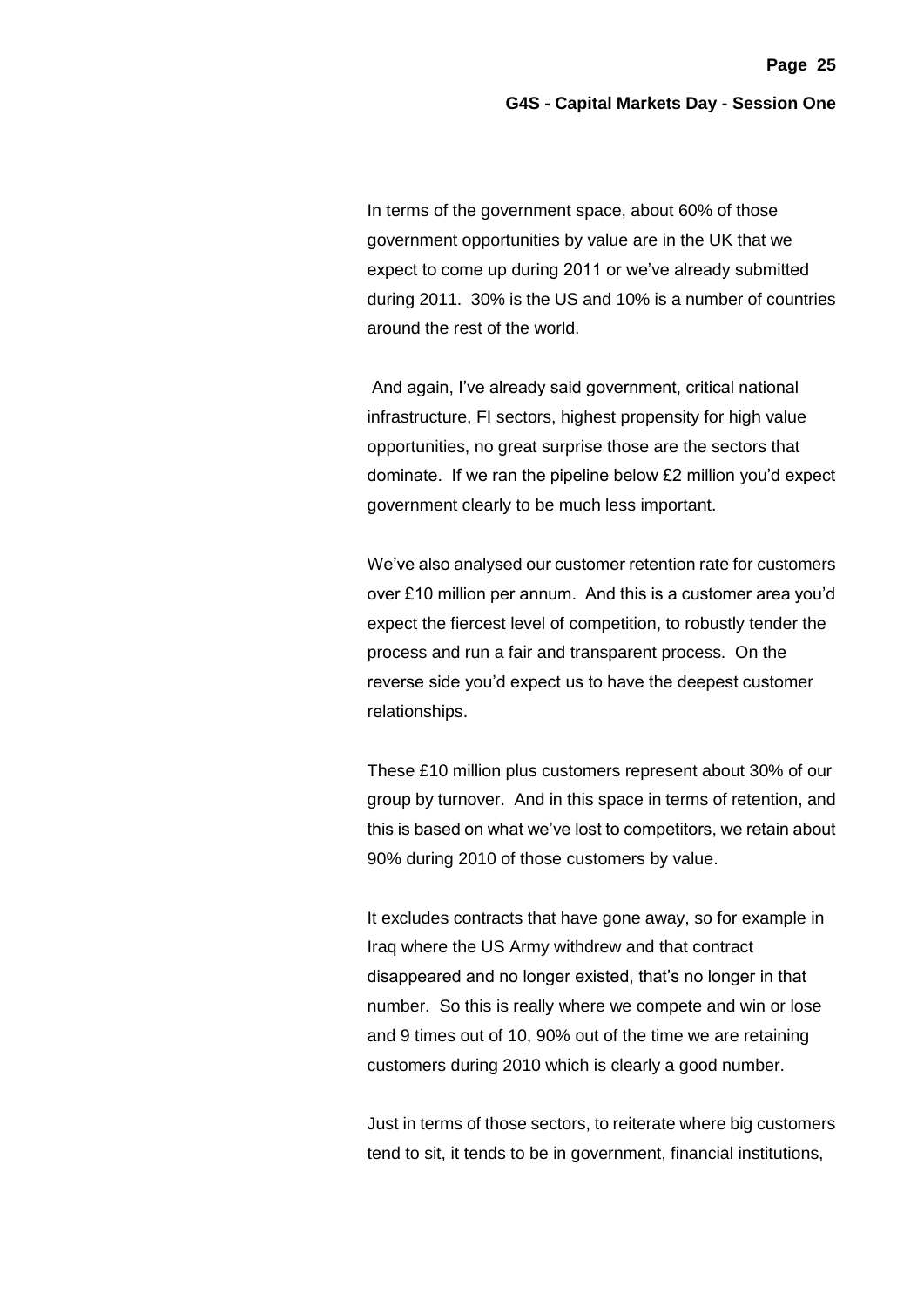transport, energy, international customers, that tends to be where those big customers are.

So in summary, we believe the sector strategy is working and we put in place initiatives to accelerate that strategy. 2010 we put in core measures for customer satisfaction and for measuring success and we reinforced those during 2011 and will continue to drive those going forward. You've heard our acquisition strategy's very tailored, very focused on growing new markets, particularly for keen new markets but we're also seeking to build capability and develop markets.

You've heard our organic growth story, in terms of driving best processes across the group, in terms of focusing on customer retention; focusing on international accounts and rigorously measuring the sales pipeline process and visibility.

And with that I'd like to hand back to Nick for Q&A

Nick Buckles: Thank you very much Graham, we're running on time as well which is good. Any questions for Graham or I on strategy?

Jaime Brandwood, UBS: Just a couple if I may. Firstly that Eastern European growth projection being of the most optimistic of all the regions, obviously that's a Freedonia estimate but can you give your own assessment of Eastern Europe because clearly that's been I think one of your most pressured regions? Is that higher growth expectation mainly because you're just coming from a very cyclically depressed base?

Nick Buckles: I must admit, we were surprised at the level of both GDP growth and security market growth destined for Eastern Europe. I think there's definitely an element of that off a 2009 and 2010 base which is particularly low but I think it is a market that we have seen very strong growth of from pre-recession.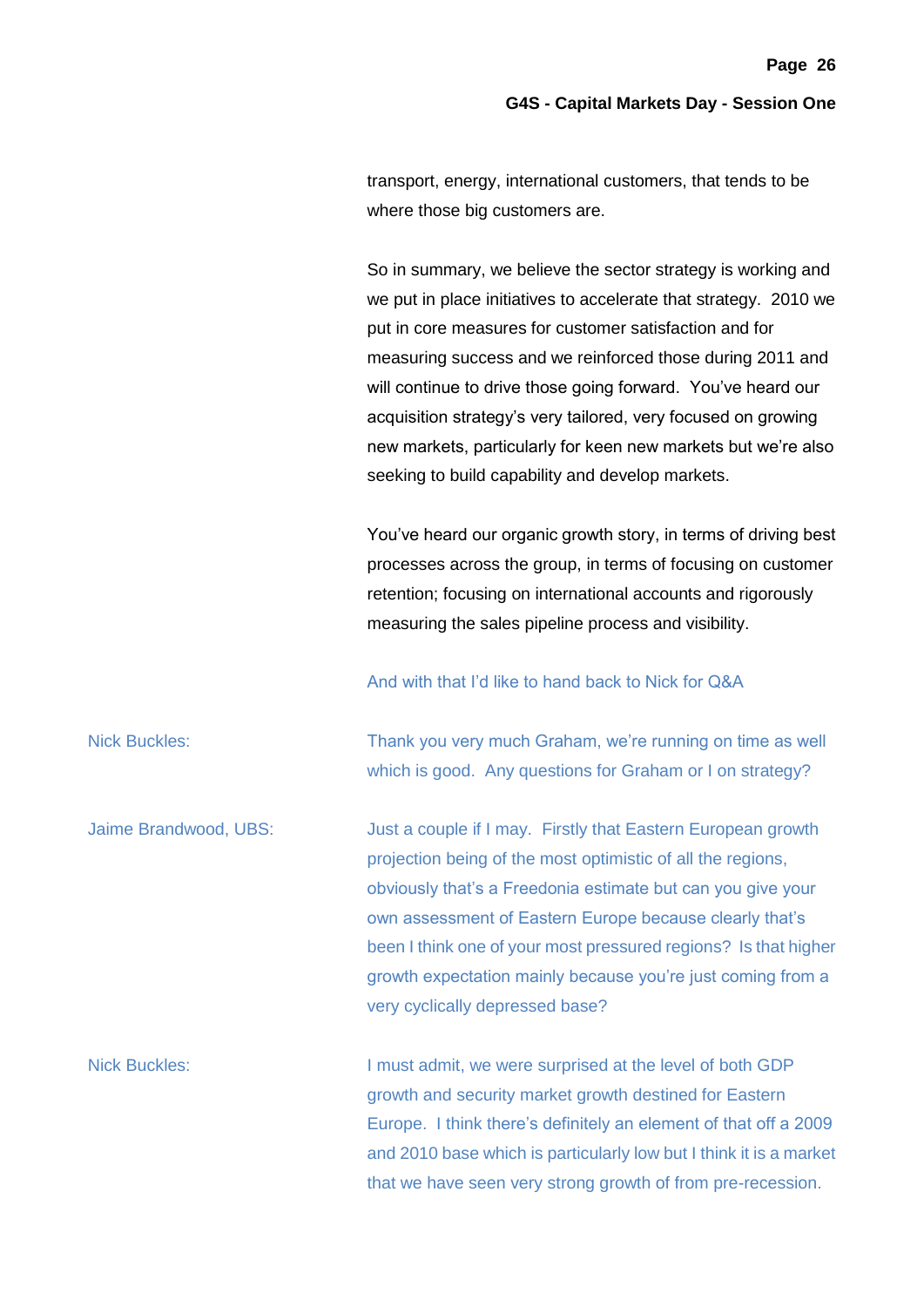You'll remember some of the stories we talked about in Romania, which isn't a great example now but showed tremendous growth there. The Baltic's typically grew at 15% - 20% a year pre-recession levels. So I think it's believable, it's just hard to believe at the moment and certainly, I mean Willem could probably answer a little bit more about it because he's on the Europe side. But I think they're believable but clearly at the moment we're going into a positive momentum in most of the markets other than Romania and they have improved probably 10% organically from where they were 18 months ago. I don't know if you want to add anything to that Willem?

Willem van de Ven: I think there is an issue - around absolute opportunities for us and I'm travelling around in Eastern Europe, you see it happening, you see the economies are coming up again and I think we will benefit from that. You see also as Nick said inflation is in our favour, so we see a lot of opportunities there and our footprint there - there is enough space to grow

Nick Buckles: And don't forget as well, we have got the capability particularly in The Baltic's where we've got an extremely strong market to add other facility services to the mix. I've never really focused the businesses on doing that before but in other countries we've done that very small market where we dominate and I think it's a very good example of where we can make it happen there.

Jaime Brandwood, UBS: And just one more question if I may, you talked about near term margin pressures in government, as we look at your two most government exposed regions, so UK and North America, particularly on the secure solutions side, should we be expecting maybe that you see some margin pressure in those two regions offset by the positive mix impact of growing faster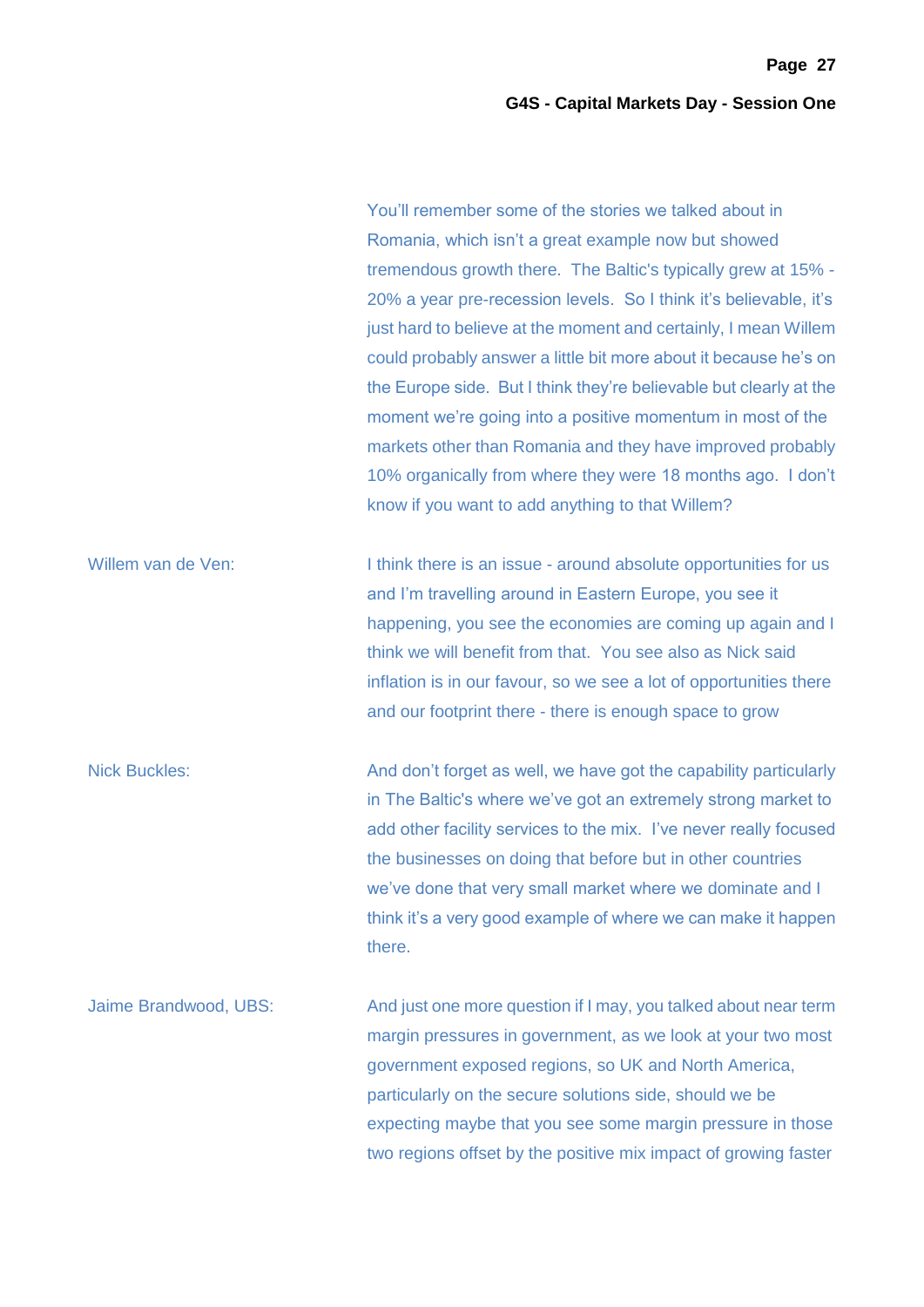in EM, such that overall we get a sort of flattish secure solutions margin this year?

Nick Buckles: Certainly if you take it over a two to three year period rather than just talking about this year. Why we've always said and we'll come back to we want to protect our 7% margins overall as there will be some margin pressure particularly in the UK and US on government.

> On the other hand, indexation in the UK is working quite well for us on government this year. But intuitively you feel when we're re-bidding some of the contracts we've got, we now know because we've lost the big one that price is going to be the overriding concern, not quality so we've got to assume there will be some margin pressure there. But, taking your point, we do believe there's margin upside from the mix benefit. So that's why we haven't been overly bullish about margin improvements basically.

> US wise, it's always been a pretty low margin business but cost pressures will put more on that but we're not factoring a big margin pressure into the US government business

Jaime Brandwood, UBS: The US remains more of a cost plus type environment

Nick Buckles: Exactly, typically 4% or 5% margins in the very core high end security business, the margins are higher because of all the FM work and mine clearing work we do out of the US business, but the core business has always been fairly low margin

Jaime Brandwood, UBS: And just a very quick follow up to that, you kind of touched on this but is the margin pressure on government more on the installed base in terms of contracts that aren't necessarily coming up for re-bid where you've handed some discounts as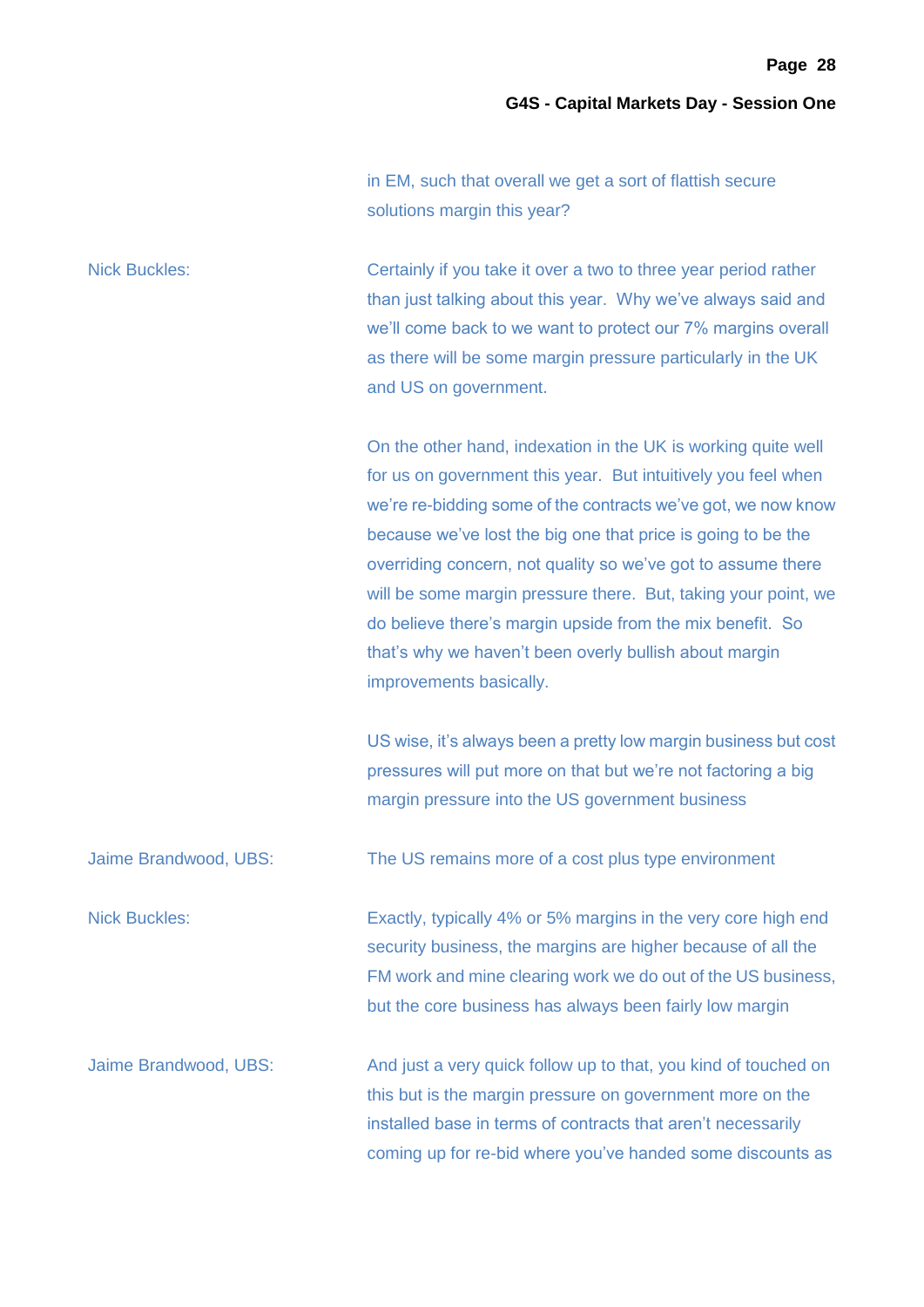|                               | a result of the Francis Maude Review and on re-bids or are you<br>also seeing margin pressure when you're winning new stuff?                                                                                                                                                                                                                                                                            |
|-------------------------------|---------------------------------------------------------------------------------------------------------------------------------------------------------------------------------------------------------------------------------------------------------------------------------------------------------------------------------------------------------------------------------------------------------|
| <b>Nick Buckles:</b>          | I mean DTS will talk about that a bit later, but just in a nutshell,<br>it's down to the generation of the contract. So first generation<br>we believe will still be good margins because you're taking risk,<br>you're bringing innovation and that's definitely a factor.<br>Second and third generation re-lets are definitely going to be<br>under pressure, it depends on the generation basically |
| Jaime Brandwood, UBS:         | So Birmingham Prison for example, you'd expect to be quite a<br>good margin contract?                                                                                                                                                                                                                                                                                                                   |
| <b>Nick Buckles:</b>          | Subject to all things going well                                                                                                                                                                                                                                                                                                                                                                        |
| Jaime Brandwood, UBS:         | Thanks very much                                                                                                                                                                                                                                                                                                                                                                                        |
| <b>Nick Buckles:</b>          | Remember if you've any question specifically about regions<br>then it's probably best to save them up for the guys in the<br>regions.                                                                                                                                                                                                                                                                   |
| Andrew Ripper, Merrill Lynch: | Just wanted to maybe draw out a couple of themes in relation<br>to security growth relative to GDP in the developed markets,<br>maybe you could take the US and the UK as examples. What<br>do you think the industry's penetration is of the built<br>environment, you know, are there many customers out there<br>that are looking at outsourcing for the first time?                                 |
|                               | And secondly, in terms of the inflation component of growth, in<br>order to grow faster than GDP do you need tighter labour<br>markets so you're getting more in the way of wage inflation on<br>the solutions side?                                                                                                                                                                                    |
| <b>Nick Buckles:</b>          | On the second point, because we measure our performance<br>against nominal GDP, I guess the math says that if pay awards                                                                                                                                                                                                                                                                                |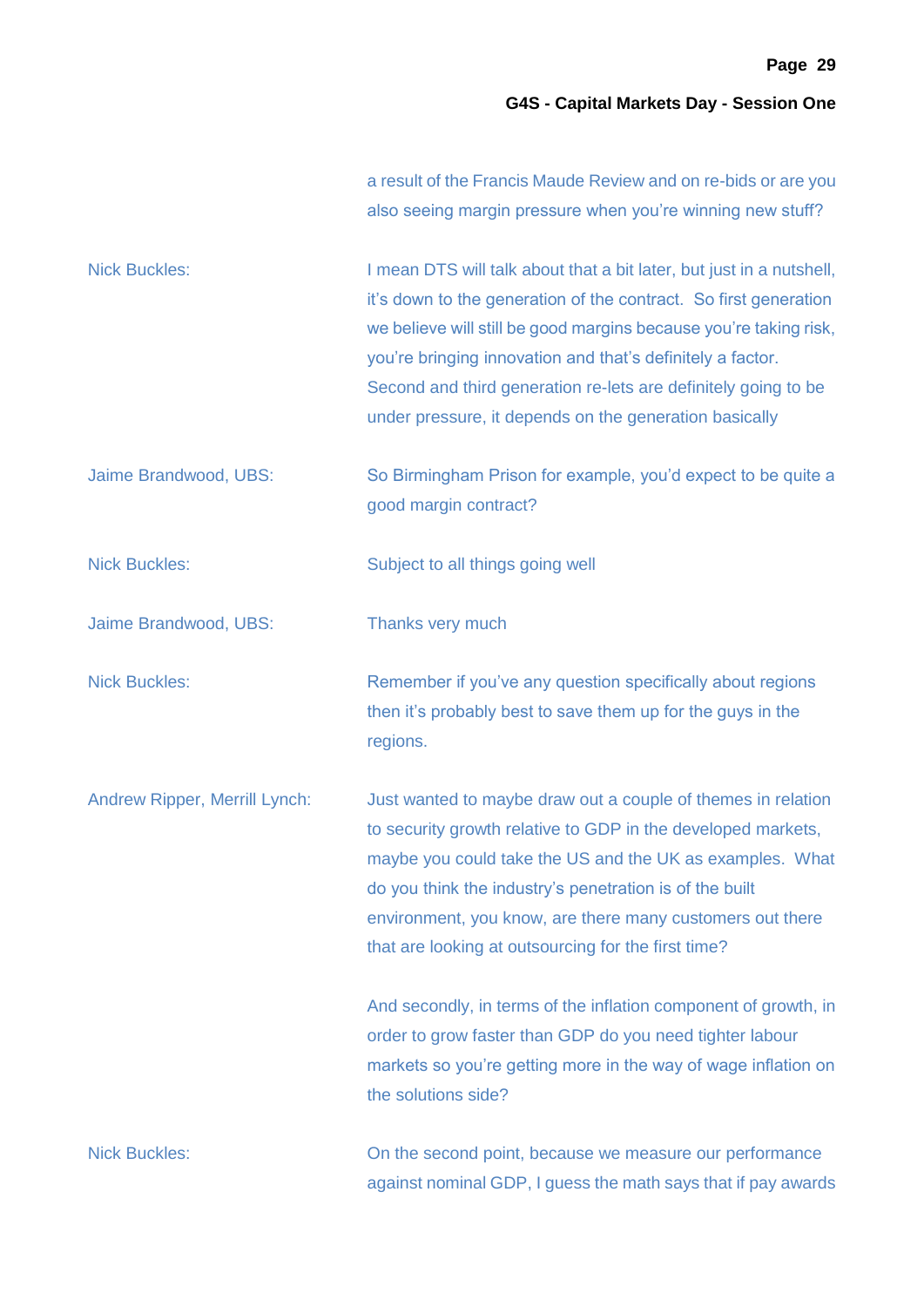|                                      | are in line with inflation in that market, we stay 2% ahead<br>irrespective of, which includes the level of wage awarded<br>inflation. So it will make that actual number higher but we<br>always try and grow 2% ahead of nominal GDP, which does<br>include inflation. And the first question just remind me?                                                                                                                                                                                                                  |
|--------------------------------------|----------------------------------------------------------------------------------------------------------------------------------------------------------------------------------------------------------------------------------------------------------------------------------------------------------------------------------------------------------------------------------------------------------------------------------------------------------------------------------------------------------------------------------|
| <b>Andrew Ripper, Merrill Lynch:</b> | Just wondering if you could give us a sense of what you think<br>the penetration rate is in the developed markets on the<br>solutions side?                                                                                                                                                                                                                                                                                                                                                                                      |
| <b>Nick Buckles:</b>                 | That's clearly easier to answer on the commercial side<br>because government is a much bigger response depending on<br>trains and DTS will talk about that.                                                                                                                                                                                                                                                                                                                                                                      |
|                                      | On the commercial side there is definitely still a lot of<br>outsourcing opportunities in the US, a lot of the local state are<br>still doing in-house operations and we think they can be<br>outsourced. There's still major industrials doing in-house<br>security operations and so all the data says and our data says<br>that the US has got more commercial outsourcing<br>opportunities. I don't believe in Continental Europe and the UK<br>that there are as many because there's been more outsourcing<br>in the past. |
|                                      | And actually you'll see some of the case studies, you know, we<br>are creating market opportunities through bringing together<br>manpower, electronic security and risk management. But<br>that's really reinvigorating a market that's there already, that's<br>not encouraging outsourcing in the first instance                                                                                                                                                                                                               |
| <b>Andrew Ripper, Merrill Lynch:</b> | Just come back on the inflation point, I mean the point I'm<br>drawing out there is that if you look at average earnings growth<br>today it's below RPI, whereas for a lot of the 90s and early<br>noughties it was above RPI. S obviously different components<br>of inflation at the moment, labour markets are still fairly slack                                                                                                                                                                                             |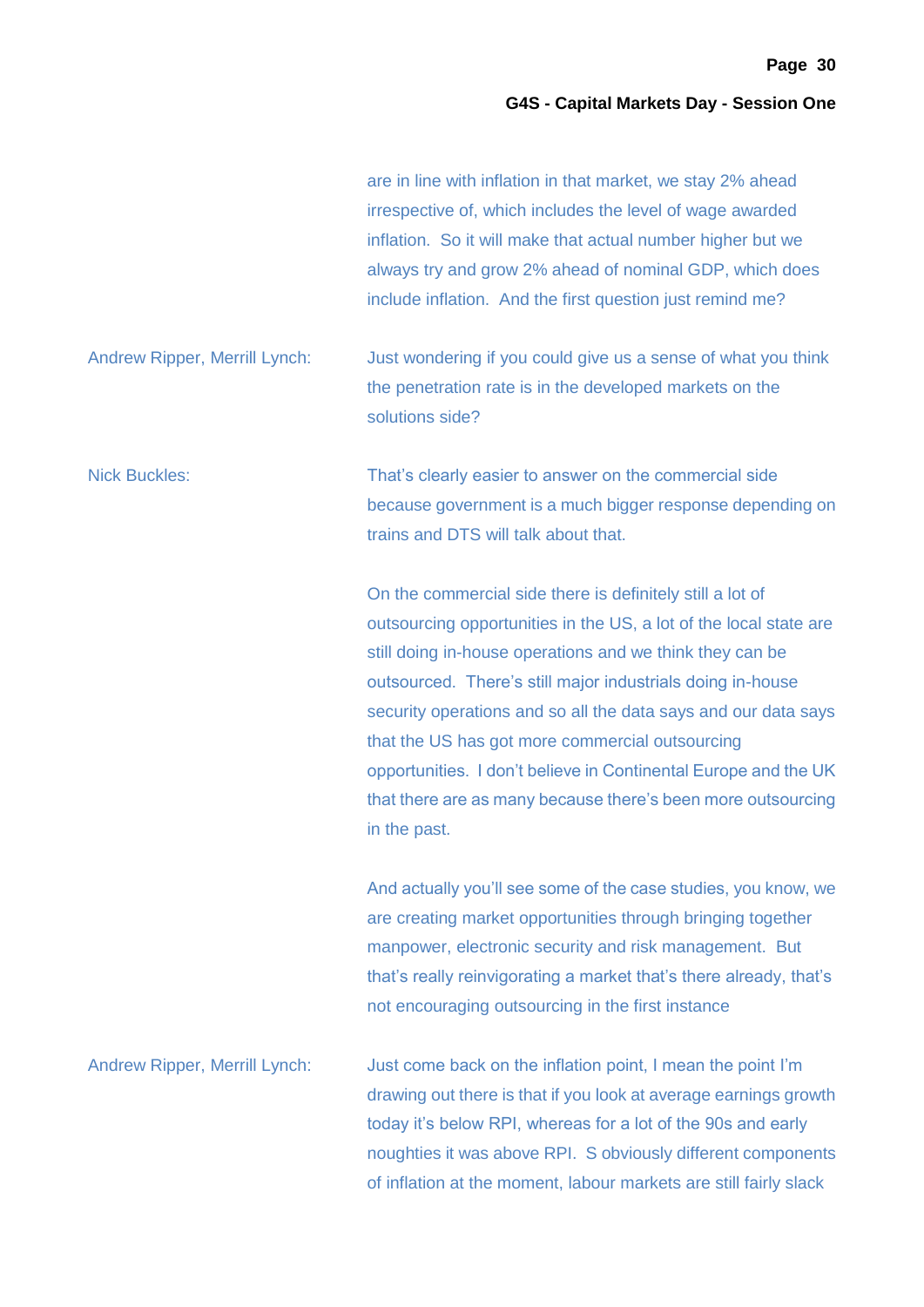and we're not seeing a lot of average earnings growth in the US or the UK?

| <b>Nick Buckles:</b>          | Yeah, the UK for example, we did do a wage award, which was<br>in line with CPI/RPI, I think it was the higher one of the two<br>because that was built into a previous agreement. So I would<br>say typically our wage awards are pretty close to whatever<br>headline inflation is in the territories we're operating, not<br>always but typically. So it's quite a good representative of what,<br>so we don't get a benefit or a lack of benefit from that, I think<br>you can assume they're pretty much the same |
|-------------------------------|------------------------------------------------------------------------------------------------------------------------------------------------------------------------------------------------------------------------------------------------------------------------------------------------------------------------------------------------------------------------------------------------------------------------------------------------------------------------------------------------------------------------|
| Andrew Ripper, Merrill Lynch: | So do you see the inflation component of growth increasing if<br>you're matching RPI, given the what ?                                                                                                                                                                                                                                                                                                                                                                                                                 |
| <b>Nick Buckles:</b>          | Yeah, I mean we've always said and I think it's been proven<br>when we've looked at it in detail, that half of our organic growth<br>is usually indexation and half is volume. And so when it was<br>down at 2% it was either 0% or 1% as indexation and the rest<br>was volume, which is still pretty impressive in a minus 4%<br>environment basically                                                                                                                                                               |
| Andrew Ripper, Merrill Lynch: | <b>Thanks</b>                                                                                                                                                                                                                                                                                                                                                                                                                                                                                                          |
| <b>Nick Buckles:</b>          | Kean down the front?                                                                                                                                                                                                                                                                                                                                                                                                                                                                                                   |
| Kean Marden, RBS:             | Morning. Can I just first of all ask a couple of questions<br>regarding Slide 16, if we just take the point you made about<br>growing about 2% in excess of nominal GDP growth, should<br>we interpret Slide 16 as suggesting that by the time we get<br>towards the end of next year your business should be growing<br>at circa 10% or just below?                                                                                                                                                                   |
| <b>Nick Buckles:</b>          | The point if you go back to the earlier slide, Slide 14 I believe,<br>you can see that sometimes in a year we're quite close to                                                                                                                                                                                                                                                                                                                                                                                        |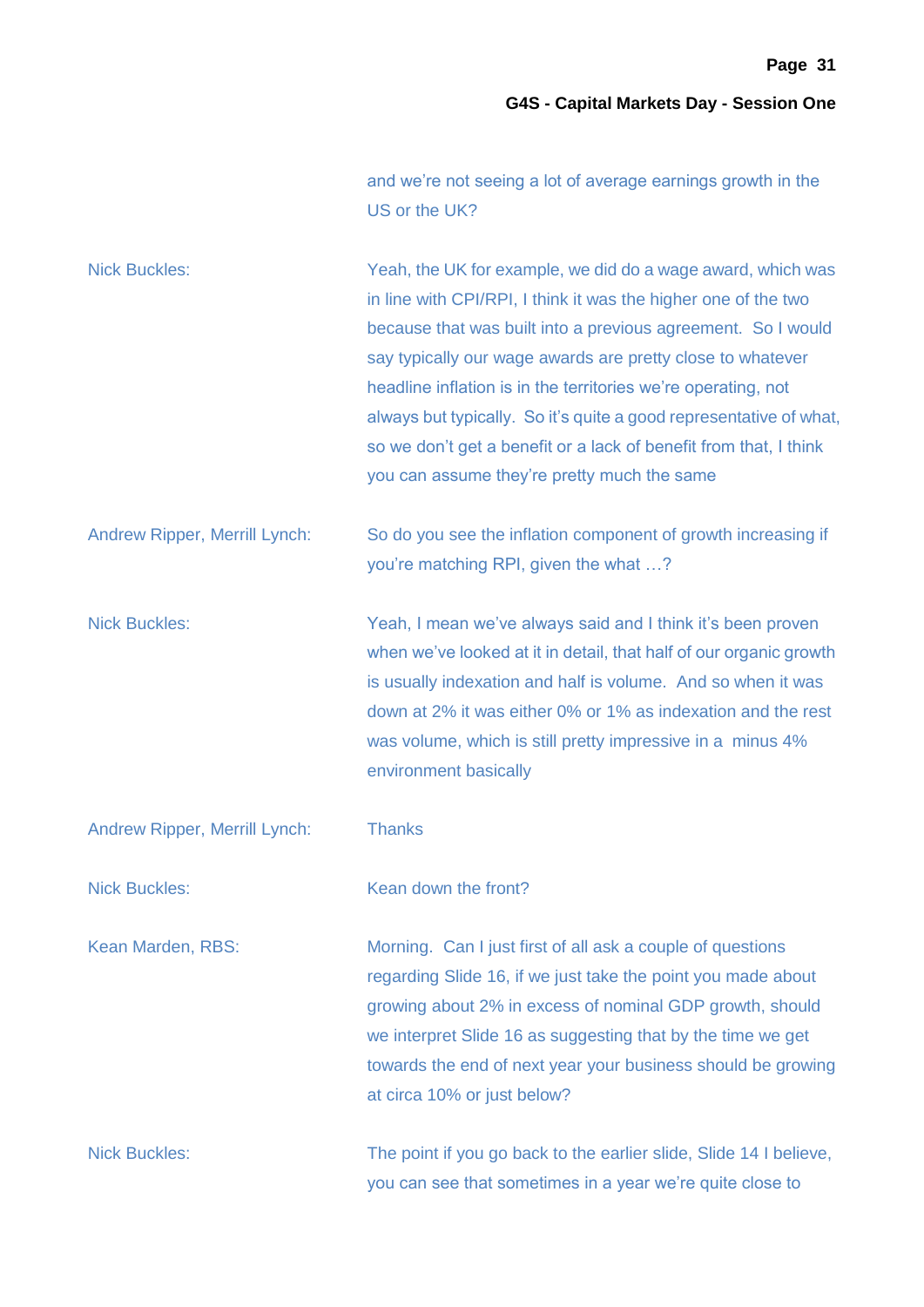**Page 32**

# **G4S - Capital Markets Day - Session One**

underlying nominal GDP growth. And so there isn't really any sort of logic behind that, sometimes we're 3% or 4% ahead, sometimes we're bang in line and that actually shows it on that graph. So that's why we've put a pretty broad range out there because it comes down to major contracts won and lost, whether the economic environment ends up at that level we don't know. But that's a reasonable expectation, we should be above, we've never really been below and then it just depends on how much further above we are

Kean Marden, RBS: Just moving onto M&A, I suppose your target of annual M&A spend has stepped up two or three times over the last six to 12 months, is it maybe, rather than talking about an annual spend on a rolling 12 month basis, just giving us an indication of maybe what your thoughts are over a two or two and a half year period instead, because presumably this is the right time in the cycle for you guys to get more in the front foot?

Nick Buckles: It's a difficult one because we undoubtedly did refocus our business away from acquisitions for the period for 2009 and most of 2010 and even if they were to look at acquisitions they had to be very specifically around capability building. And to turn that sort of pipeline back on will take a little bit of time. We did turn it back on earlier or the latter part of last year and the pipeline is filling up very quickly. But it's very difficult to give a guideline on that. I think if we do one major deal this year we'll spend £200 million, if we don't we won't. But then going forward from January I'm pretty confident we'll do £200 million each year thereafter.

Kean Marden, RBS: And then finally just one from me for Graham, just on your slide for the MPS score, it's just that if I look at the data you provided 12 months ago, we're basically seeing that the high score promoter element basically stayed broadly static and a slight tick up in neutral. Given the focus that you've placed on that,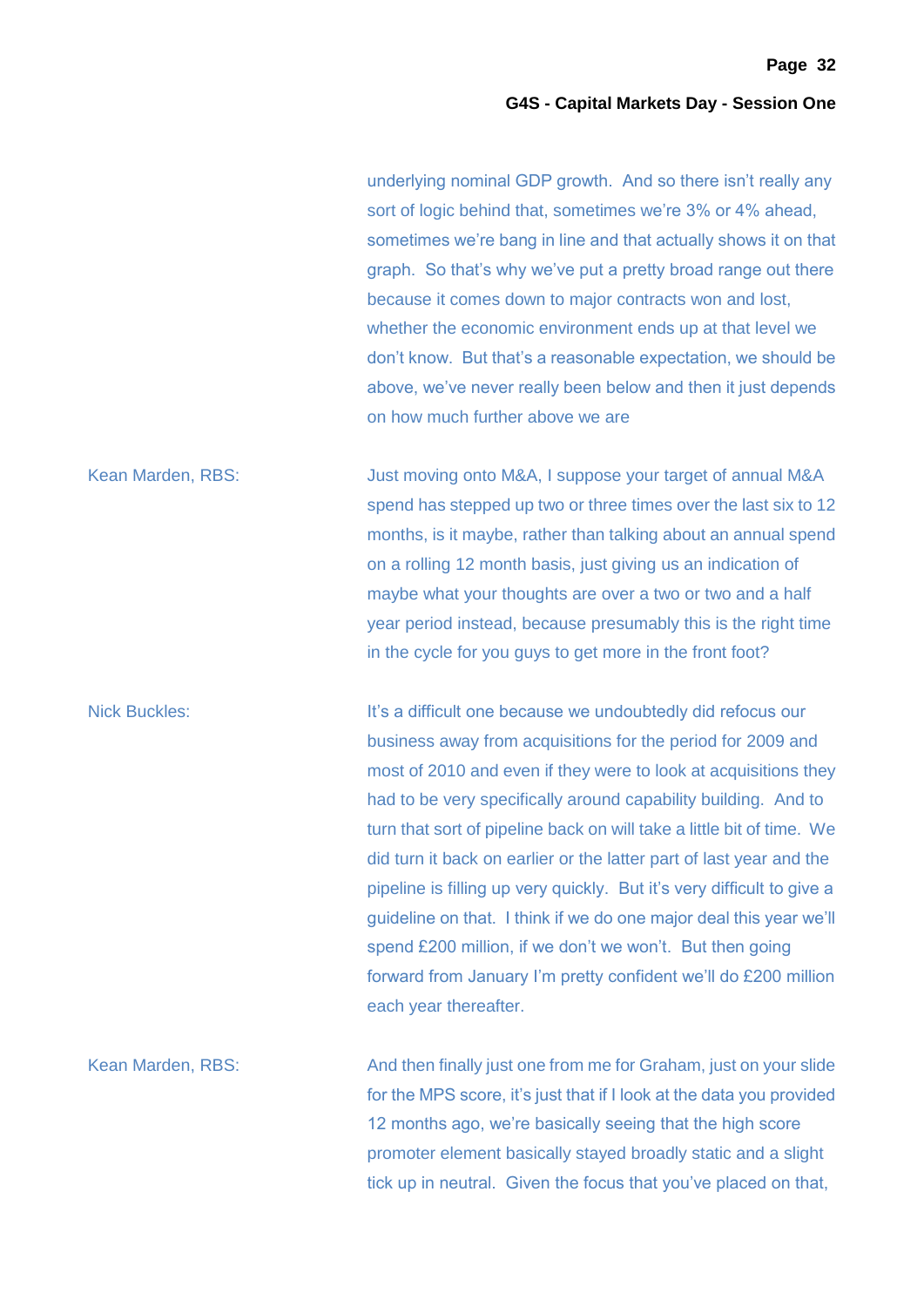are you maybe slightly disappointed in the progress that's taken place?

Graham Levinsohn: No, what we did in the Net Promoter was broaden the amount of countries we went to. So last year we focused on the top 40 countries where you'd expect processes to be maybe a little bit more robust, when we broadened that to 80 countries that still held firm so we're really pleased it's broadly in line

Kean Marden, RBS: Thanks very much

Nick Buckles: Andy over there please?

Andy Chu, Deutsche Bank: A couple of questions please. On your global bid pipeline, in terms of your proposals submitted of close to a billion, does that reflect in terms of the sort of sector customer segments, does that reflect sort of slide 20 in terms of government being still the largest sort of 50% of the bid please? How does that break down please?

Graham Levinsohn: Slide 20 is referring to the whole of that £2 billion pipeline. From memory and I'd have to come back with the detail but from memory there's no discernable difference in the proposals submitted against that break down in Slide 20. But I'd need to just come back and confirm the detail behind that

Nick Buckles: But it should be spread proportionately through the different time scales?

Graham Levinsohn: Yeah, it should be, there's certainly no discernable difference that we've picked up

Andy Chu, Deutsche Bank: Just coming back to M&A, in terms of the acquisition spend, I guess it's very choppy in terms of timing but of the acquisition spend total of £200 million plus, how much would it expect to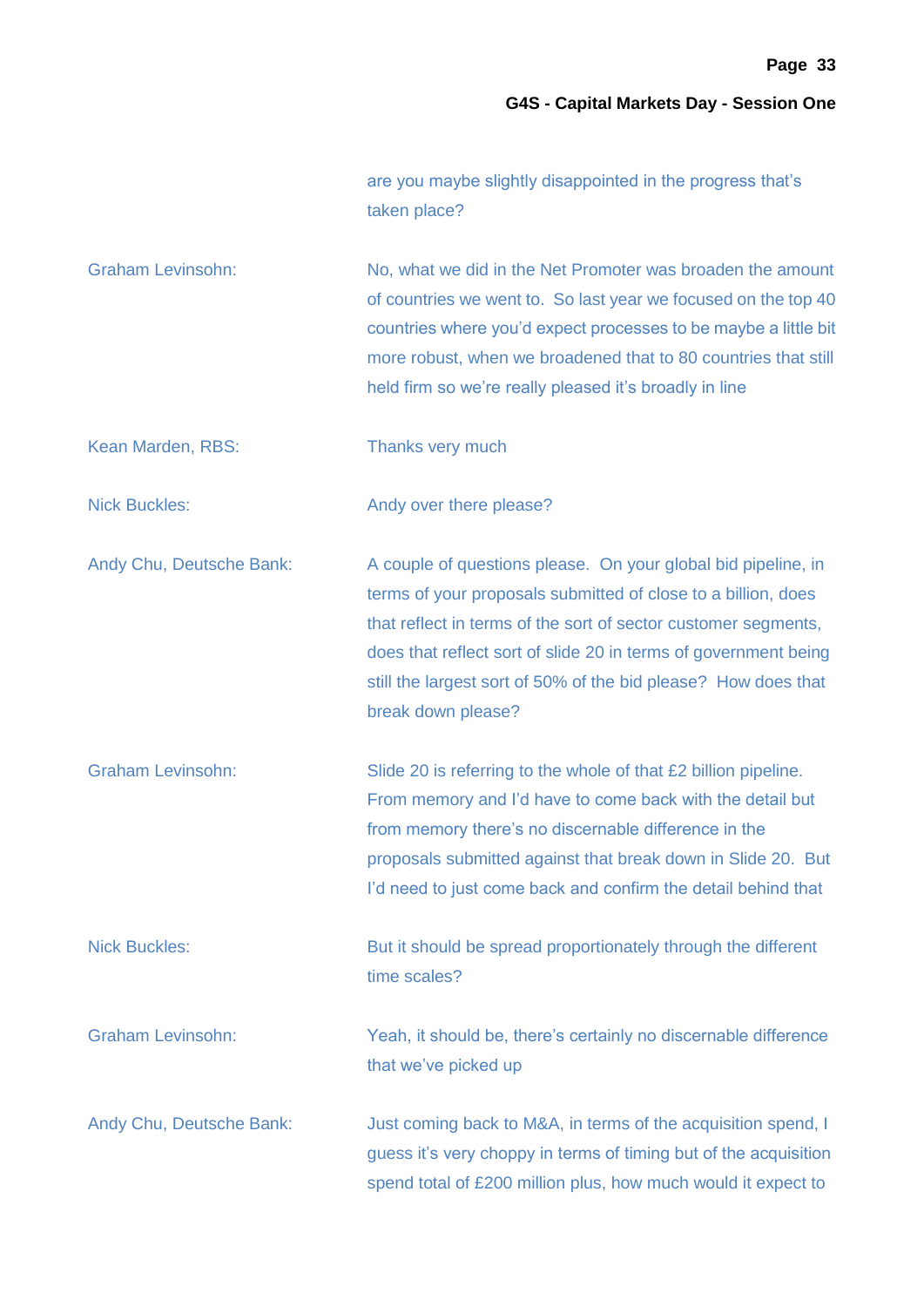| spend on sort of new markets versus developed markets, is it  |
|---------------------------------------------------------------|
| sort of very, very heavily weighted still towards new markets |
| acquisition growth?                                           |

Nick Buckles: Yeah, I mean I would certainly expect at least half of it to be in new markets but it might be proportionately higher than that but then on the other hand, we might flex the £200 million up a little bit as well but I would certainly hope that we would commit to more than £100 million a year on new markets

Andy Chu, Deutsche Bank: Thank you.

David Hancock, Morgan Stanley: Three if I may. Firstly in the statement you put out yesterday you talked about getting back to pre downturn levels of organic growth and also EPS growth, I just want to check you mean EPS growth at constant currency that you're sort of more towards the 10% range than the 20% range you'd done in the past?

Nick Buckles: Correct

David Hancock, Morgan Stanley: Ok, thanks. The second one on new markets, as you pursue the multi product, multi service strategy, where do you think the mix could be in say three to have years time of your business in new markets in terms of sort of pure security compared to multi service offerings?

Nick Buckles: We haven't got an answer to that to be honest; it's something that we need to review country by country. So we've set the strategy up through the business plan process but we need to get feedback on the businesses on the pipeline and opportunities. But hopefully next year we can answer that question.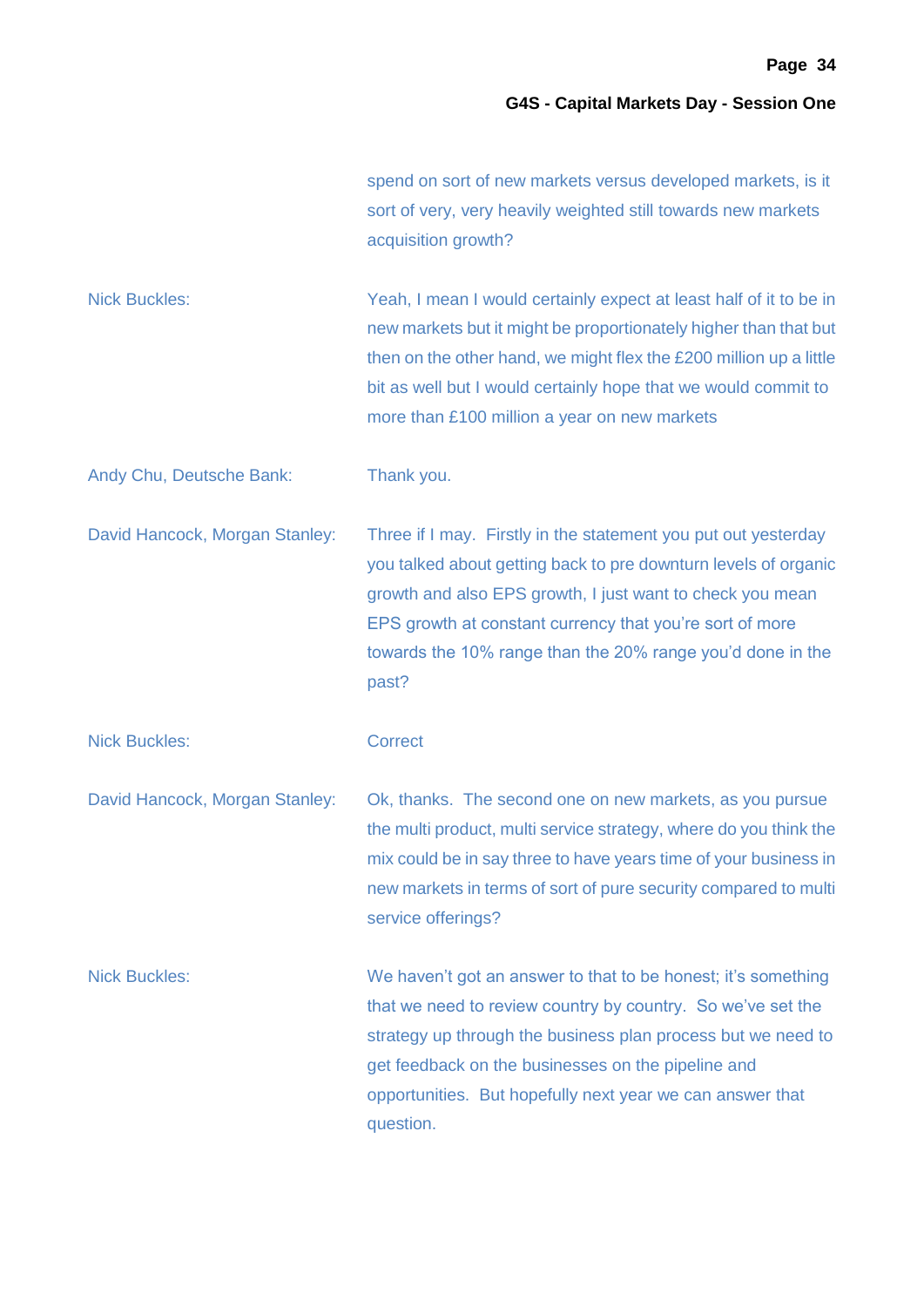| David Hancock, Morgan Stanley: | Okay. And then last one probably for Graham, in terms of the<br>90% retention rate that you talked about, is that by number or<br>by value and also is that where you had a re-tender process,<br>you were successful in 90% of the cases or is it including<br>customers whether or not you had a re-tender process?                                                                                        |
|--------------------------------|--------------------------------------------------------------------------------------------------------------------------------------------------------------------------------------------------------------------------------------------------------------------------------------------------------------------------------------------------------------------------------------------------------------|
| <b>Graham Levinsohn:</b>       | It's by value and it includes all customers over £10 million                                                                                                                                                                                                                                                                                                                                                 |
| David Hancock, Morgan Stanley: | Okay thank you.                                                                                                                                                                                                                                                                                                                                                                                              |
| <b>Nick Buckles:</b>           | If you don't mind, we'll carry on with the other presentations;<br>there'll be more Q&A for us right at the end. And so I'd now like<br>to invite David Taylor-Smith or DTS to the stand to talk about<br>the UK and Africa                                                                                                                                                                                  |
| David Taylor-Smith:            | So good morning, I'm David Taylor-Smith or DTS. I'm going to<br>talk to you about UK and Africa. For the UK I'm going to talk a<br>little bit about some of our recent wins and losses and some<br>trends we see emerging from government. I'm going to<br>particularly concentrate on government trends; I think there's<br>more interest and change in that in the last few months which<br>I'll focus on. |
|                                | Just a reminder of what's UK and Africa, so we represent £1.7<br>billion of our turnover and in Africa 31 countries, very good<br>country coverage across Africa and I'll come on and talk a little<br>bit about that later how we leverage that.                                                                                                                                                            |
|                                | What do we see as growth trends over our planned period?<br>We do see in the UK our organic growth increasing to over 8%<br>per annum, the organic growth year to date is pleasing, good<br>organic growth and we've seen no reason why we shouldn't hit<br>that.                                                                                                                                            |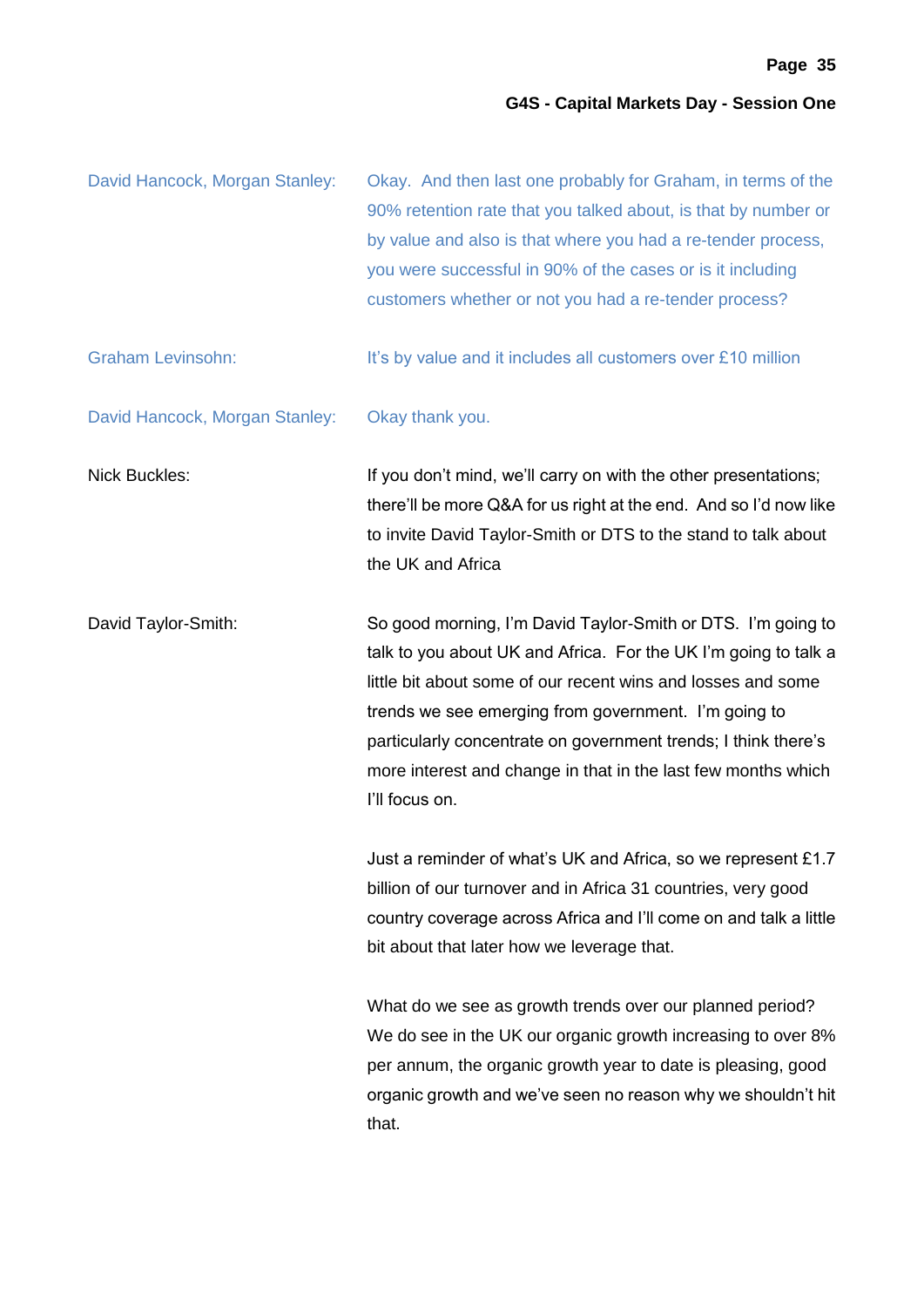We do see an improving margin trend and that's through mix of business, there is a little bit of us kind of firming up on that because we see a very strong strengthening government pipeline which we traditionally make better margins on and we see some of these emerging trends that Nick mentioned around price pressure on re-bids but better margins on first generation stuff, but I'll talk a little bit more about that later.

Organic growth in Africa we should see to be double digit, particularly focusing on the sectors which are growing robustly in Africa. And that's moving up well year on year, we've seen about a 3% point improvement in organic growth from last year.

Moving onto the UK, just a reminder of our revenue break down in the UK, £1.2 billion, you see £700 million of that in government. Just you'll see the obvious areas in government – NOMS; National Offender Management Service, Ministry of Justice, UK Boarders Agency. And what's very pleasing for those of you that were here a year or so ago with the Department of Work and Pensions we said that is going to be a target area for us and we've grown the Department of Work and Pensions, this doesn't include our Welfare to Work wins, when that's clocked in next year that will be £130 million. So a significant growth area for us and I'll talk more about that later.

Our commercial strategy, the strategy in our region's got three bits to it, it's like a sandwich, the bit at the front do the basics, service, profit, growth. The bit at the back, make sure we get the right people, organisational structures and processes in place to deliver it, particularly where we're dealing with big government wins, a lot of focus on that last bit to make sure we do things on time and to spec. And then the middle bit, I'll focus on particularly when we come to government, is to be a market leader in our chosen sectors.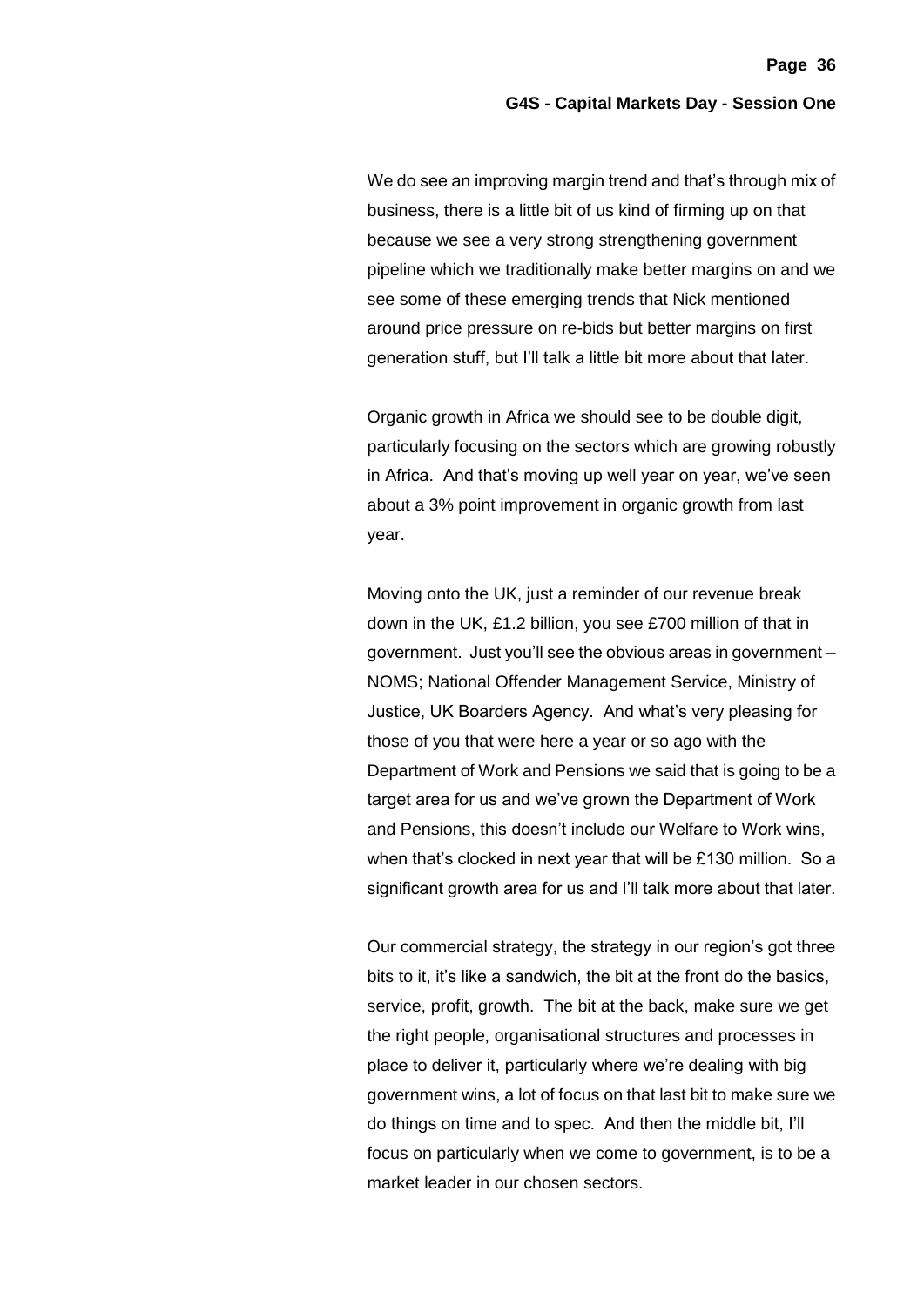We've done some good analysis recently and the work where we've, in the last four or five years moved into sectors in the UK, commercial sector where security is a differentiator, we're seeing better margin returns from those areas. And we would say that is the reason why we are in the manned security area, four to five percentage points on margin better than our next largest national competitor because of the mix that we have in that area.

Government strategy, same bits either side, bit in the middle which is use our current government position as a platform to grow, get into new areas of government where our brand is relevant and our skills are relevant; Department of Work and Pensions being a good example. And then you can see we put a new update on two aspects of the government strategy is in order to deliver the basics we've got Beat the Recession, Francis Maude Process and on the other side is Proactive Response to Government Outsourcing. And I'll talk more about that because that is changing a lot in the last three or four months.

Right, bit of a busy slide but it just kind of illustrates that in action. If you look at the government pie chart on the right you can see the sectors that we're interested in and what this shows is just in the centre the traditional more basic work around manned security. And on the outer edge moving through progressions through to secure facilities management and then total outsourcing.

So if you take the Department of Work and Pensions we've been growing along the arrow with our contract we have for running their estate, that has grown significantly in the last year from around £50 to £80 million. But then in addition to that the Welfare to Work we go straight to the outer edge. I mean the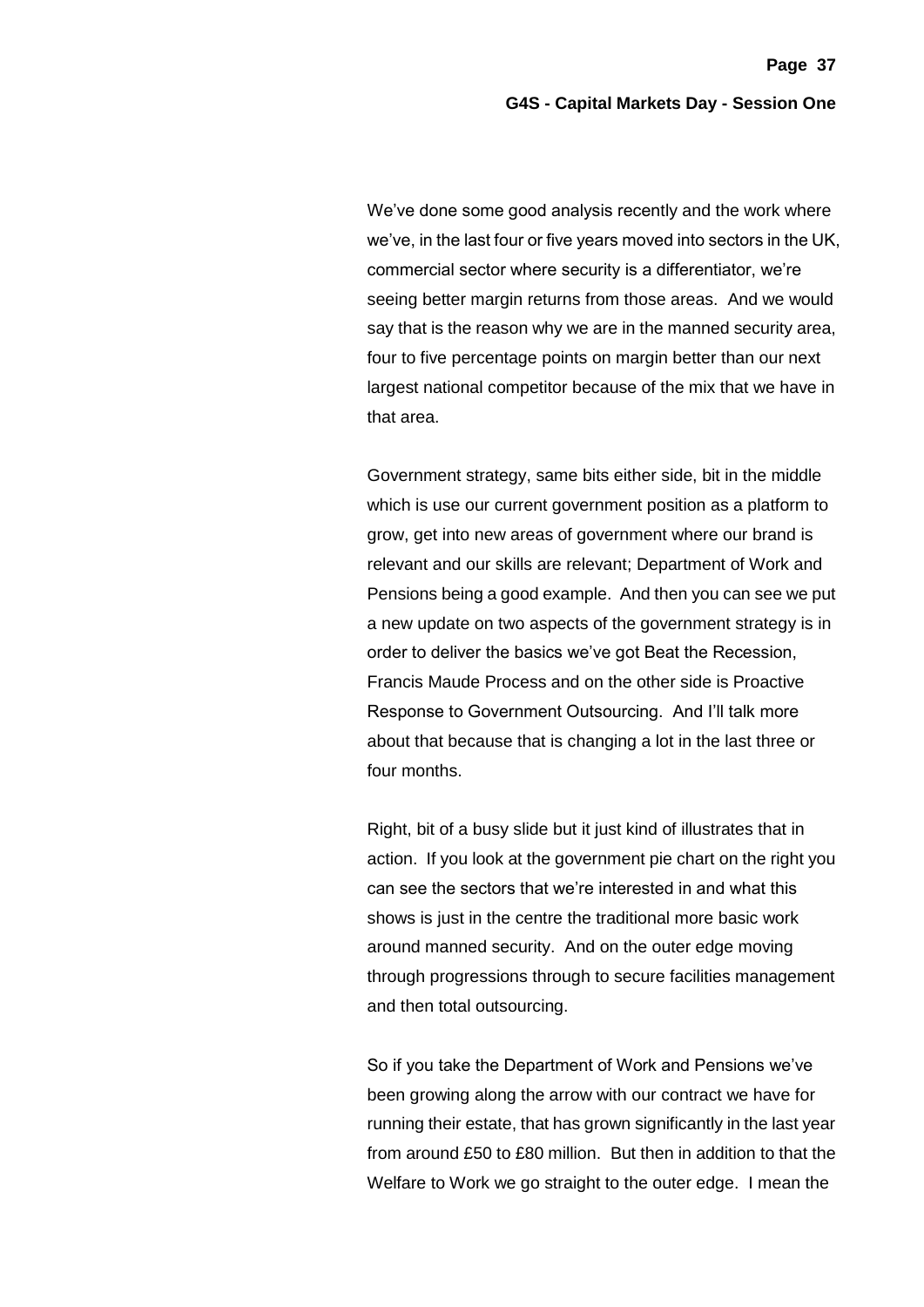work we deliver there is the kind of the core of what that Department's work is. So good opportunity, particularly in government to move straight to the edge of doing complex longer term contracts which should often pay the margin returns.

Just to remind you at the bottom we are working as part of collegiate effort of leveraging expertise around the group and there are some good examples there. Working Willem's region we've won The Police Training Academy PPP in Israel we've won events around the world, major events including in Abu Dhabi, a recent acquisition, which I'll talk about later, which has taken us into new markets for care and justice.

Right, just to talk about some of our recent wins and losses and I'll just focus a bit more on three or four those. So about 200 million of recent wins and losses, I'm going to talk about the Prisons, Work and Pensions and the Olympics in a minute in more detail but just to highlight some of the others. There you see a number of extensions there RBS and electronic monitoring delighted to do the security, just signed a major extension that's one of our largest commercial customers, RBS.

The electronic monitoring we've just extended that for a further year, which is great. We've also seen a number of major hospital wins there. We've gone from a position of being a new market entrant in providing facilities management in acute hospitals, I think that's more relevant for our brand and heritage and we're now number four in that market place. So we do 13 acute hospitals now. So that's great, we've overtaken some good household names that you'll be familiar with in that area.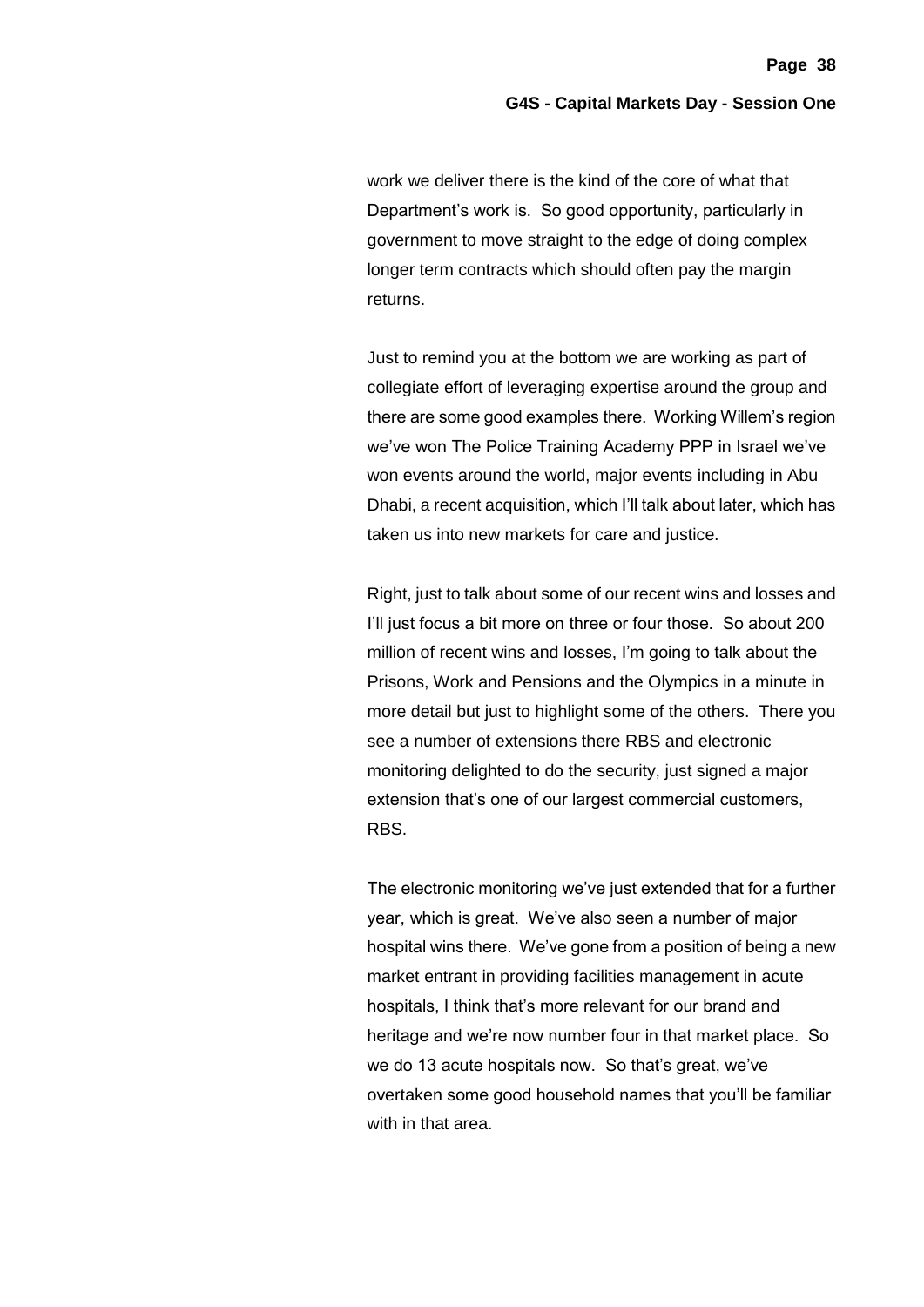So just to talk in a bit more detail about some of those wins which you might be interested in. So the two prison wins recently; HMP Birmingham, first time that a public sector prison has been out sourced to the private sector shows good continued faith in G4S. We do a lot of firsts, first - electronic monitoring first, PFI prison first in court escorting. So that comes on stream in October, got teams busy working on that at the moment, worth about £24 million a year.

There are potential union employee issues, we have bid this to operate and run this on a lower staffing model than currently exists and on a more efficient staffing model. But not to forget that the bid against a public sector bid which also had those featured. So we are currently mobilising that.

A little statistic on the right so in the UK we're now bigger than the Scottish Prison Service and Northern Ireland Prison Service combined, so we're starting to get proper scale now in the UK as a kind of a credible alternative to national bodies running prisons.

At Featherstone, a brand new prison, Wolverhampton 12 miles apart, significant in terms of how we bid that, so the 12 miles apart and that'll be around £18 million per annum, and commences in April next year.

Now I'd like to talk about the Olympics, really proud of our winning the Olympics, we've got about 600 people down in the park as we speak today. Duncan (?) spent 5 years working to win the Olympic bid, working with Debs and the team and also combining some of the CSR activities and I'll hand over to a better known figure than me to explain about that hopefully.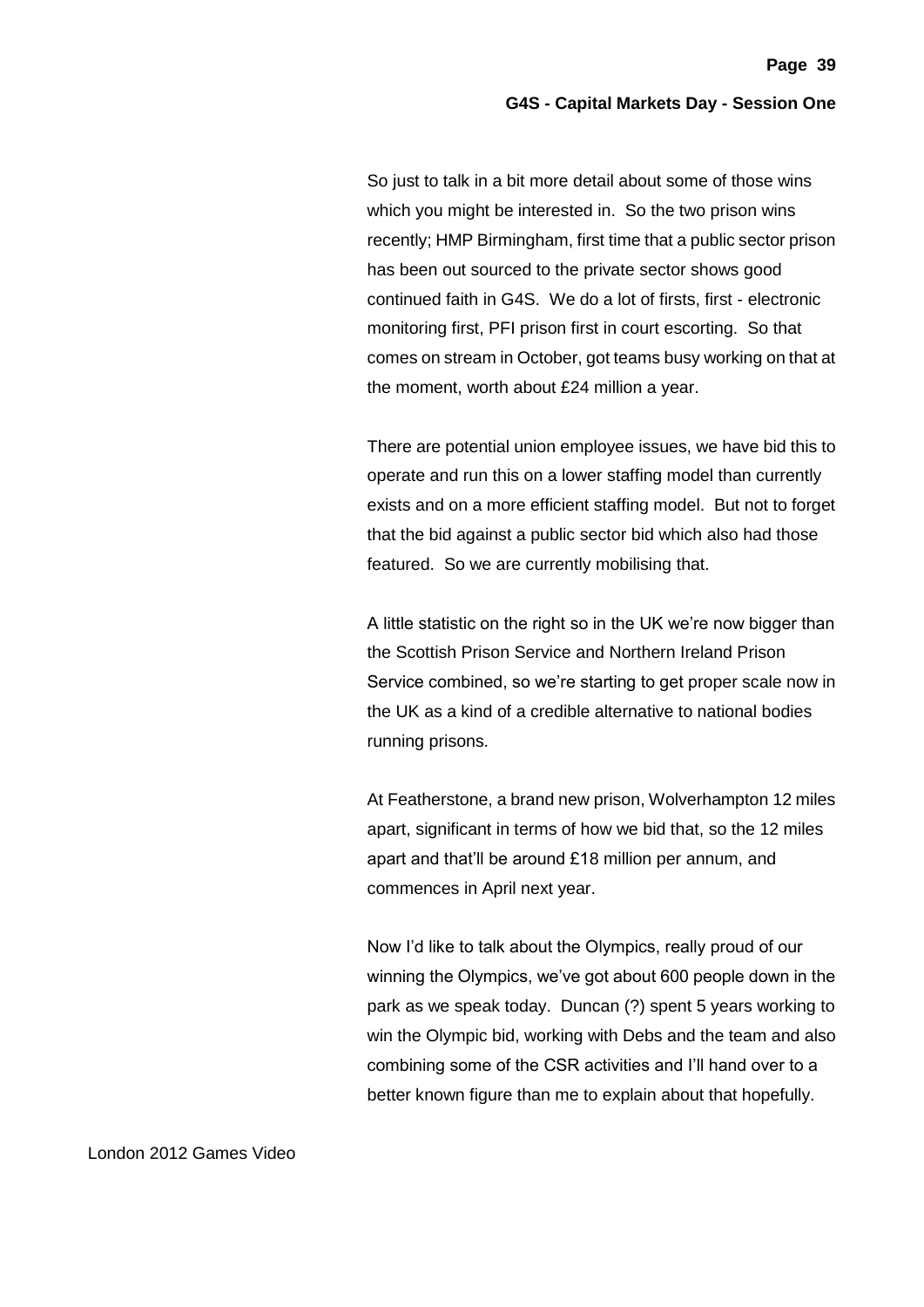David Taylor-Smith: Great video, I've got a little clock by my bed that says 428 days to go, don't panic. So what are we going to do there, so we won the contract for the Games time and that's going to involve around 10,000 staff, biggest peacetime mobilisation since World War II. And we also became a sponsor as well so great complementary activity to the work that we're already doing with our 14 programmes and the British Olympic sailing team.

> We see this having significant growth opportunities of the people coming to the Games, either visiting teams or visiting companies or visiting people or governments. And we also see it as providing the platform for our ambitions on major event provision around the world.

> Of the Australian Olympic sport, the whole industry of Australians then providing security advice to major global sporting events and we intend to take that off them after these games. We're doing a reasonably good job at that at the moment.

> Welfare to Work, very, very interesting win this for us. We were seen as the biggest net winner of these recent awards. I'm just reminding those tax payers, if there are British taxpayers in this room, £159 billion spent in this area of government. And really the most core part of reform for this government led by Iain Duncan Smith of which the work programmes are the core part of that. And that is the basic believe that getting people back to work is good and that they need to focus on paying on results.

> So we will be responsible for three areas for managing subcontractors as a prime to get long term unemployed people who have been out of work for more than one year back into work and being paid on the basis of that. We see this as providing significant additional growth opportunities. Two nights ago I was with Iain Duncan Smith, Oliver Letwin, Crispin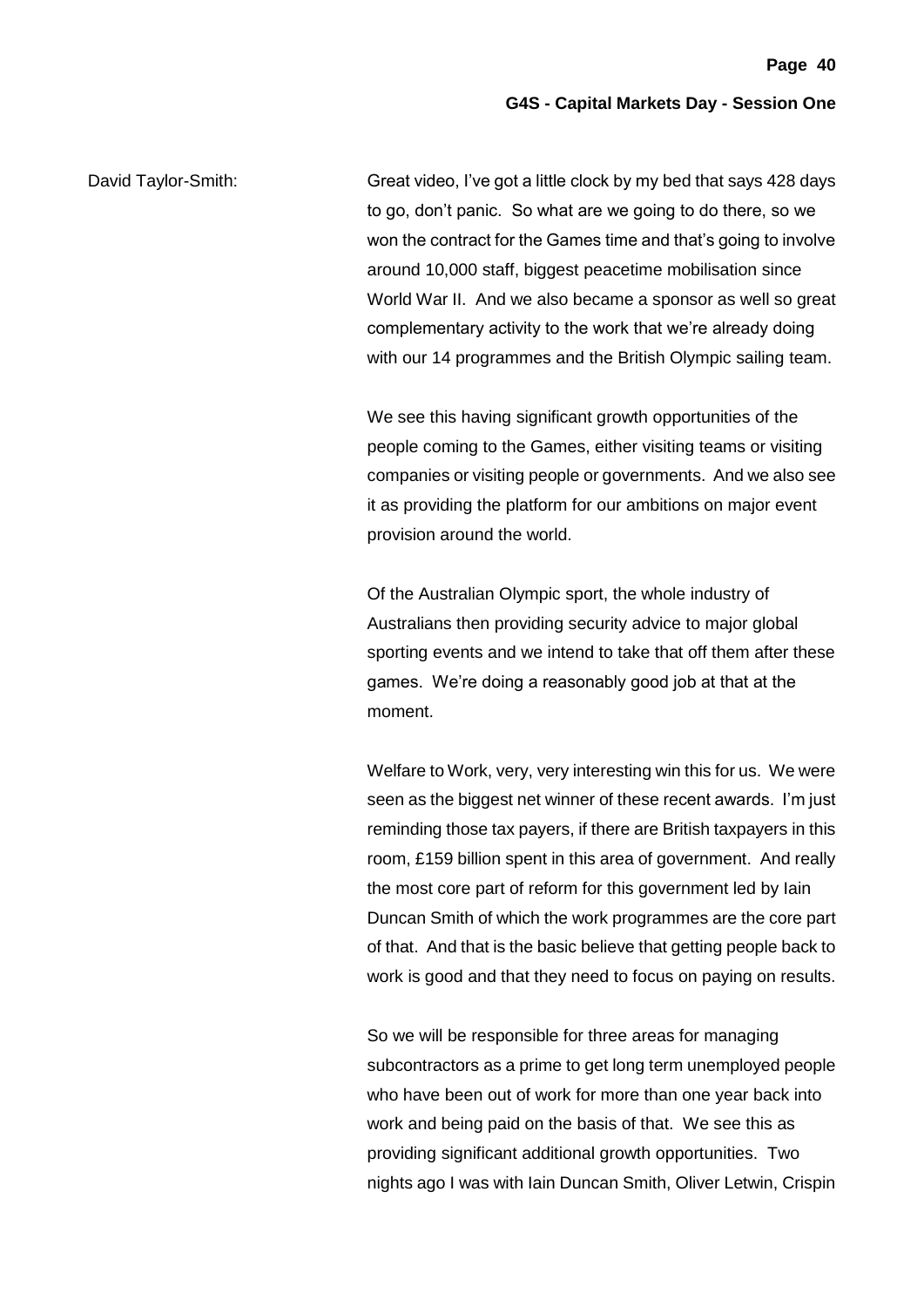Blunt and they're talking now also applying this into the prisons programmes, into drug programmes and also benefit fraud.

You see on the right an interesting acquisition, we just made a couple of months ago Cotswold Group, the largest surveillance company in Europe particularly traditional in insurance markets. But we see that as having - they've got some very clever analytics that we could then use that leverage into the government space around fraud detection. And fraud detection is pretty popular politically and economically.

Right - recent losses. Some disappointments here, what is the big theme that came out of here is it's all about price. If you take the court escorting particularly, I mean we were doing Dungaval. Dungaval best performing immigration centre in the UK and we lost that for the smallest of margins on price where our quality and performance were not given great credibility in our respect, in our belief.

And on the loss of prisoner escorting contract we were first on quality, first on price in the penultimate round and we would have won that if we had been cheaper. So the government's chosen to give three out of the four areas to new market entrant with no experience and they believe that will be mobilised on 29th of August, that's what we're working to. Last week we were asked to prepare contingency plans around that, so we'll see.

So what are the lessons from those wins and losses? Well the UK environment does remain challenging, it's always been challenging if I'm honest around the commercial stuff. In government there has been more focus on this.

We signed the MOU about 6 months ago, I think we were seen as a good participate in that, we weren't seen as difficult, we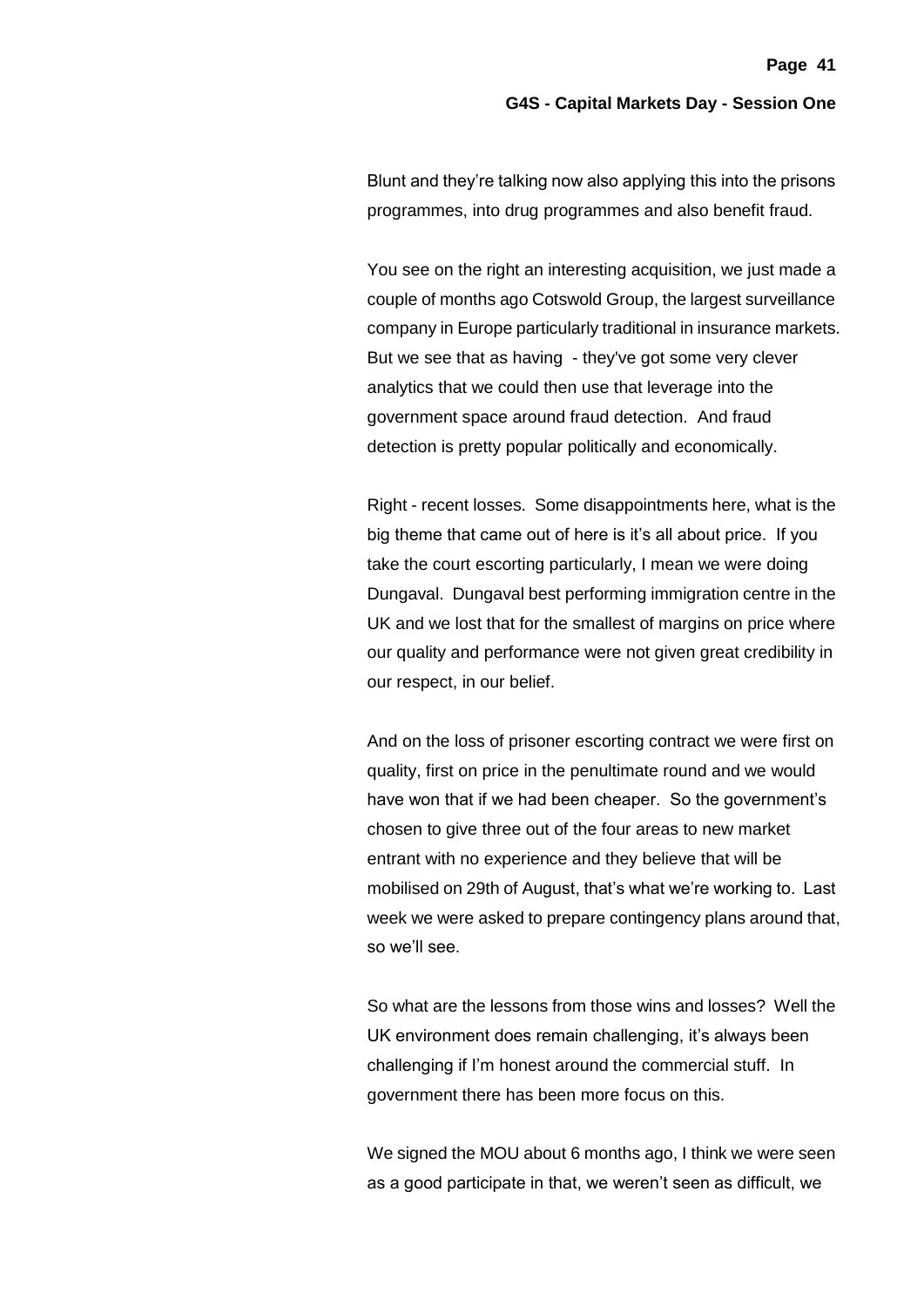didn't rant to our suppliers so we are seen as a good participant. We got on board and said - look, we don't think you should be attacking our profit, we think you should be focusing on your charges, that's what's important is the how much you're getting charged to do something.

So out of that we were able to give back a significant sum to government and in return protect our margin in percentage terms and profit terms and also look to the opportunities for some extensions.

We see increasing evidence that the government are looking for outsourcing. This has changed in the last three months; we're having some very interesting conversations now with government on future programmes. And those are either doing more of what we currently do; prisons or new stuff in new areas using models like neutrals. So we're looking, I had a conversation with the government last week about an area of government they're interested in us forming or private sector forming a joint venture with as a method of outsourcing. So it's really interesting innovative stuff coming down the tubes.

We've talked about outcome based contracting, I think that's interesting, carries some risks and carries significant rewards further down but I see quite analogist to the work that we did pioneering around PFIs.

I think price is determinate on re-bids; we are dismayed by the low amount on emphasis of quality at the moment on re-bids. However on first generation outsources we definitely think prices still important but actually who can do it in competence is key as well and that was key we think to both the Prison and DWP wins. But this all has the ability to significantly transform the scale of our business over the planned period.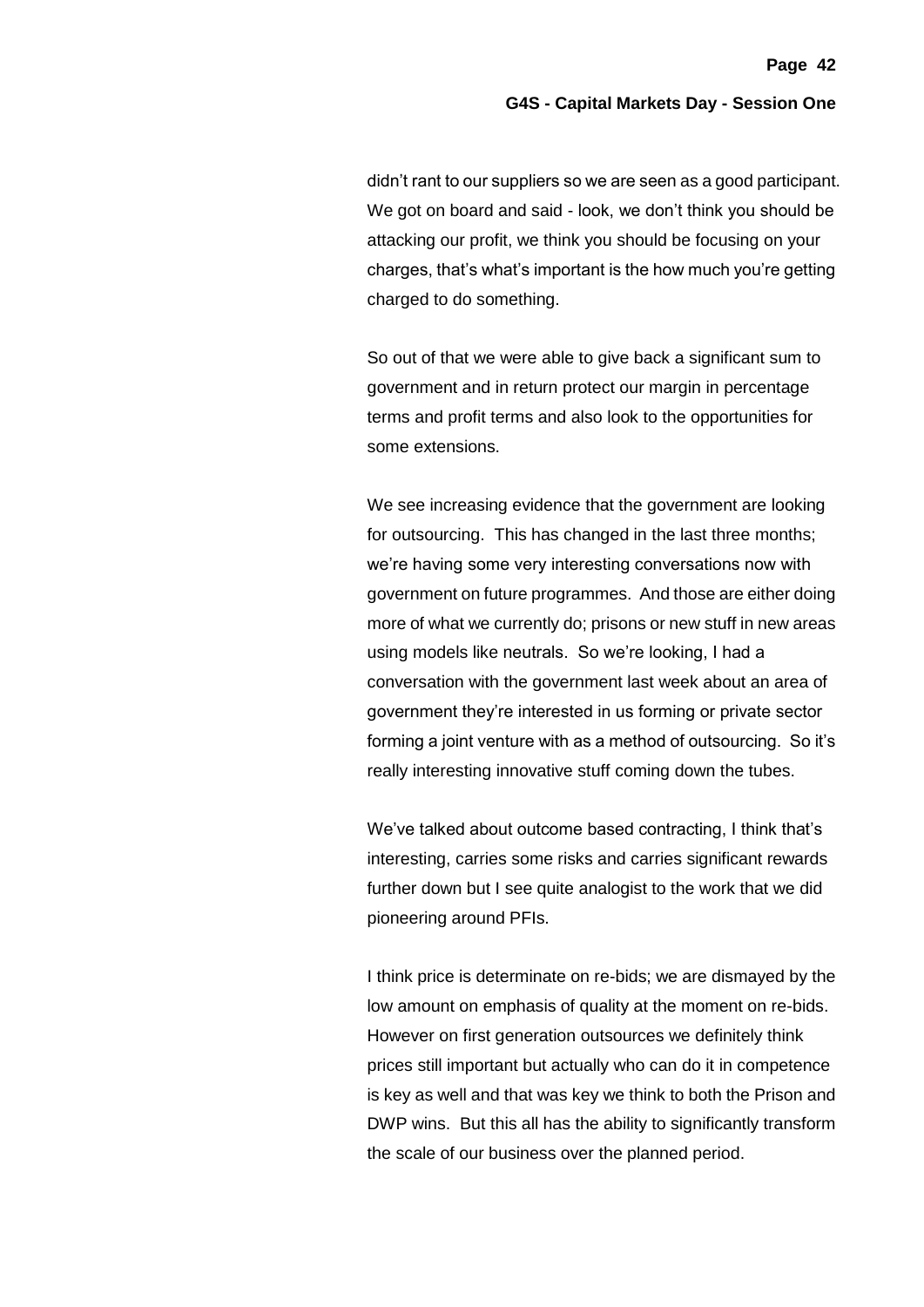**Page 43**

Just a bit about our pipeline, pie chart at the top shows that 92% of our visible pipeline is with government. That's not unusual because you get greater long term visibility with government as opposed to commercial. Of that you can see down in the bottom the government sector very strong pipeline from Ministry of Justice, Department of Health and also we expect to see the Department of Work and Pensions significantly increase in that area.

Our acquisition strategy in line with group thinking, I just want to highlight a couple of recent acquisitions. I've talked about Cotswold, we've also just recently acquired Guidance Monitoring which takes us into 6 other markets for electronic monitoring, brings us some additional technology, they've been an existing supply partner for five or six years and we've seen this as an important thing to do for the re-bids for England and Wales.

Just turning to Africa, so here's our position in Africa, 29 countries. I think if you look at the chart on the top right what it shows is what a great position we have relative to the Pan African competitors so about £500 million turnover compared to the nearest largest competition about £50 million, and that's important in a minute when I talk about our sectors.

So three bids to the African strategy, there are some turnarounds we're doing at the moment of under performing businesses. It's a more volatile area of the world, there's always stuff going on. Ivory Coast at the moment, we had a good example of things you wouldn't plan a year ago. And we are focusing around improving organic growth capability in our markets. So just getting the basics of selling right to get the organic growth rate up.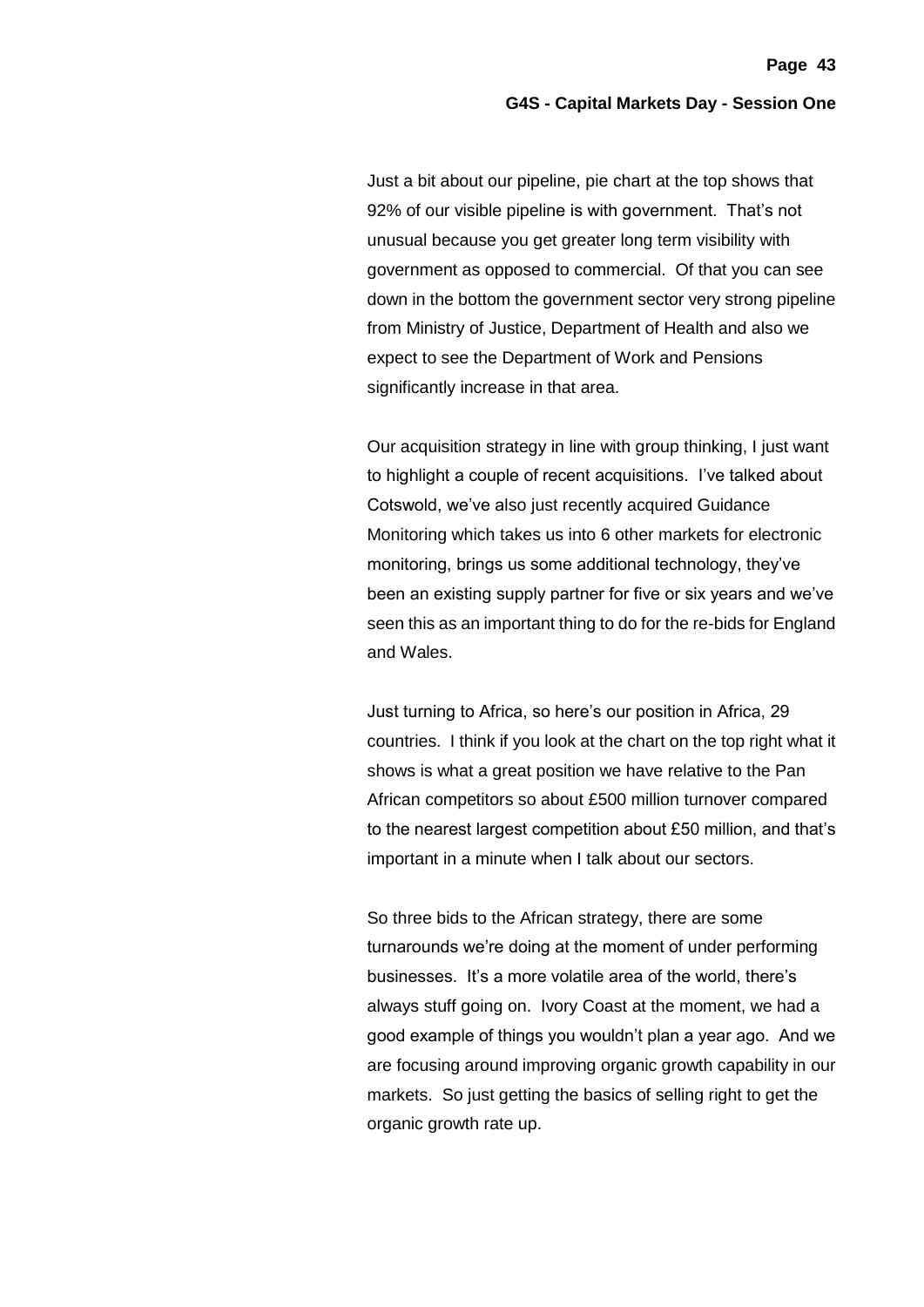I want to talk now a little bit more around the middle bit around the sectors we're going to focus on. Six sectors, these are all high growth areas for us, mining, oil and gas telecoms, embassies, a traditional strength for us in providing protection to embassies and missions, ports and international accounts.

So good example is we've just won some work from Diageo providing services in a number of African countries and I just want to give you a good example on Angola. So Angola was a market that we weren't in until recently, we entered it in June 2010, won the US Embassy bid as the way to get in, since then we've won contracts with Statoil and Fugro and now we've got some further bids in the pipeline with other oil and gas and extractives. So we see that being an interesting country because of its exposure to extractives and oil and gas and infrastructure work. And that's reasonably typical as a kind of profile for an African country.

So in summary, in the UK it's definitely a challenging environment but our Government pipeline is expanding and it has changed a lot in three months and I would expect in three to six months time to say it looks different again. But the trend is towards, if the Government's going to tackle £176 billion structural deficit they're going to have to do more than come after our suppliers and look at just their profit. It is minute compared to the size of the opportunity if they do some large structural out sourcing and reform of the way public services are delivered.

On re-bids we see price being a key determinate, we're now doing some work making sure that in all re-bids we get to the lowest cost operational model so that we're as fit as possible on re-bids. We do see that being different on first generation bids where we think price and competence is important.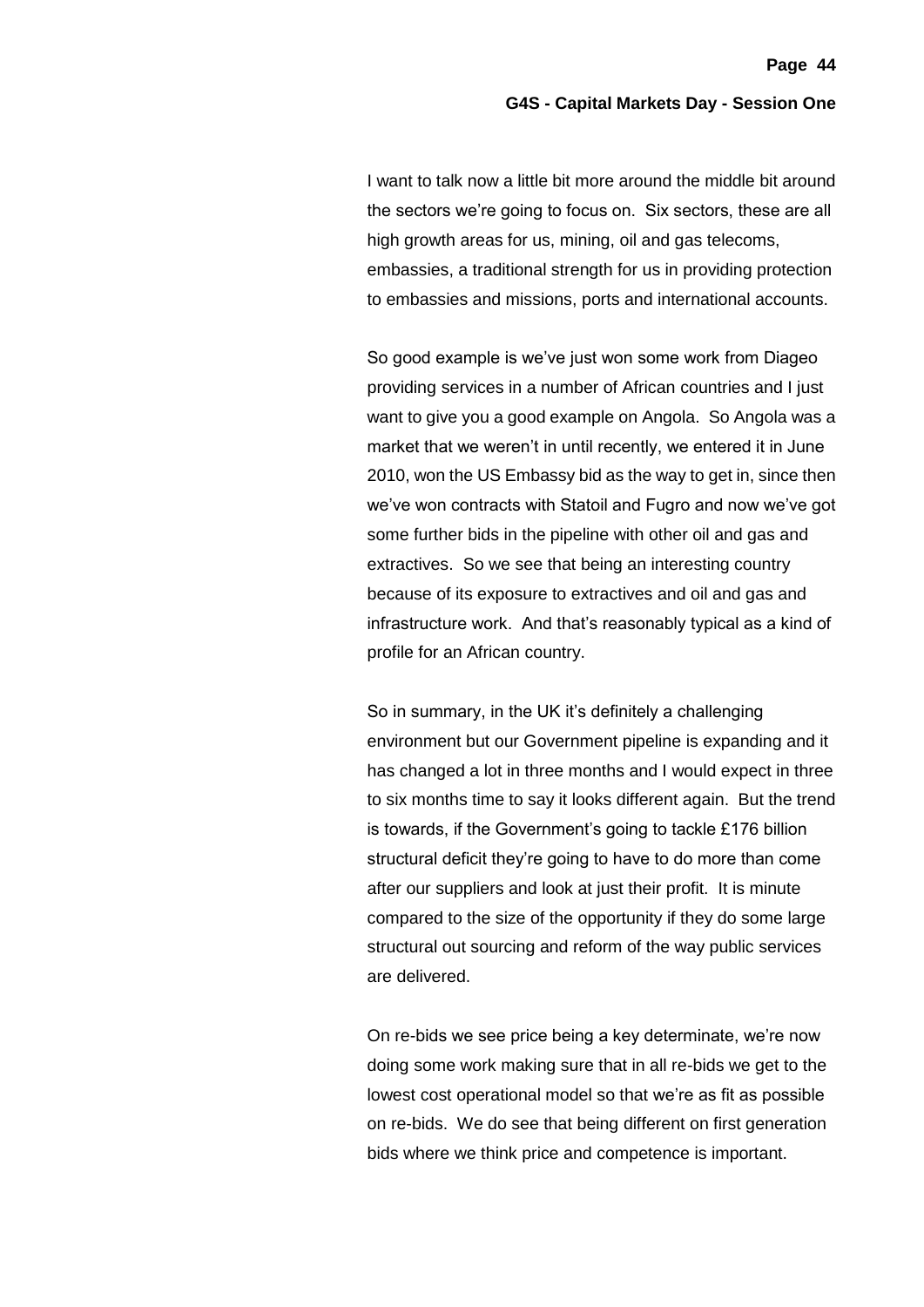On commercial, as I said, we see a differentiation and margin return on sectors where security is important versus sectors where it's not important.

In Africa very good strong overall mix of growth rates across Africa where we will be focusing in the six sectors I mentioned a minute ago. And then we also see this being complimented with a good range of capability and synergy and marketing entry acquisitions.

I'd now like to hand over to Willem who's going to talk to you about Western Europe and then I'll be available for some questions at the end, thank you.

Willem van de Ven: Thanks David. Good morning everybody and thank you very much - that I'm allowed to have a presentation of my beautiful European Region. Originally I come from Holland and I'm working almost 20 years for this G4S family and the last eight years I was responsible for Africa. And since July last year I'm running Europe as a regional CEO.

> Growth Drivers in Continental Europe - I call the title Growth Drivers because in South Africa a professor who's called David Moropo who said 'if you're not growing you're dying'. And I like to show you in my presentation that Europe is full of life.

So my contents financial, competitor position, new versus old G4S Europe strategy and I give you some examples from the Netherlands and some case studies and our growth opportunities.

Going to the European security market - As you see it's huge despite the UK, which in our structure UK is not part of Europe, it's logic it's a small island. But you see the Netherlands is a huge market, Sweden but also Turkey and Poland and Russia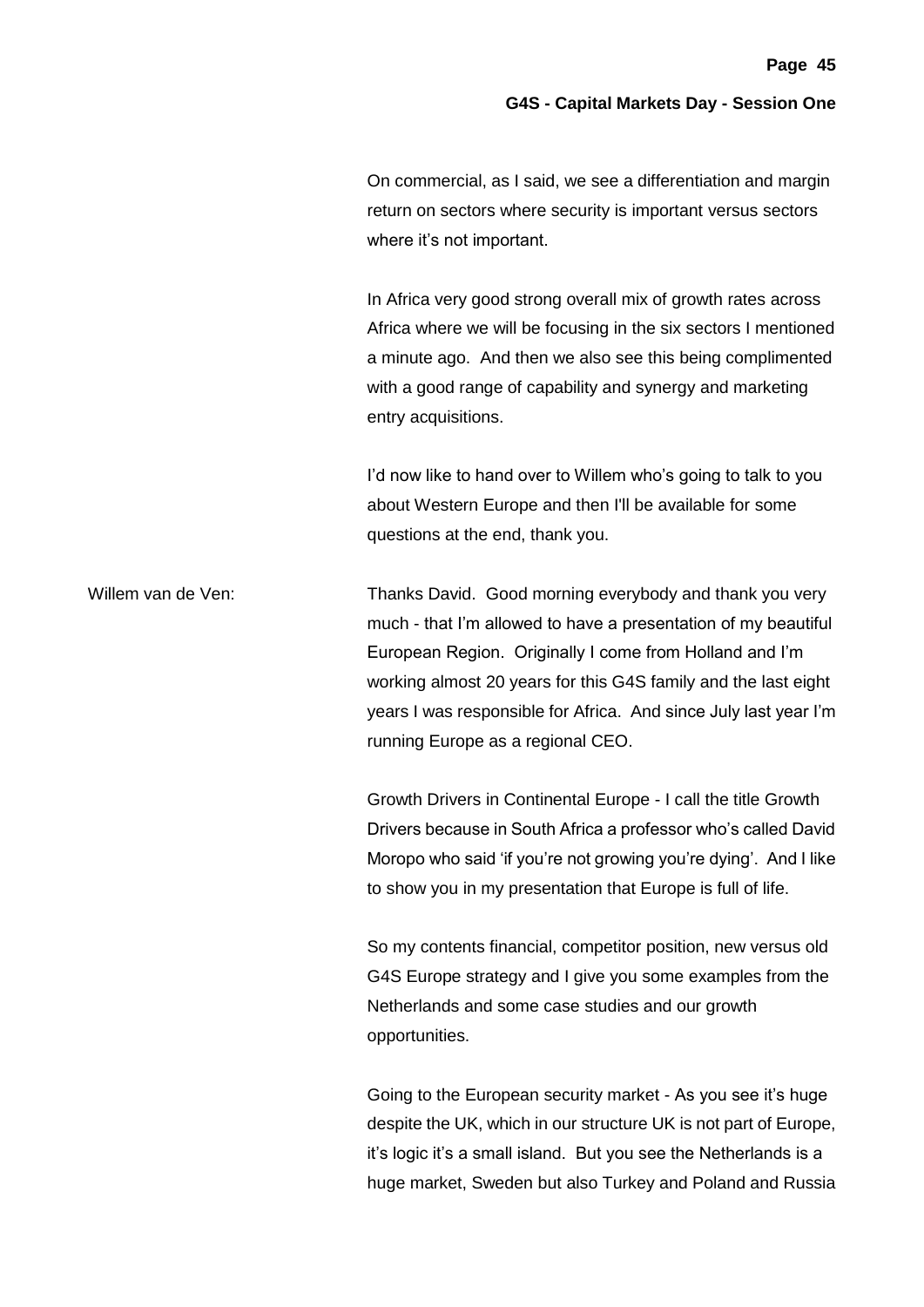are big markets for us where we have opportunities for growth. We have opportunities for growth in the markets we are in and we have also opportunities for growth to expand our footprint.

Growth trends - organic growth increasing to over 6% per annum, your GDP inflation recovering and some stabilisation in Eastern European economies. And improving on margin trends held by a business makes volume growth and cost focus.

If you go now to solution mixing and G4S Europe you see mainly secure solutions more than 60%, cash solutions more than 10% in my region of which I'm responsible for, I have seven countries from the 25 where we have cash operations. And in justice services mainly in the Netherlands where we have for prisons, some immigration centres but also electronic monitoring which we have also in Israel because Israel is also part of the European Region, and we also won some asylum centres in Cyprus.

If you look at our position in the selected markets you see the numbers of the stars, this is the cash divisions or the countries where the cash solutions is reporting into our cash division. You see quite a dominant position in manned security in most of the countries and also in the cash business which is important for us because we believe in our strategy that you have to be the number one or the number two in a country to make profit out of cash. So you can see we fulfil this strategy. Actually only in Sweden our secure systems are quite small.

So my management team is great. So if you look at this team they manage to have an experience of more than 100 years together. We have Andreas Paterakis on top of it; with 32 years and the other guys have experience with G4S or in the industry of between 10 and 20 years.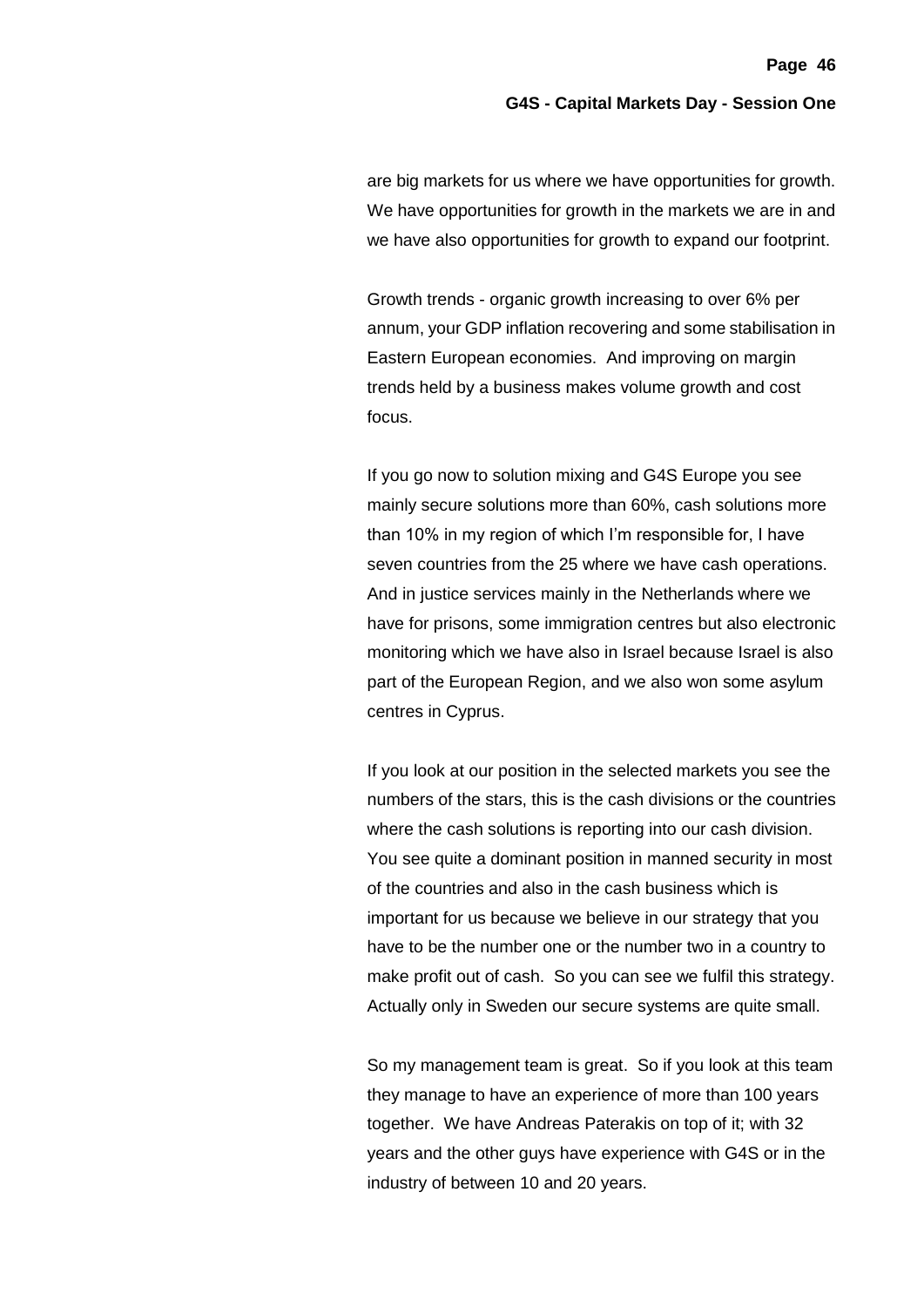It's interesting - as what we did last year, instead of cutting cost on management we agreed that we would create an over capacity on management. Because in my philosophy the bottle neck for growth is a lack of management. So we created an over capacity to have five regional managing directors for West, North, East, Central and South who are running 25 countries so it's a lot of space from a managerial point of view to grow.

So some summary of keys for success - new management team as I showed you already but also you can have a great business plan, huge paper work and a great strategy, but if you don't have the people who can exercise this plan it's not going to work, we are in the people's business. So very important for us in Europe for us to look at management team, if they could drive the right capacity and that they have the passion to work in our industry. If not we have to train them, we have to tell them and if they don't understand we have to replace them.

A nice example is for instance Sweden where last year in Sweden we made quite some significant losses. That management team at that time didn't understand the security industry; they didn't have the drive the passion. We replaced the MD with this exec team and in 12 months time they turned Sweden around from a loss making business into a profit making business because we were focused on the basics, we have the right drive, we have the right passion. So if you don't have the right people no strategy, no plan will work.

So cost, for cost reduction I will show you for an example in the Netherlands later on. Price - a lean and mean organisation. In the Netherlands but also in the rest of Europe we discovered that we still had some fat. So we looked last year especially where we can cut our costs as well as direct and indirect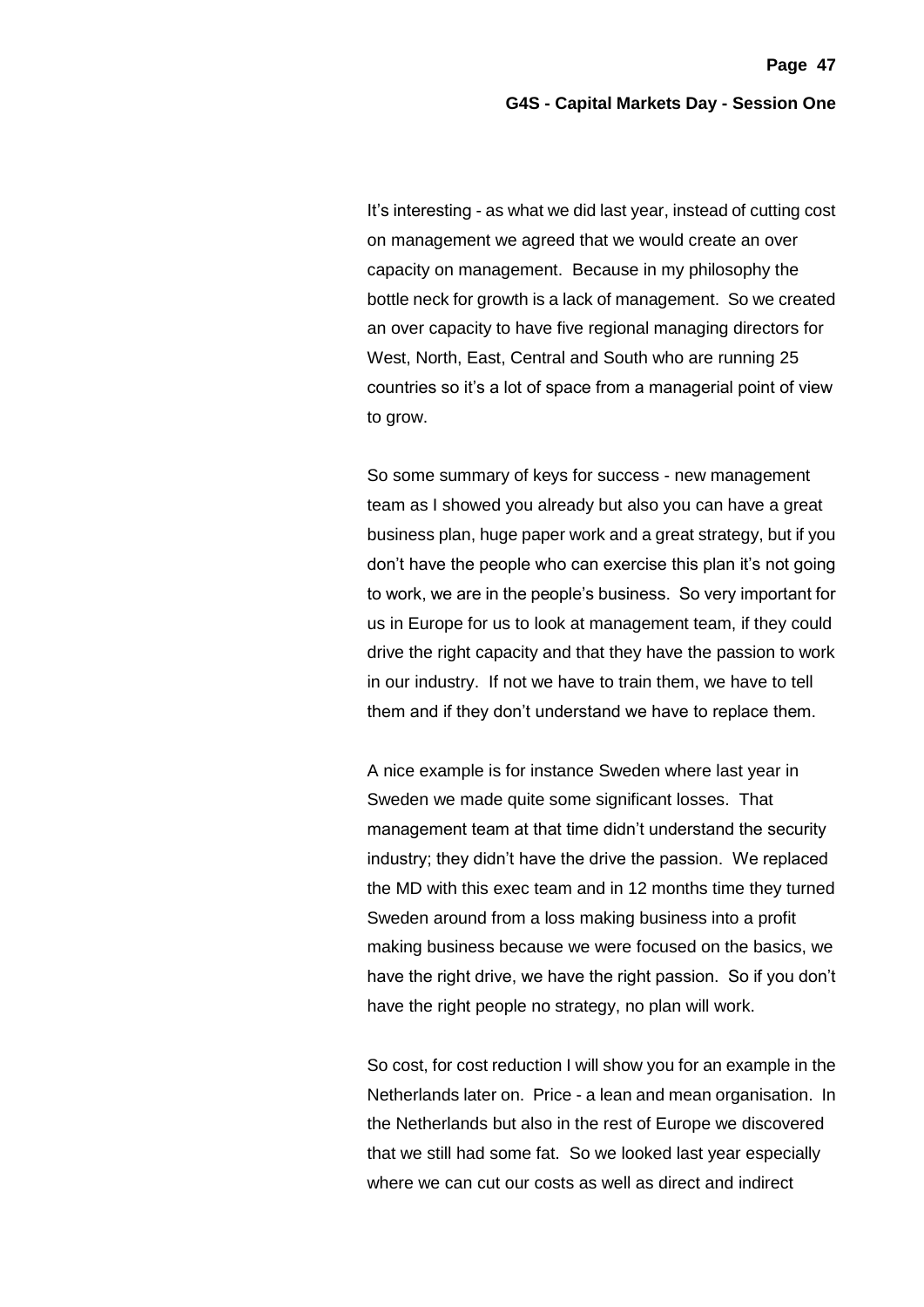because we believe if you're not efficient enough it's very difficult to win bids, because customers are not going to pay for an inefficient organisation.

Innovative tenders - I will show you some examples of that later on. And then customer retention - implement total solutions, important if you don't keep the back closed, winning new customers will not help.

So we focus on our core business and we also decided to increase our profitability by product line. We're focusing more on product lines and we are not allowing any more in the country that are not really profitable product lines, they'll be covered by a good profit line. So the cash division is not allowed to cover the guarding or vice versa which means you're much more focused on detail. And if the performance does not feel right we can take earlier the right correction plan.

So an example of the new G4S European strategy and I'm taking the Netherlands as an example with a five point plan. So the reason there was a turnover and that people were under pressure; price competition, low economic growth I think you will recognise all - it's a commoditised shrinking markets. High level of direct and indirect cost, customer loss was too high. We had negative growth over the last few years and we had a low number of acquisitions and the introduction of our solutions product line was not quick enough.

So there was reason to change so we installed a new management team, we promoted them from inside and they made a plan together. So the MD with the five executive members they made the plan for change and they set it a five strategic objectives and an implementation plan.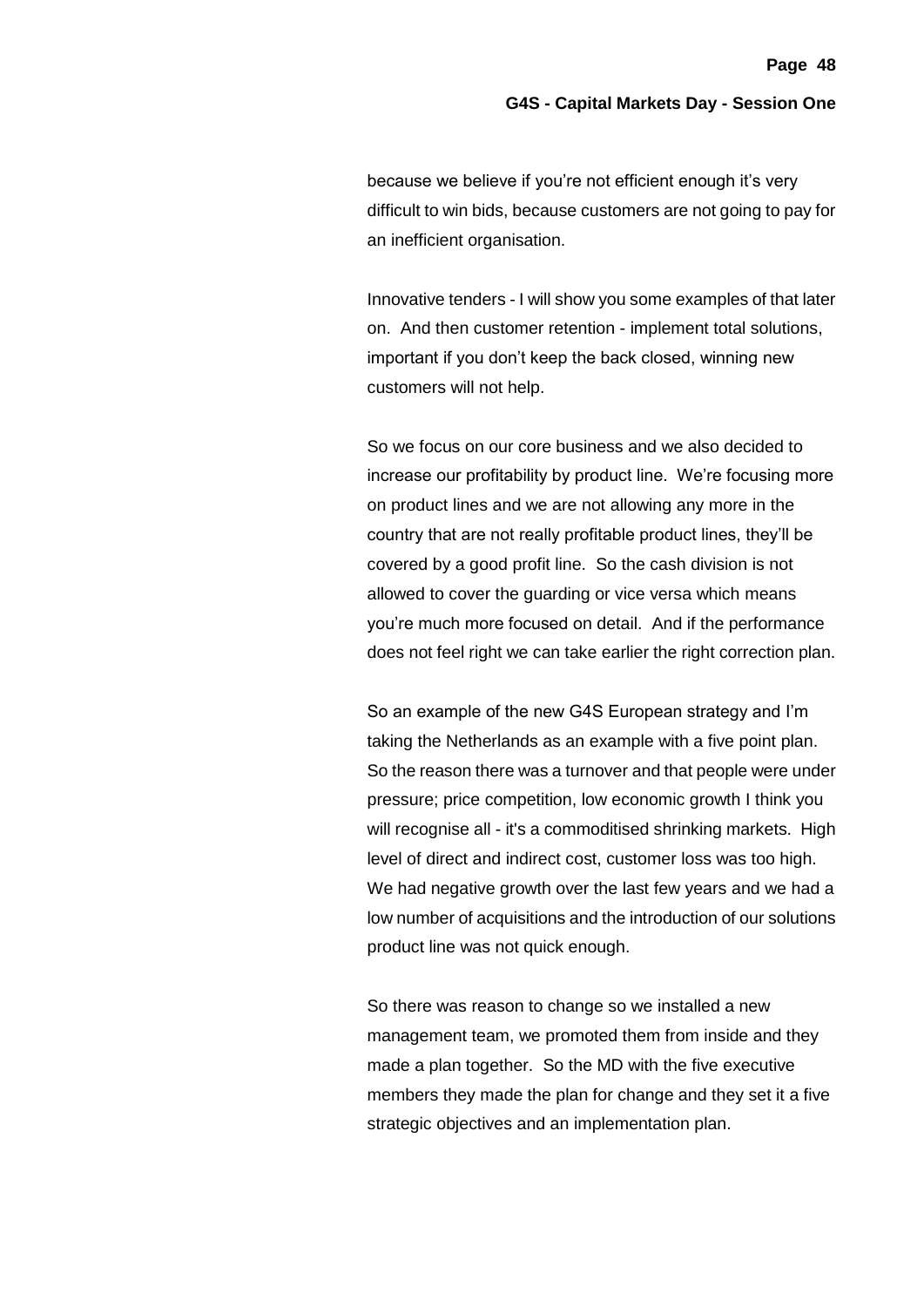So how does that work? Every executive member had to drive a strategic objective and has to report back every month in exec team where they stand. So acquisition, lean and mean, retention, focus and solutions.

So lean and mean - to become a lean and mean company in order to remain competitive in our existing markets. And it covers all targets so it's not just talking but they are measuring themselves where they stand. So the target is 100 basis points reduction in direct cost by 2015 and 150 basis points in reduction in direct costs by 2015.

Retention - to increase our ability to retain customers thus reducing customers' loss and shrinkage. Target - reduce customer loss by 25% and increase retention range from 92% - 94%.

Focus - to create focus on our key security success drivers cross our business and processes. Target - measure every key success driver in our business and processes by the end of 2011.

Solutions - To develop solutions with existing customers in target sectors, which lead to a five year plus contracts and better margins. Again, the target, 50% of turnover from output based five year plus contracts by 2015.

And last but not least, acquisitions - to realise acquisitions to increase our market share in existing markets and to add strategic capabilities to our businesses. And the target again, one or two capability building acquisitions by the end of 2015. And I must say the plan is working already, it's dedication of the people and focusing on the right things.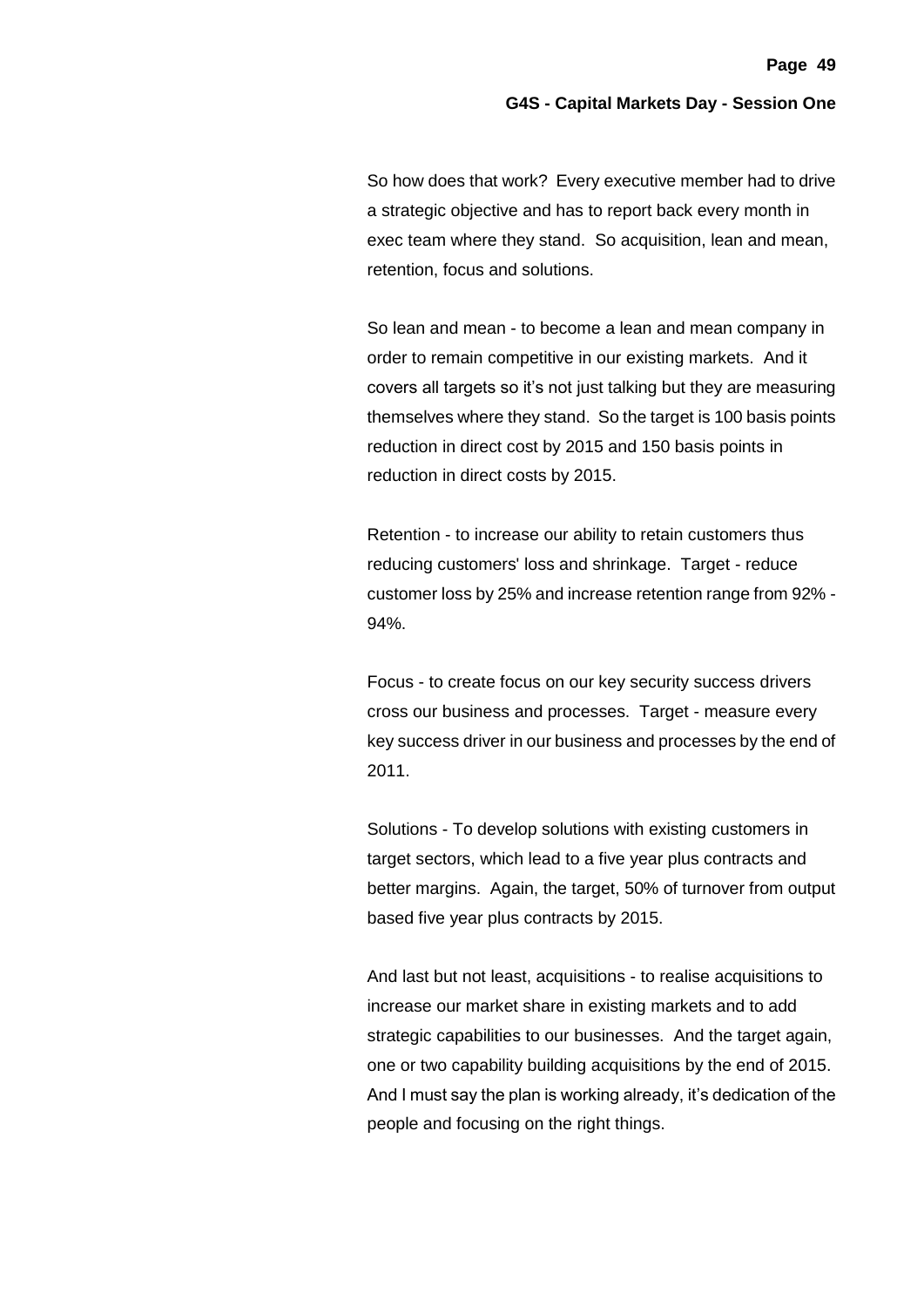We also like to focus on growth - organic customer retention implement total solutions, acquisitions, new countries for international accounts, we just not only want to enter new countries by acquisitions, but we also think that in countries where we have already business via our international account division that could be great platform for us to start business in these countries.

And Southern East Europe we call developing markets. Like Nick said already, actually every region in G4S has a developed and a developing market and my part of the developing market will be East Europe which I believe have huge growth potential for us.

I'm talking about Kazakhstan; of course Kazakhstan in G4S is part of East Europe, Kazakhstan, Uzbekistan, Ukraine, Russia, Baltic and Turkey; great markets and great opportunities for us.

Recent contract wins - another organic growth example; in the Netherlands SBBA, it's in Almere City, it's a business park, it's a customer for 15 years and we were coming to a dead end. You know, sometimes it's not any more the energy we needed. So customer, we had problems, we had burglaries, vandalism, unoccupied buildings, lost value, so we needed a solution.

So the challenge was how can we reduce the cost and improve the security of the business park with a smart solution?

And the solution was preventative surveillance and response. We would use our mobile patrol vehicles; we installed 60 cameras at access road, local camera surveillance centre in Almere City and a G4S monitoring centre as a back up in Amsterdam.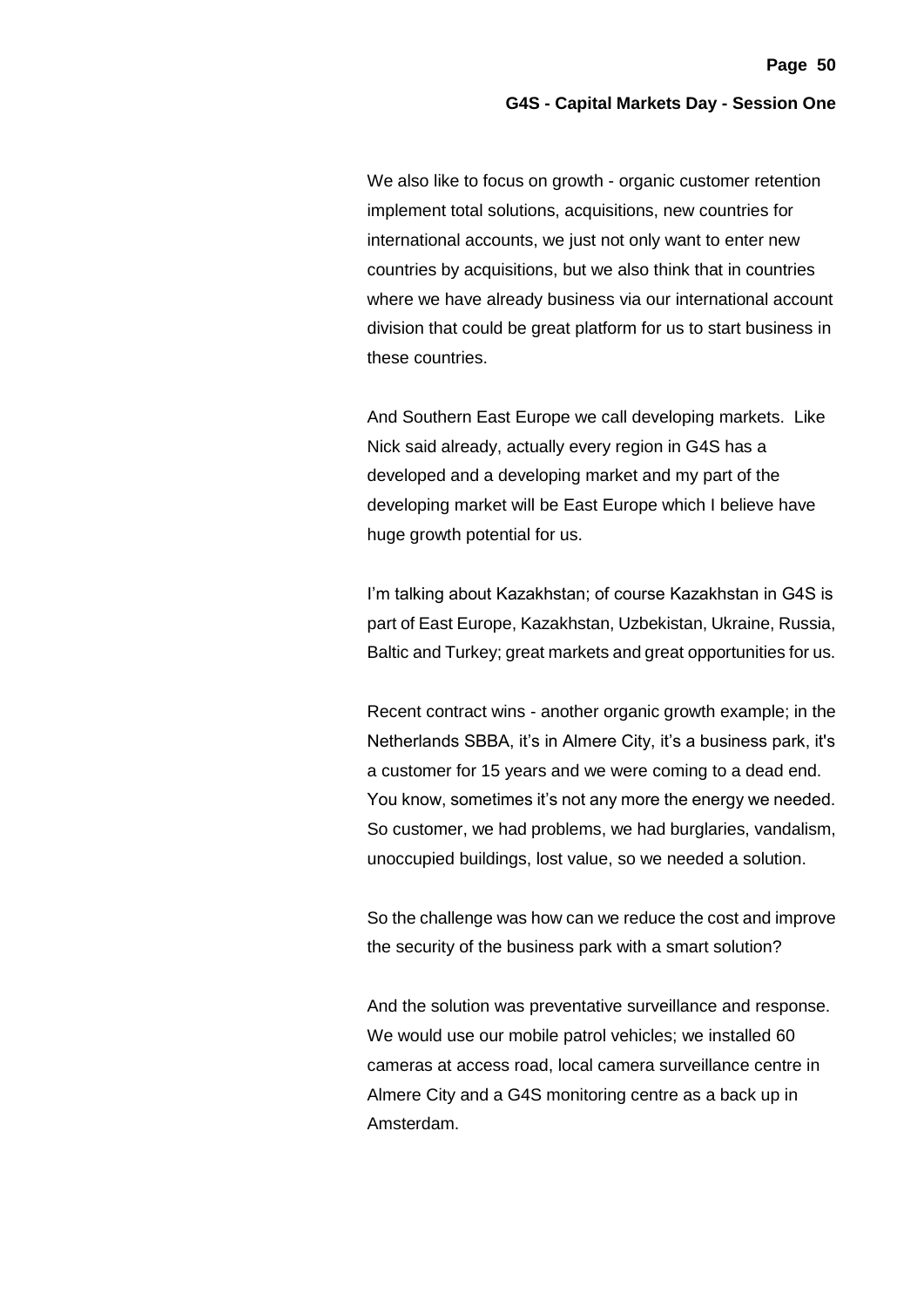So we invested €700,000 instead of just rolling over the contract we changed the whole approach, we invested €700,000, with the result that the crime reduced by 70%, our turnover grew from €220,000 to €1.3 million, a gross margin entered by 500 basis points, contract period from three to seven years, we re-signed the contract and more important our total contract value went up to just above 9 million.

So, another nice example of solutions is the Brussels Airport. We won this airport by the 1st of February this year and annual value of €25 million. The contract for three years with an option to extend it three times one year, so maximum six years contract. We have some possibilities to increase our business and additional services and in year four we expect a new screening platform will give us another 10% growth.

How did we do this? First we used a different model than our previous provider. We used a dynamic planning model based on an incorporation of our European knowledge from Schiphol and Oslo. So on average we're using 5.5 agents instead of their previous provider who used seven. So actually we delivered to the customer a saving of 20%. And nice is that we saved 20% on labour but didn't have to retrench anybody because the business is growing, the amount of passengers in Brussels Airport has grown by more than 10%. So we can reuse our savings in bringing it on the other side in the airport where the business was growing.

But also not only a different model, but very important in Europe is teamwork and collaboration and we are using the knowledge from one country to transfer to another country using best practice. So for instance, Brussels Airport we used the knowledge from Schiphol and transferred that to Belgium. And that's a fantastic example of teamwork and collaboration and I'd like to show you a small video about that.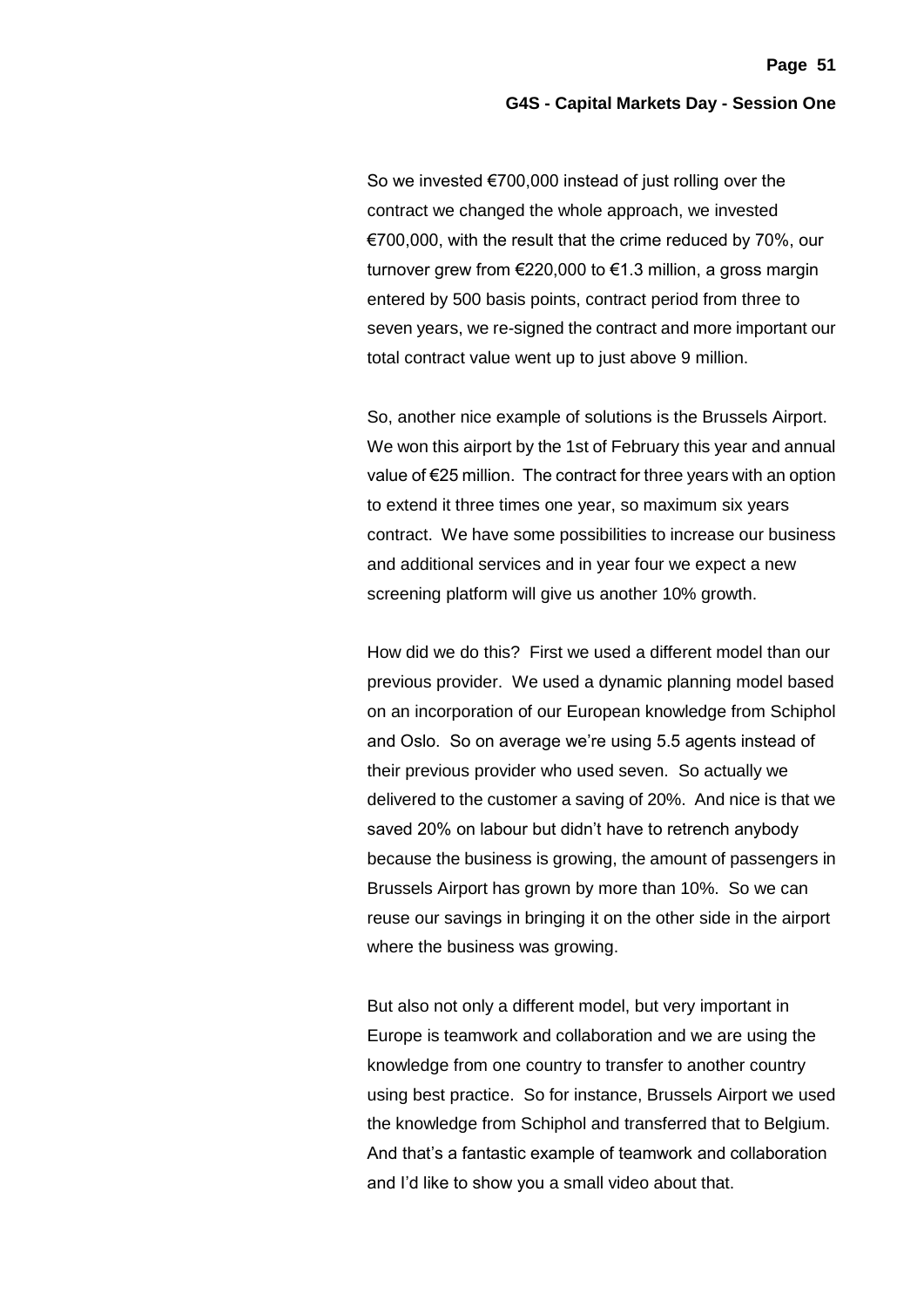# Brussels Airport Video

Willem van de Ven: So another nice example of winning a contract was the European Commission. It's a very big contract in Belgium also, 700 officers. It's a five year contract with an estimated value of €31 million. So together with the airport, because this contract starts on the 1st April and together with the airport which started 1st Feb we gained only in Belgium more than €55 million on new businesses.

> Another nice example, Helsinki and I was talking about innovating tendering. And I'm very proud of my management team there because what we did, we tendered for this contract and for the standard security we went in with an average price. Because as you heard from David price is sometimes fairly key.

> So we went in with an average to low price but for the ad hoc business we tendered for a high price and 75% of the business is ad hoc. But they measured under the standard security. So we won this contract and the end now already shows us that it will be a very profitable contract because the ad hoc is much bigger than the standard security.

> Another one, an eye catching contract in Oslo. It was a ski championship, not such a big contract but was great marketing for us and has a very high exposure.

> So finally also some other recent wins. Kazakhstan, and we all talked today already about pipeline. We have a huge pipeline in Kazakhstan already so we're doing the security there. Uzbekistan, big business. Turkey is a great example of cross selling, the ING contract, we have that ING contract with our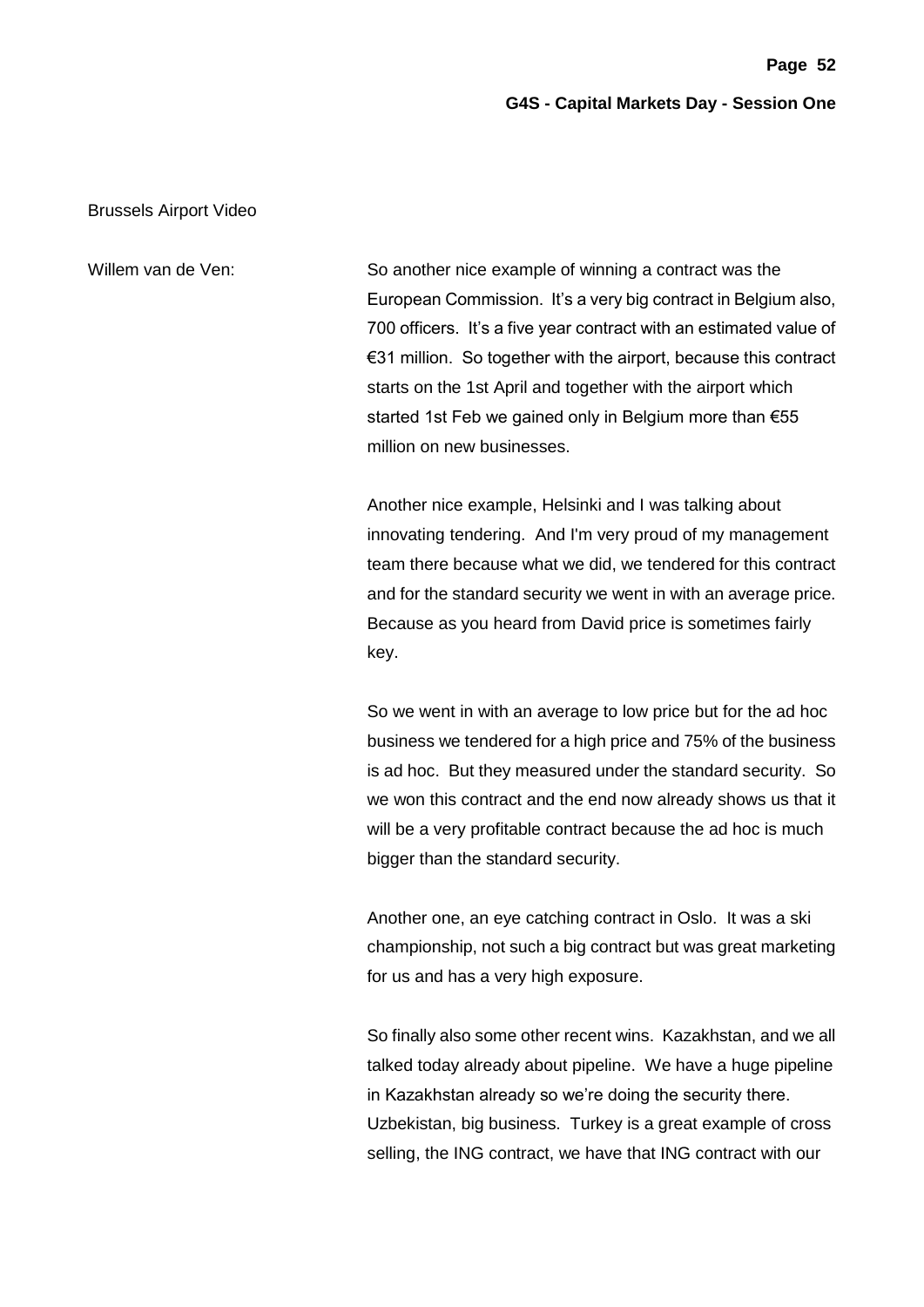guarding business and we are able to also do the cross selling and to win the cash business now. So it is a total package.

Then we talk about Greece, talk about the 360 and the cash business. At the moment we have about 60 360 machines, it's a very G4S dedicated solution. And we have more than 300 of these opportunities in the pipeline.

Austria, the Siemens contract, €4 million annual value, great contract. Serbia, the KBC Bank and the National Bank of Greece, we won that. In Netherlands the Pro Rail which means we are doing the security of the head offices but now we're also talking with Pro Rail because in the Netherlands it seems to be very funny to steal the copper from the cables next to the rails. So we're now making a plan together with the Dutch Railway to prevent that. Norway, I told you already, Finland I showed you and Russia we're having some risk consultancy.

So growth opportunities, Care and Justice, government outsourcing, again recent wins; in Cyprus the asylum accommodation, the Israel police training academy good for 20 years, Belgium European Commission, Swedish Parliament Administration Building and in Slovenia the US Embassy.

We have options and opportunities in cash solutions, especially in the south and east of Europe. The cash solution in Greece is doing very well. In Kazakhstan we see opportunities, Russia and also Turkey. Turkey is a huge growth market for us.

Secure solutions, we talked about Total Solutions already, and Eastern Europe again. The Baltics, in the last years I think the Baltics had negative growth. That turns around now to positive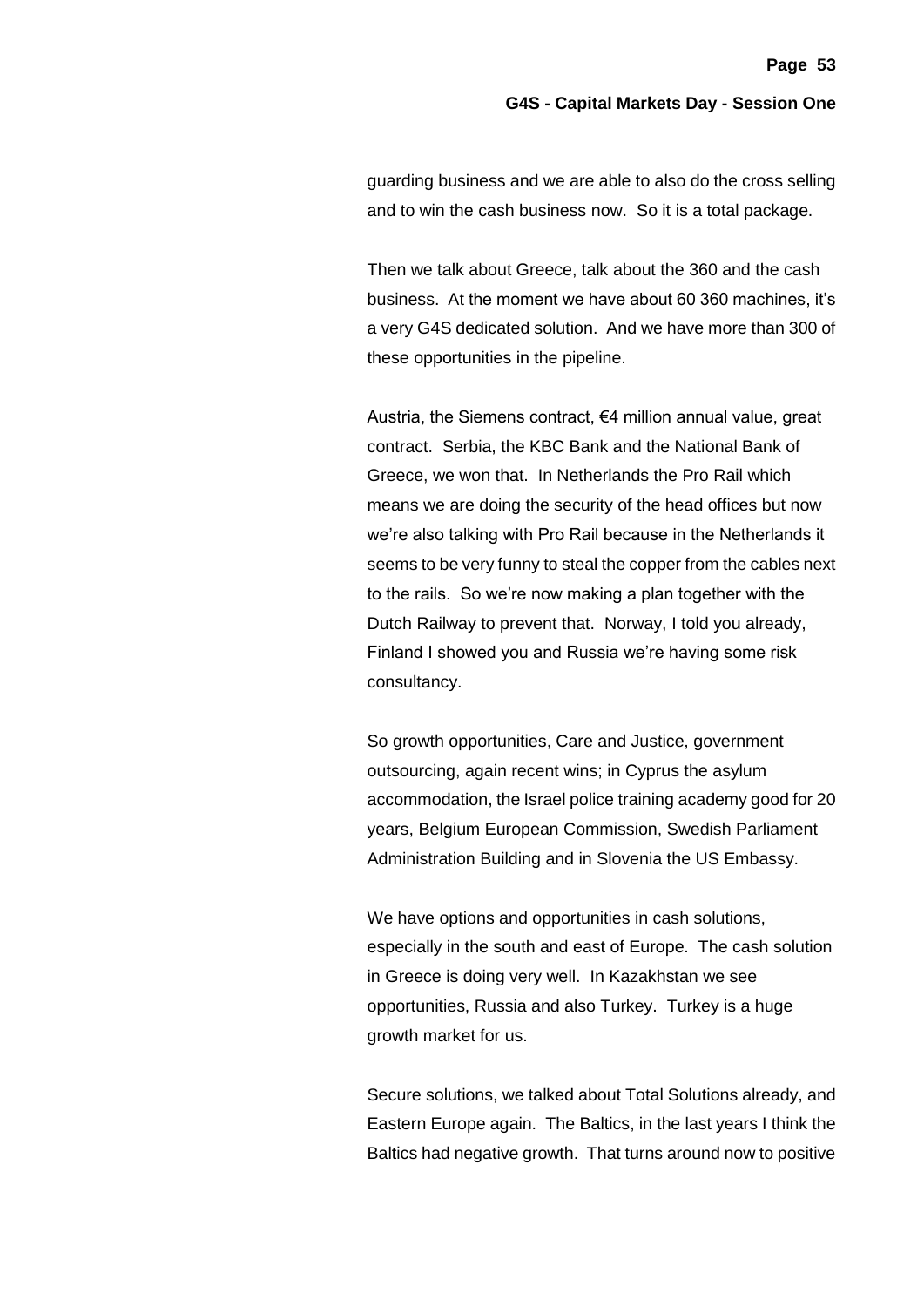growth and we think we have the benefits of that. Romania is still a tough market for us.

As you are aware the Romanian Post Office couldn't pay our bills anymore so we had to stop our services there last year in August. And we've retrenched already the 1300 people directly linked to this contract and the 480 vehicles. We are in the middle now to deploy them in the region to other countries. So we're getting out of the deepest point already and we expect actually on a smaller base to restart this contract hopefully this year.

Okay the summary from my point of view, Europe focused on growth. So growth to return helped by recovery of the economy, cost reductions for making G4S more competitive, focused contracting strategy, I gave you some examples about that already we had some early successes, and most of all quality management, capacity and I mean management over capacity of this, knowledge, expertise and the drive and the spirit. And that will help us to deliver our goals.

Thank you very much and I'm happy to hand you over to Nick for questions and answers.

Nick Buckles: Thank you very much Willem. Running a little bit late but we're still okay so Q&A before coffee break. So you can start thinking about coffees but let's have some questions now.

Julian Cater,

Collins Stewart: It's a question for DTS please. I mean you talked about the sort of trend towards outcome-based contracts and you sort of analogised to the sort of introduction of PFI, but I mean the original PFI contracts were availability based. So in the context particularly of the work programme contracts how did you or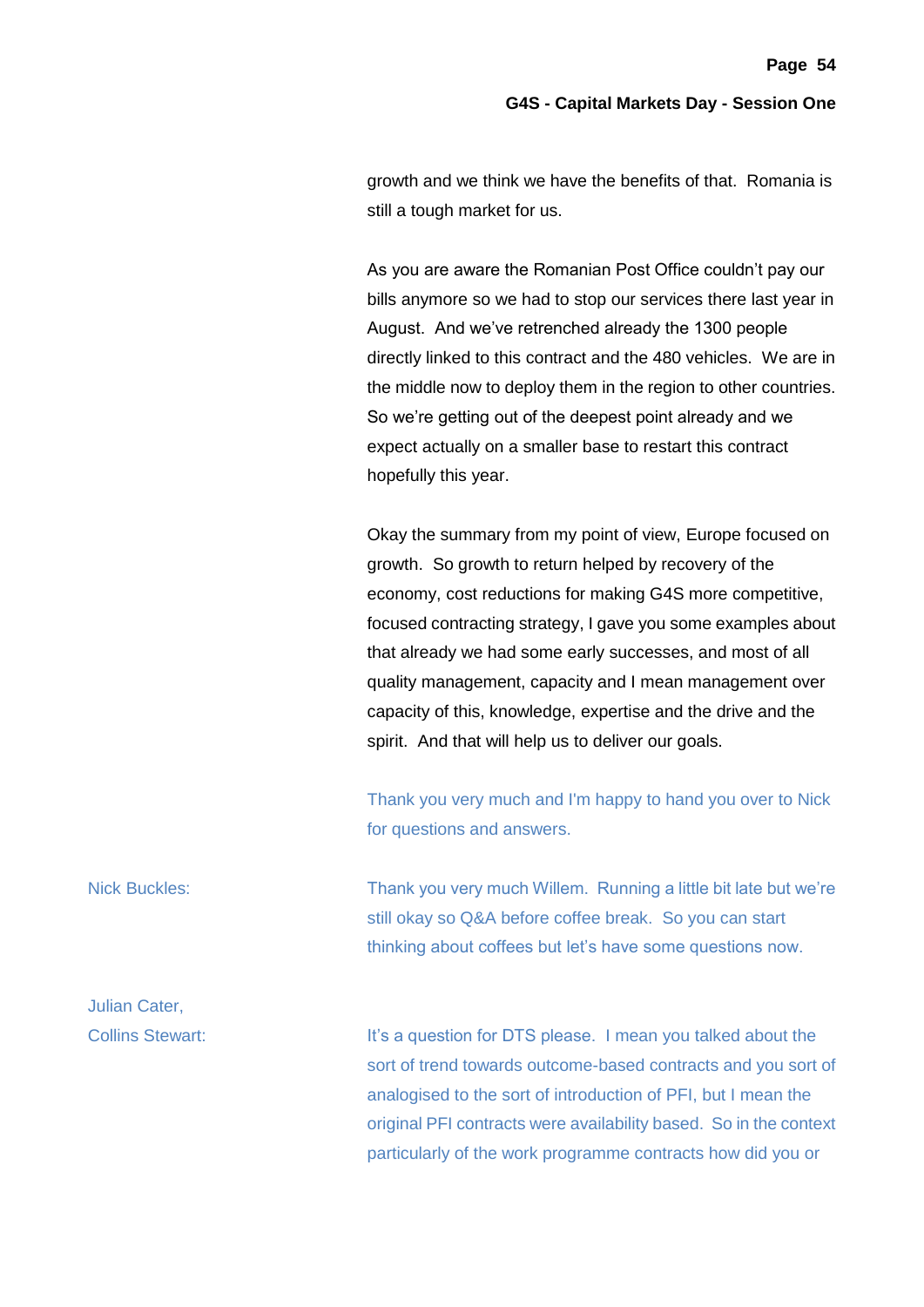how did the board get comfortable with a much greater degree of volume risk within those contracts please?

David Taylor-Smith: Yeah I think the analogy with PFI is the very first PFIs everyone was making it up. And by everyone making it up people were reasonable in the application of the consequences of partial or full failure. And what we've seen in the Welfare to Work contracts is because they understand that we don't know all the data and they don't know all the data, our maximum loss is limited to our own loss rate and not to any application of some punitive liquidated damages.

> So let's say we weren't able to get anyone back into work we would only be on the hook for our management costs of delivering the service, not beyond that. So that's kind of a good example.

And the second thing is, is that what they've done they've sensibly phased the payment mechanism there so initially we get some guaranteed revenue and then after year 2/3 that starts to fall away as we start to have available data. And I think both those are quite sensible and pragmatic by the Department of Work and Pensions. And certainly from conversations last week they're thinking in the similar sort of way.

I think a little bit naively government were thinking that this was going to be banked by the banking community; they were thinking okay we can almost see social bonds being issued. And we said well it's unlikely you're going to get something like that until people see a very, very solid set of empirical results emerging that they feel that they could, that us or other investors could feel they could fully back.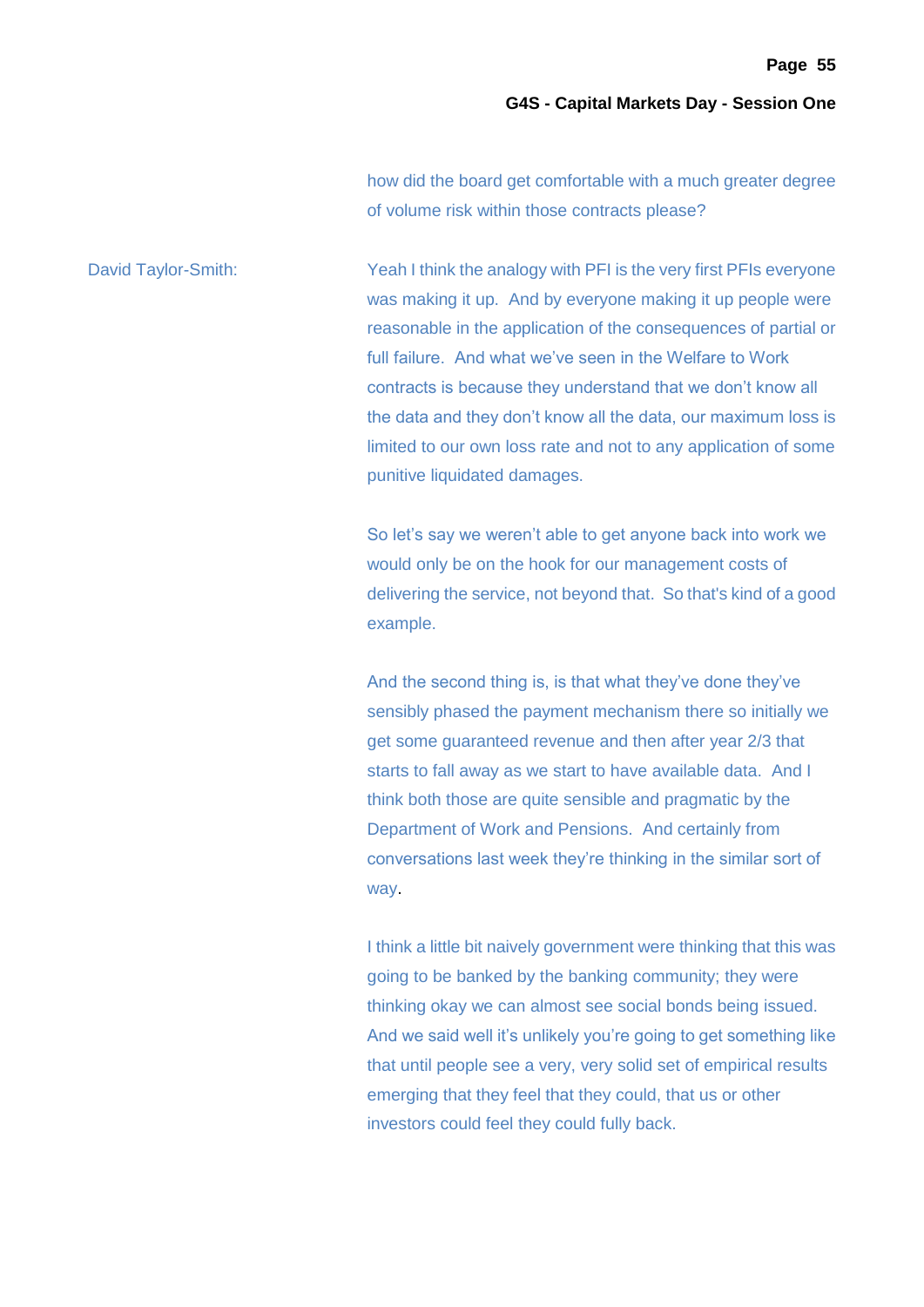| Question, JP Morgan:                 | In retrospect was Romania a mistake and what would you have<br>done differently?                                                                                                                                                                                                                                                                                                                                                                                                                                                                                                                                                                                                                                    |
|--------------------------------------|---------------------------------------------------------------------------------------------------------------------------------------------------------------------------------------------------------------------------------------------------------------------------------------------------------------------------------------------------------------------------------------------------------------------------------------------------------------------------------------------------------------------------------------------------------------------------------------------------------------------------------------------------------------------------------------------------------------------|
| <b>Nick Buckles:</b>                 | I think it's a bit unfair to ask Willem to answer that. No I don't<br>think it was a mistake at all, primarily because our only<br>customers in Romania are government and banks, and<br>typically if you chose to enter a market with governments and<br>banks as your customers you would expect that to be a pretty<br>successful strategy. And as you know we grew Romania from<br>about zero to 100 million revenue in three or four years, now<br>it's back down to about 60 or so. But you could never have<br>foreseen or done any risk analysis around governments and<br>banks being in the situation they were when we invested that<br>money. And so no, we don't regret that at all.<br>Andrew please? |
| <b>Andrew Ripper, Merrill Lynch:</b> | For DTS please. On the prisons sort of news, can you talk<br>about what benefits you're bringing to the Birmingham and<br>Featherstone contracts, particularly in terms of cost versus the<br>current situation please? And then I've got a follow up.                                                                                                                                                                                                                                                                                                                                                                                                                                                              |
| David Taylor-Smith:                  | So this government and previous governments have been<br>committed to a market testing programme, but have never<br>executed on that. So I think the reason for executing on this is<br>primarily economic and then secondarily a desire to continue to<br>reform the prison system.                                                                                                                                                                                                                                                                                                                                                                                                                                |
|                                      | So the economic case is about the efficiency on deployment<br>and utilisation of staff, because most of the base in the prison is<br>- you know the cost base is factored around that. However the<br>government has made clear to us that what they would see<br>increasingly is a pool of competent bidders who are capable of<br>running facilities, and that they will then swing their evaluation                                                                                                                                                                                                                                                                                                              |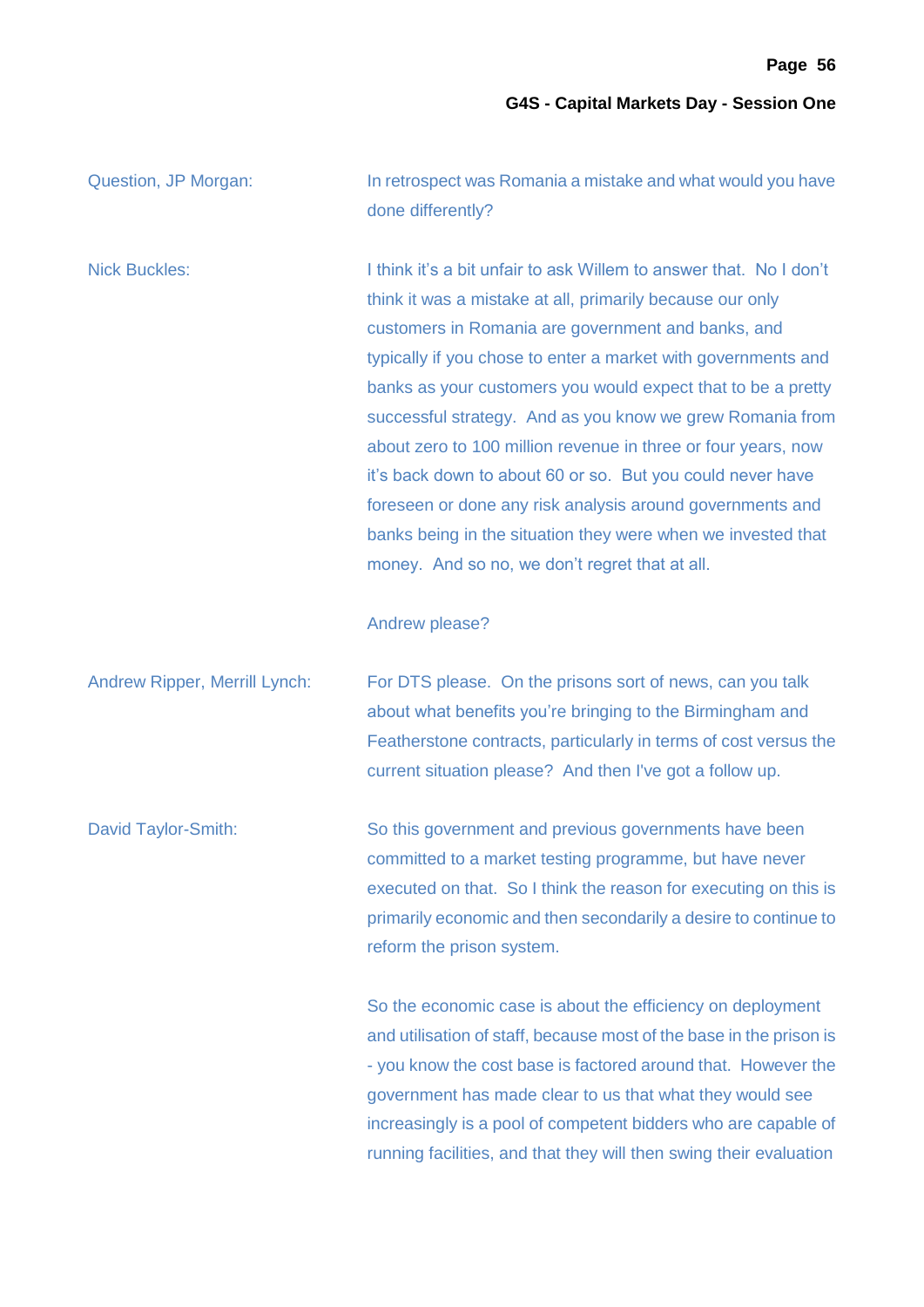|  | more on outcome based payments about what we do with the |  |  |
|--|----------------------------------------------------------|--|--|
|  | offenders which we're happy with that.                   |  |  |

So as I say we were up against private sector bidders on Birmingham and also public sector, and we are reasonably assured because we're now working with the government on the transfer collaboratively and they have given us a level of transparency on what their assumptions were on staffing levels, we're reasonably assured that we're in the ballpark.

Andrew Ripper, Merrill Lynch: So just in terms of giving us a sense of order of magnitude what sort of costs you'd expect to run at or manning levels versus what the original position was?

David Taylor-Smith: Probably a bit sensitive, we're just starting yesterday and running on for the next two weeks what's technically called announcing our measures to the staff in Birmingham and it might be a little bit sensitive if I was to give you that before we told the staff so.

Nick Buckles: Was the press release from the government not highlighting the savings over a period of time? It was, wasn't it?

David Taylor-Smith: Yeah so Ken Clarke highlighted it but I mean we're talking about a significant reduction in staffing.

Andrew Ripper, Merrill Lynch: Why is it easier for you to make that change rather than the NOMS or the Ministry of Justice?

David Taylor-Smith: I think the flexibility in the way that government choose to employ and deploy people and associated union practices; I mean that is the key driver for the success of outsourcing public prisons to the private sector.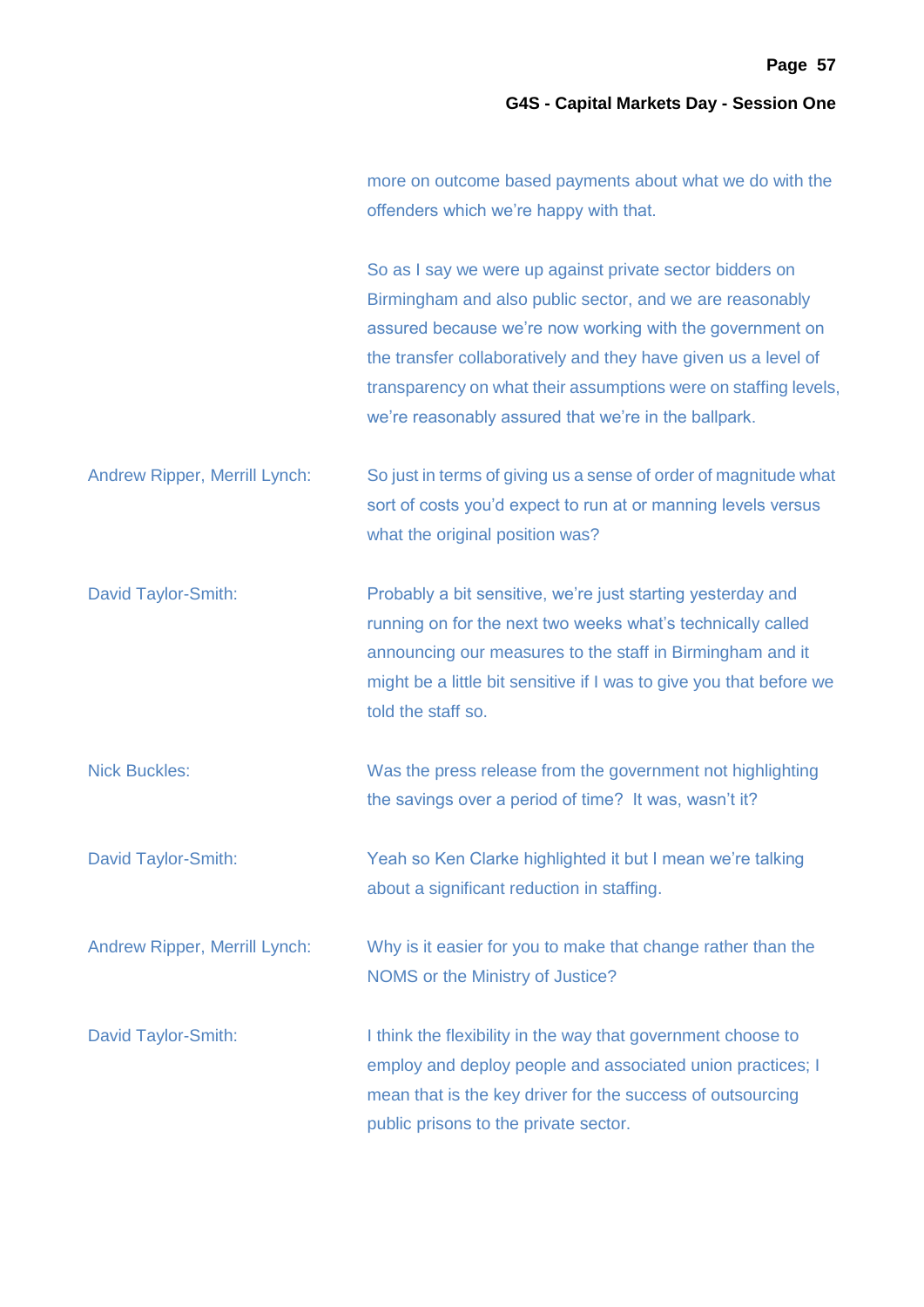So if you look at even the most hardened sceptics, you know the last two or three heads of the prison service they're all completely convinced of that and they've seen that the sort of 15% of prisons run by the private sector, they've seen one of the principle benefits is it's sharpened up the efficiency of the latent 85% but you can't underestimate just how much more efficiently we operate our facilities.

I mean we took a cadre of Birmingham prison staff around one of our facilities in Wales and they were, you know, they were taken aback by our staffing levels and by the levels of order control and programmes we were running with them.

Nick Buckles: I think the other point though just to make is because we experience in our businesses all around the world is that you can make a step change maybe by either organisation, but actually to keep that cost level down and continuously improve I think the private sector has got much more experience and track record. Because we know even in our own operations if you don't keep managing and monitoring it every 12 months or every month and keep looking for continuous improvements it goes back to how it was previously. So I think you know that's the big difference with the private sector, it's continuous improvement and continuous monitoring because we've got a motive to do so.

Andrew Ripper, Merrill Lynch: I mean I gather the Ministry of Justice has got a business plan that is going to push more sites into the hands of private operators and you I think DTS in your slide talked about maybe up to ten a year being market tested or competed.

David Taylor-Smith: We expect that now to be - as of last week we were told five.

Andrew Ripper, Merrill Lynch: Five.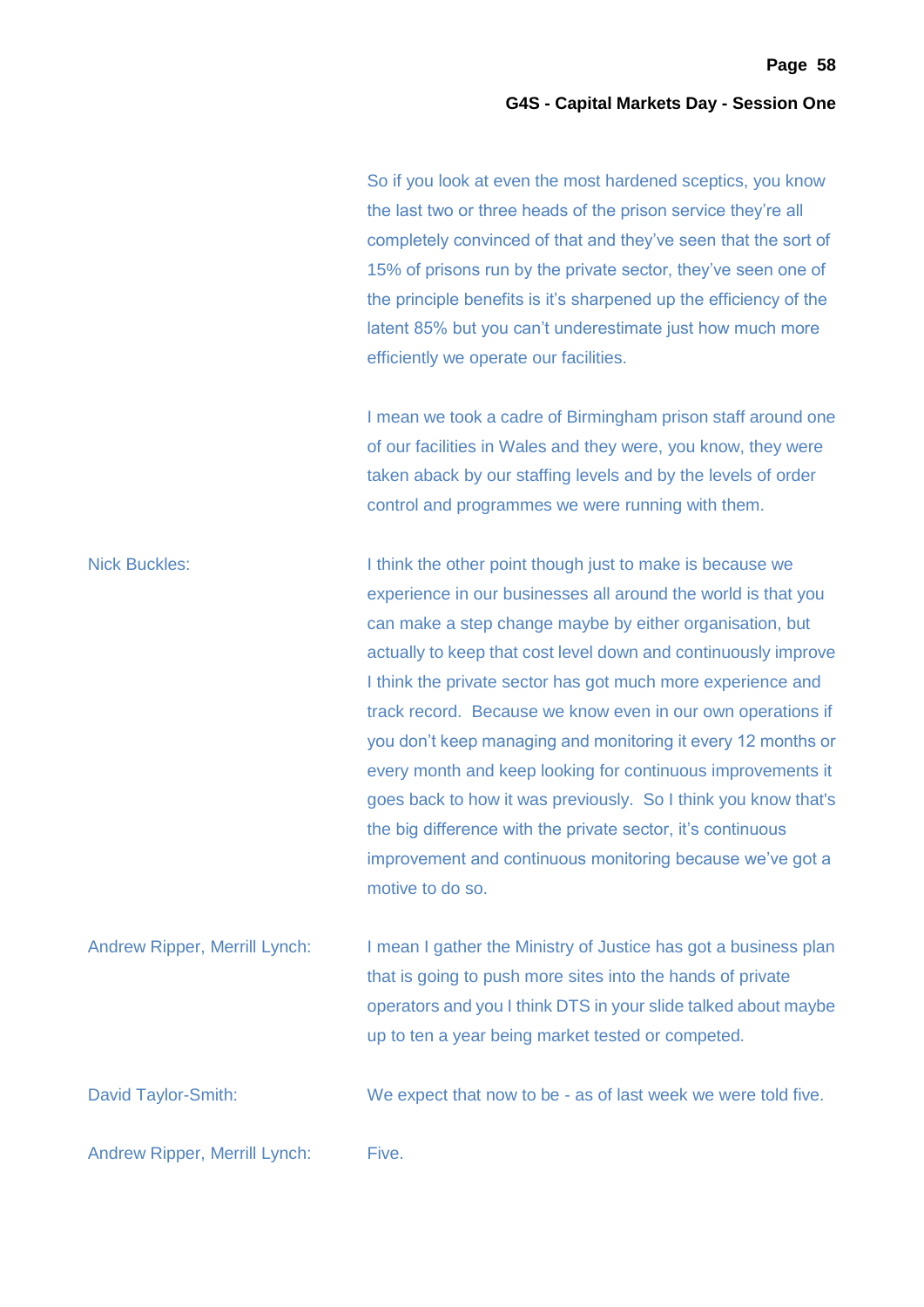**Page 59**

# **G4S - Capital Markets Day - Session One**

| David Taylor-Smith:           | Later this year.                                                                                                                                                                                                                                                                                                                                                                                                                                                                                                                                                  |
|-------------------------------|-------------------------------------------------------------------------------------------------------------------------------------------------------------------------------------------------------------------------------------------------------------------------------------------------------------------------------------------------------------------------------------------------------------------------------------------------------------------------------------------------------------------------------------------------------------------|
| Andrew Ripper, Merrill Lynch: | About five a year, okay. Obviously there's a lot of opposition<br>from Prison Officers Union and I'm just sort of wondering about<br>you know the balance between the economics. Maybe you<br>can give us a sense of how much more efficient you are in<br>running your existing six versus the state is, and how does the<br>Ministry of Justice sort of weigh that up against a lot of<br>pushback from the staff and the POU?                                                                                                                                  |
| David Taylor-Smith:           | As a typical order of magnitude whenever we're talking to<br>central government about benefits of outsourcing you can<br>expect a 20% saving, and that is before we've then kind of<br>applied five years of management expertise. But rough orders<br>of magnitude are kind of 20%.                                                                                                                                                                                                                                                                              |
|                               | We are putting a significant effort into our dialogue with the<br>Prison Officers Association and did so from the day of<br>announcement till yesterday. I mean we've been very, very<br>proactively engaged with them. And don't forget for them it's<br>all about membership. So the prospect of them being<br>recognised in the new prison, Featherstone, and the prospect<br>of them being - continuing to be recognised if this is an ongoing<br>programme. They're also so far, which is great; they've been<br>intelligent and engaging in their dialogue. |
| <b>Nick Buckles:</b>          | As well Andrew I think we will be sensitive about the need to<br>get it right. The economics will be important but they won't be<br>at the extent that we don't want to get it right basically.                                                                                                                                                                                                                                                                                                                                                                   |
| David Taylor-Smith:           | Yeah.                                                                                                                                                                                                                                                                                                                                                                                                                                                                                                                                                             |
| Andrew Ripper, Merrill Lynch: | Thanks.                                                                                                                                                                                                                                                                                                                                                                                                                                                                                                                                                           |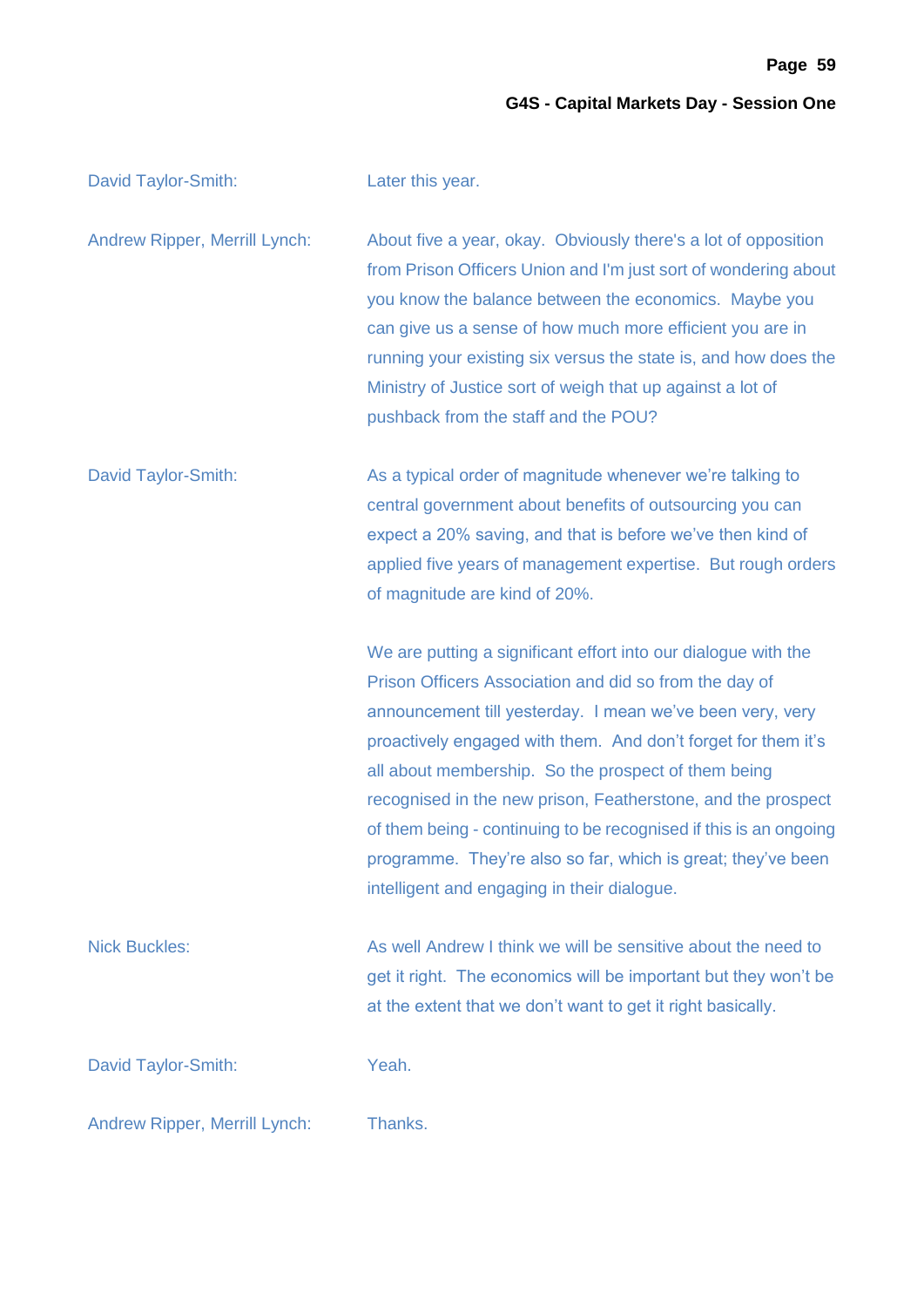| Question:            | Just a couple if I may, David you gave some organic growth<br>projections for both the UK and Africa, the 8% and 12%<br>respectively. Were you referring to this year or is that more an<br>exit rate going into 2012? And as a follow up to that, given your<br>comfort on giving those growth projections, why was Willem<br>not able to for Europe?                                                                                                                                                          |
|----------------------|-----------------------------------------------------------------------------------------------------------------------------------------------------------------------------------------------------------------------------------------------------------------------------------------------------------------------------------------------------------------------------------------------------------------------------------------------------------------------------------------------------------------|
| David Taylor-Smith:  | Well I can't answer for Willem; I'll let him answer that.                                                                                                                                                                                                                                                                                                                                                                                                                                                       |
| <b>Nick Buckles:</b> | Actually to be fair Willem did say 6%.                                                                                                                                                                                                                                                                                                                                                                                                                                                                          |
| Question:            | Yeah you talked about six, right okay sorry.                                                                                                                                                                                                                                                                                                                                                                                                                                                                    |
| David Taylor-Smith:  | So they're planned period. So we're seeing organic growth<br>moving positively in UK and Africa and particularly pleasing<br>levels in UK. So we expect to see a peak in 2012, the<br>Olympics effect, it will definitely have a material impact. So it's<br>planned period.                                                                                                                                                                                                                                    |
| <b>Nick Buckles:</b> | Planned period is to the end of 2013.                                                                                                                                                                                                                                                                                                                                                                                                                                                                           |
| Question:            | More just a sort of medium term question, I mean some of the<br>business that you're winning in the UK for example where<br>you've secured more business with Telereal Trillium, I guess is<br>done through these kind of intermediaries who are effectively<br>brokering your services on behalf of the client. Is that an<br>increasing trend that you're seeing in the UK and maybe in<br>other developed countries, where you're effectively dealing<br>indirectly with the client through an intermediary? |
| David Taylor-Smith:  | Actually Telereal Trillium superficially looks like that but what in<br>effect has happened is Telereal Trillium they're withdrawing<br>their capability and leaving themselves as a very thin kind of<br>property management and actually pushing much more<br>complexity down to us. And that is transitioned extremely well.                                                                                                                                                                                 |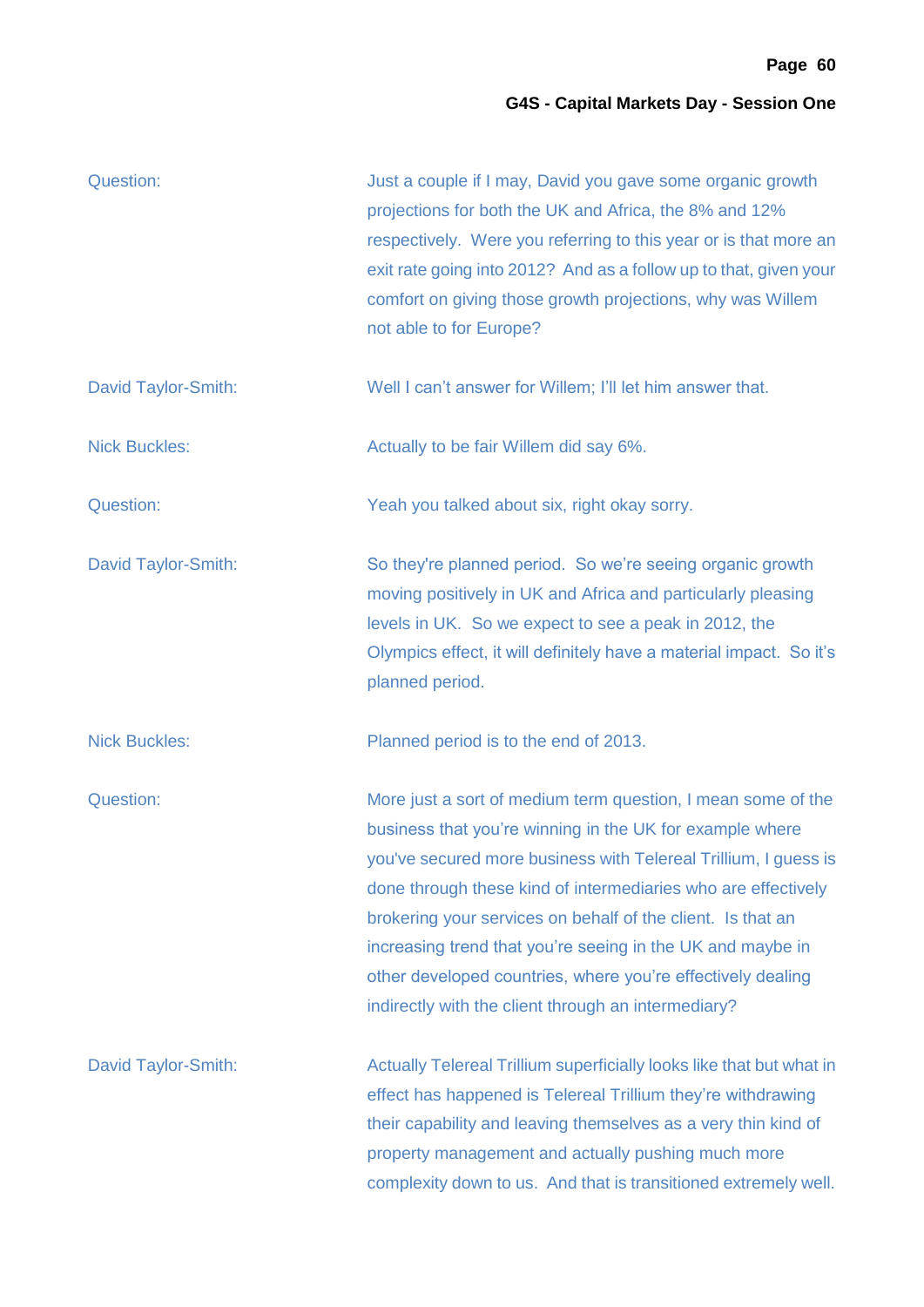I mean it is ahead of where we wanted to on service and that's confirmed from custom and on profitability.

But the general trend towards I think in the first wave the likes of property management companies and Johnson Controls took a leading role in facilities management outsourcing. But the move to total facilities management outsourcing doesn't make that a particularly compelling economic model; it is self delivery that's more compelling.

So if you look at those hospital wings, the reason why we've been winning very well in those is we've applied our learning and doing highly bespoke, but efficient large government contracting, managing entire facilities, GCHQ and the Met Office, and we've applied that to a hospital. And what the hospitals are telling us is that compared to some of our competitors where it feels like seven divisions within a company, delivering services with a very thin account management layer, it does feel like proper bespoke total facilities management and with kind of cost benefits.

Nick Buckles: Okay we've got one more question before coffee if that's all right.

Male: Thanks just a quick one from me. Sorry it's another one for DTS, sorry Willem. Do you think that GOME (?) - can mobilise three contracts because I think what we pick up in the industry is a degree of surprise, probably from their side, that they were so successful and maybe they don't have the bandwidth of capacity to be able to deliver?

David Taylor-Smith: I think you need to ask them that. We were asked to draw up contingency plans a week ago.